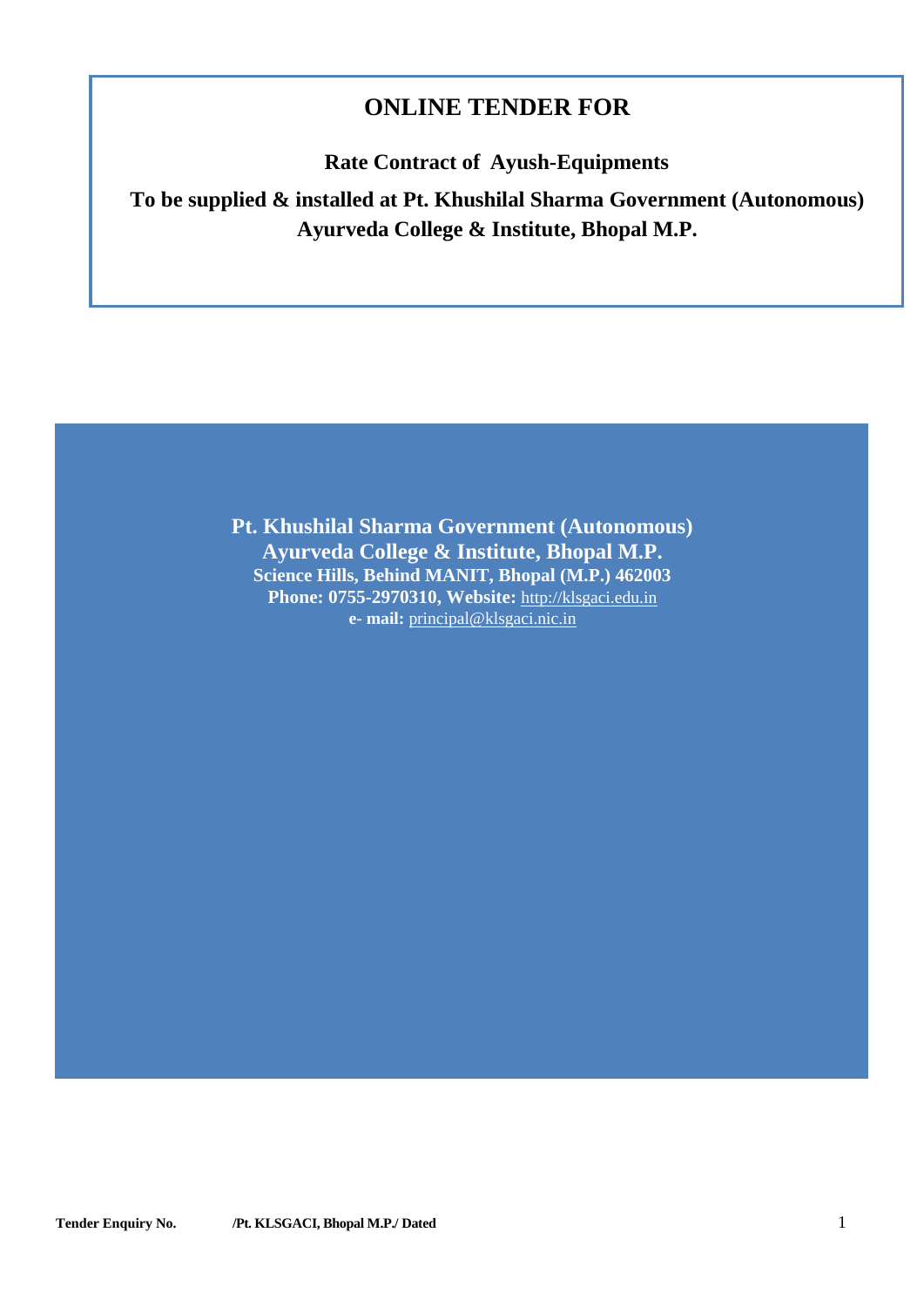# **Table of Contents**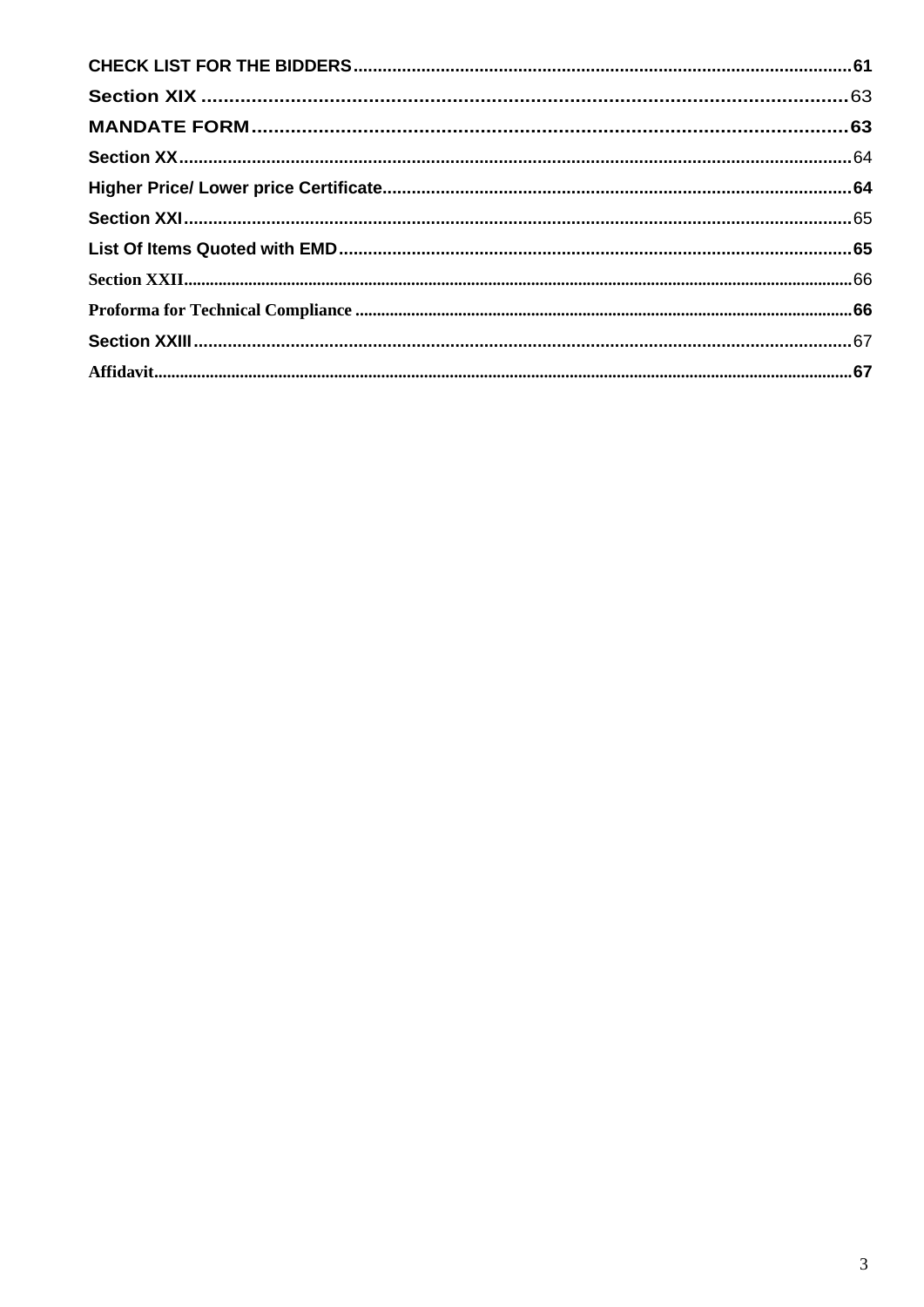## **SECTION I**

## **NOTICE INVITING TENDERS (NIT)**

## <span id="page-3-0"></span>**Pt. Khushilal Sharma Government Ayurveda College and Institute,**

**Bhopal, Madhya Pradesh Science Hills, Behind MANIT, Bhopal (M.P.) 462003 Phone: 0755-2970310, Website:** [http://klsgaci.edu.in](http://klsgaci.edu.in/) **e- mail:** [principal@klsgaci.nic.in](mailto:principal@klsgaci.nic.in)

#### **Tender Enquiry No.: Dated:-**

Principal & Chief Executive Officer, PT. KLSGACI, BHOPAL, for and on behalf of the institute invites online tender, for rate contract and supply of following Equipments to the institute from eligible and qualified Bidders for supply, installation, testing and commissioning of Equipment:

| <b>Schedule No.</b> | <b>Description</b>      | <b>No. Of Items</b> |
|---------------------|-------------------------|---------------------|
|                     | <b>Ayush Equipments</b> | As per Annexure-A   |
|                     |                         |                     |

The Schedule of E-Tendering Activities are as under:

| <b>Sr. No.</b> | <b>Activity</b>                  | Date and Time                                                                                                                                                                                                                                                       |
|----------------|----------------------------------|---------------------------------------------------------------------------------------------------------------------------------------------------------------------------------------------------------------------------------------------------------------------|
|                | Publishing Date                  | 18/04/2022 at 15:00 Hrs.                                                                                                                                                                                                                                            |
| 2              | Document Sale Start Date         | 18/04/2022 at 15:00 Hrs.                                                                                                                                                                                                                                            |
| 3              | $Pre$ Bid Meeting Date $-$       | 26/04/2022 at 12:00 Hrs.                                                                                                                                                                                                                                            |
|                |                                  | Request to raise Pre-bid queries before $25/04/2022$ at 17:00 Hrs. in<br>the pre-bid queries format available on website http://klsgaci.edu.in at<br>email id - principal@klsgaci.nic.in There will be an offline pre bid<br>meeting at the institute on 26/04/2022 |
| 4              | <b>Bid Submission Start Date</b> | 29/04/2022 at 18:00 Hrs.                                                                                                                                                                                                                                            |
| 5              | <b>Bid Submission End Date</b>   | 10/05/2022 at 12:00 Hrs.                                                                                                                                                                                                                                            |
| 6              | <b>Bid Opening Date</b>          | 11/05/2022 at 16:00 Hrs                                                                                                                                                                                                                                             |
| $\overline{7}$ |                                  | Tentative Demonstration Date If required :- *Tender Inviting Authority reserves the right to call<br>the Bidder to demonstrate its quoted Item/model (s) and demo<br>schedules will be uploaded on website http://klsgaci.edu.in                                    |

- (1) Tender documents may be viewed or purchased online by interested and eligible bidders from the website www.**[mptenders.gov.in p](http://www.mptenders.gov.in/)ortal** on the above mentioned dates after online purchase with **Tender fee of Rs. /- [ + (18 % GST)]** and applicable Processing Fee (both through e-procurement portal only), (Note- If by mistake or any other reason, tender fee is deposited in other account, the same shall not be considered as fee for document purchase and also it would not be refunded.) Tender document may also be viewed from the website [http://klsgaci.edu.in](http://www.mpphscl.mp.gov.in/)
- **(2)** Bidders are required to submit their tenders online at [www.](http://www/)**[mptenders.gov.in portal](http://www.mpeproc.gov.in/)** on or before the key dates given above. The Item wise **EMD/Bid Security mentioned in the below Table No.1** should be deposited online by e procurement system powered by NIC through website [www.mptenders.gov.in](http://www.mptenders.gov.in/) latest by bid submission end date and time.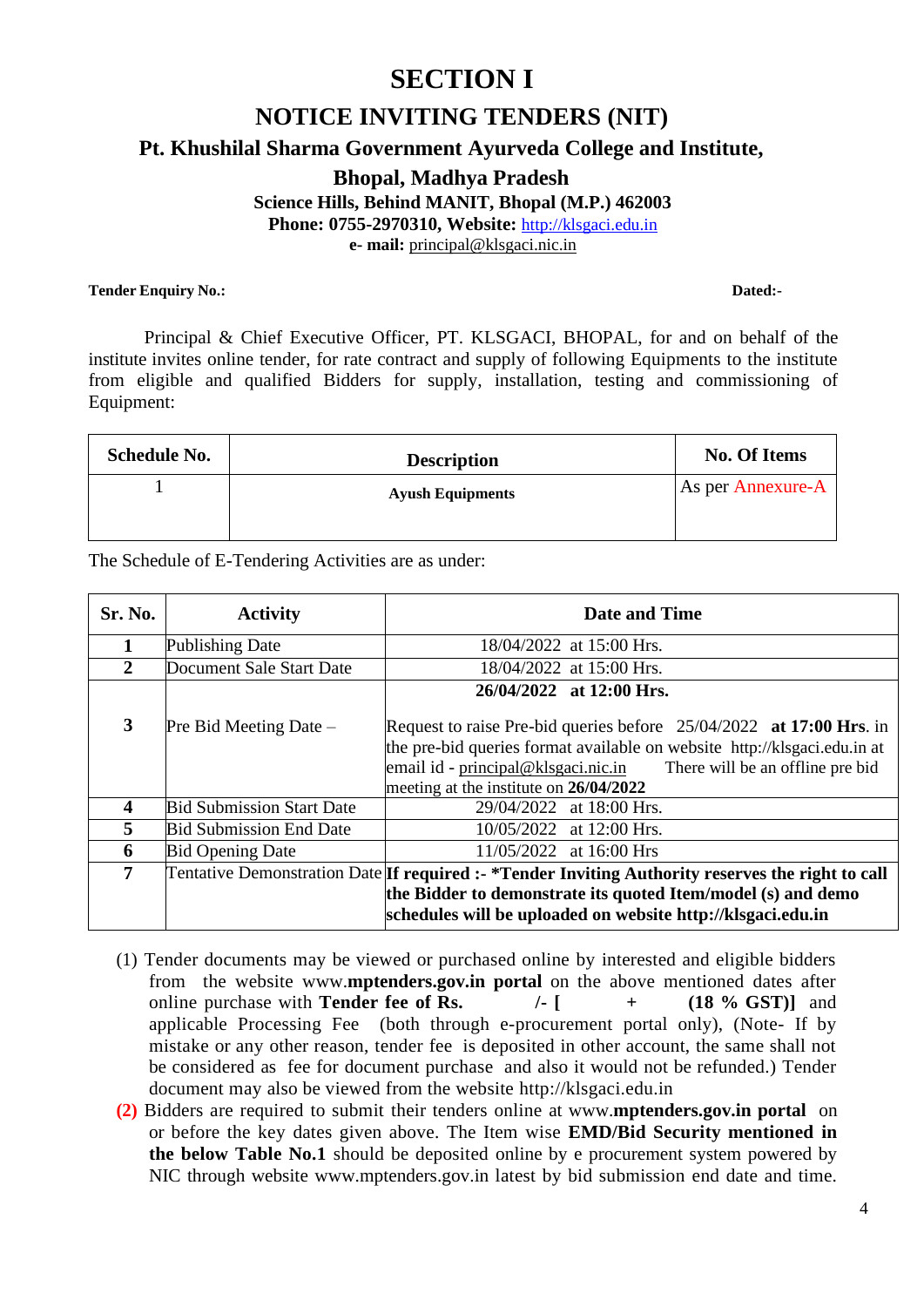## **Bidders are required to submit item wise EMD.**

## **Sr. No. Item Name Approx. Qty Total EMD in Rs 1** Autoclave 2 19600.00 2 Automatic Potentiometric Titrator 1 28000.00 **3** Bacteriological incubator 1 10500.00 **4** Balance (0.001, 250gm) 2 5600.00 **5** Balance (0.001, 450gm) 1 3500.00 **6** Balance (0.001, 600gm) 1 3500.00 **7** Balance (0.01, 6 kg) 1 4900.00 **8** Binocular microscope imported (student) 2 11200.00 **9** [Bio-Safety](http://www.labnics.com/Plant-Growth-Chamber-41.html) Cabinets 2 6300.00 **10** Blue light transluminator 1 10500.00 **11** Conductivity meter 1 4200.00 **12** Centrifuge (Table top) 2 11200.00 **13** Deep freezer -20 degree 1 21000.00 **14** Deep freezer -86 degree 1 1 28000.00 **15** Desiccators cabinet 2 11200.00 **16** Dissolution test Apparatus with piston Pump Auto Sampler <sup>1</sup> 14000.00 **17** Electrophoresis Unit 1 21000.00 **18** | [Muffel Furnaces](http://www.labnics.com/FTIR-Spectrometer-25.html) | 2 | 16800.00 **19** Hot air oven inside chamber UPTO 250 C  $\vert$  2 11200.00 **20** Incubator Cum Shaker 1 11200.00 **21** Karl ficher automatic titration apparatus 1 1 14000.00 **22** Magnetic Stirrer Digital with hot plate  $\begin{array}{|c|c|c|c|c|c|c|c|} \hline 2 & 3500.00 & 2 & 3500.00 \\ \hline \end{array}$ **23** Microwave 28L 1 1750.00 **24** PCR Thermocycler 1 28000.00 **25** PH meter 3 6300.00 **26** Refrigerator 350-400 Ltr.  $\begin{array}{|c|c|c|c|c|c|} \hline \end{array}$  4 11200.00 **27** Tablet hardness tester 1 21000.00 **28** Viscometer 1 1 1400.00 **29** Vortex Shaker Vortexer 2 4200.00 **30** Water Bath 6 lid 3 12600.00 **31** Water bath shaker 1 4200.00 Total- 361550.00

## **Table No.1**

(3) If a bidder is MSME/Udhyog Aadhar/SSI registered manufacturer of Madhya Pradesh then they will be exempted from submitting EMD and Bid document fee. However tender processing fee is not exempted. If MSME/Udhyog Aadhar/SSI registered bidder wishes to avail above facility then they should follow necessary processes with E Procurement Portal [www.mptenders.gov.in](http://www.mptenders.gov.in/) and if necessary, take help of help line on E Procurement Portal. Exemption of Tender Document Fee & EMD is only for MSME/SSI Manufacturers of Madhya Pradesh. To claim the exemption, relevant valid documents, in support of MSME/SSI, are required to be uploaded by the bidder(s). Without relevant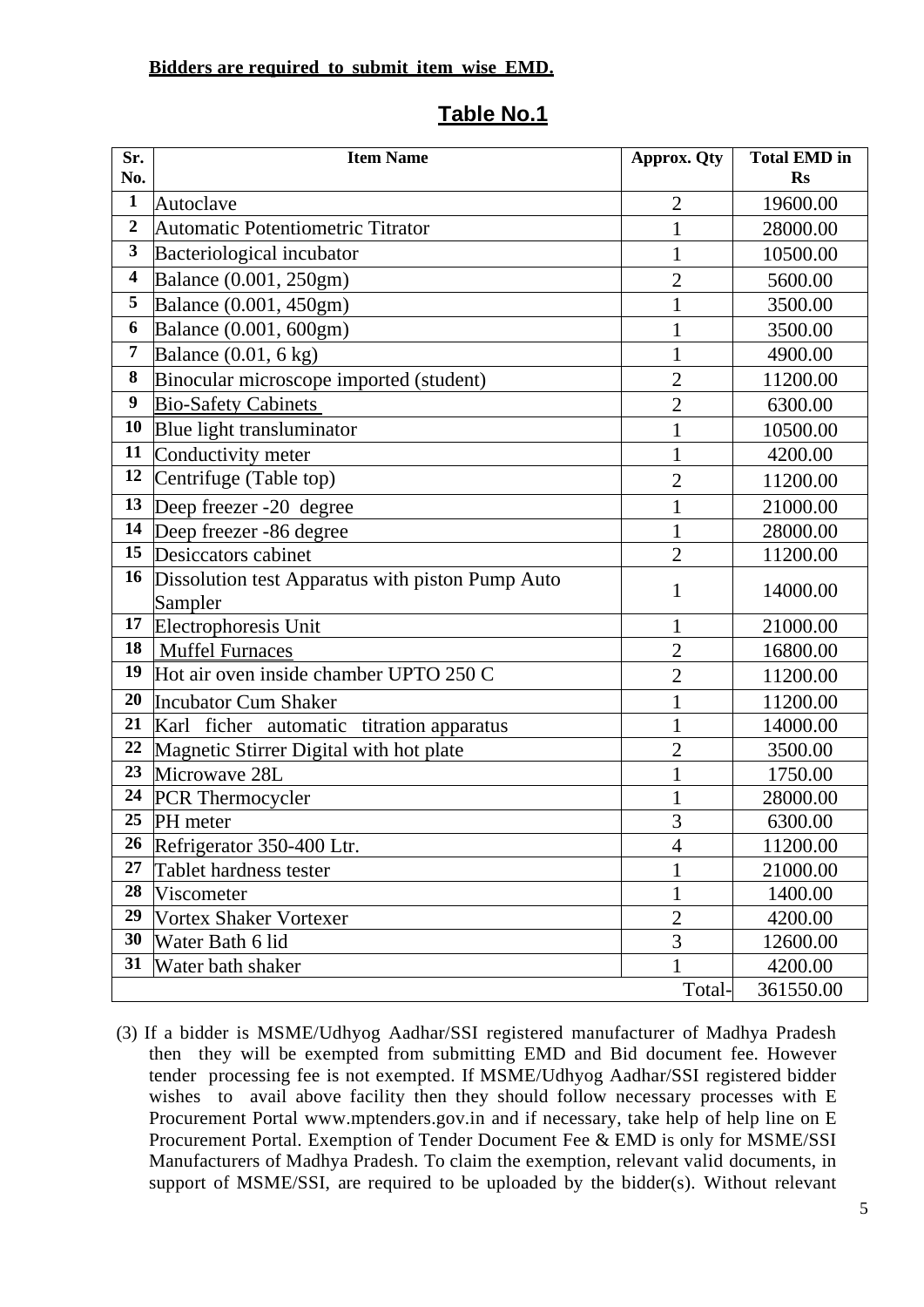document bid may be rejected. MSME/SSI Manufacturer(s) from other States are not exempted from EMD and Tender Document Fee. If other than MSME/SSI manufacturer of MP do not submit EMD and/or do not pay bid document fee, then such bids shall be rejected.

- (4) All further notifications/amendments, if any shall be posted on **www.[mptenders.gov.in](http://www.mptenders.gov.inportal/)** [portal](http://www.mptenders.gov.inportal/) and [http://klsgaci.edu.in](http://www.mpphscl.mp.gov.in/) only. No separate communication shall be made with individual Bidders.
- (5) Bidders are requested to responsibly fill all communication details as tender inviting authority shall not be responsible for any failure of communication (either through electronic mail or through physical document/letter).

**Principal & Chief Executive Officer Pt. Khushilal Sharma Government (Autonomous) Ayurveda College & Institute, Bhopal Mobile - 9425373046**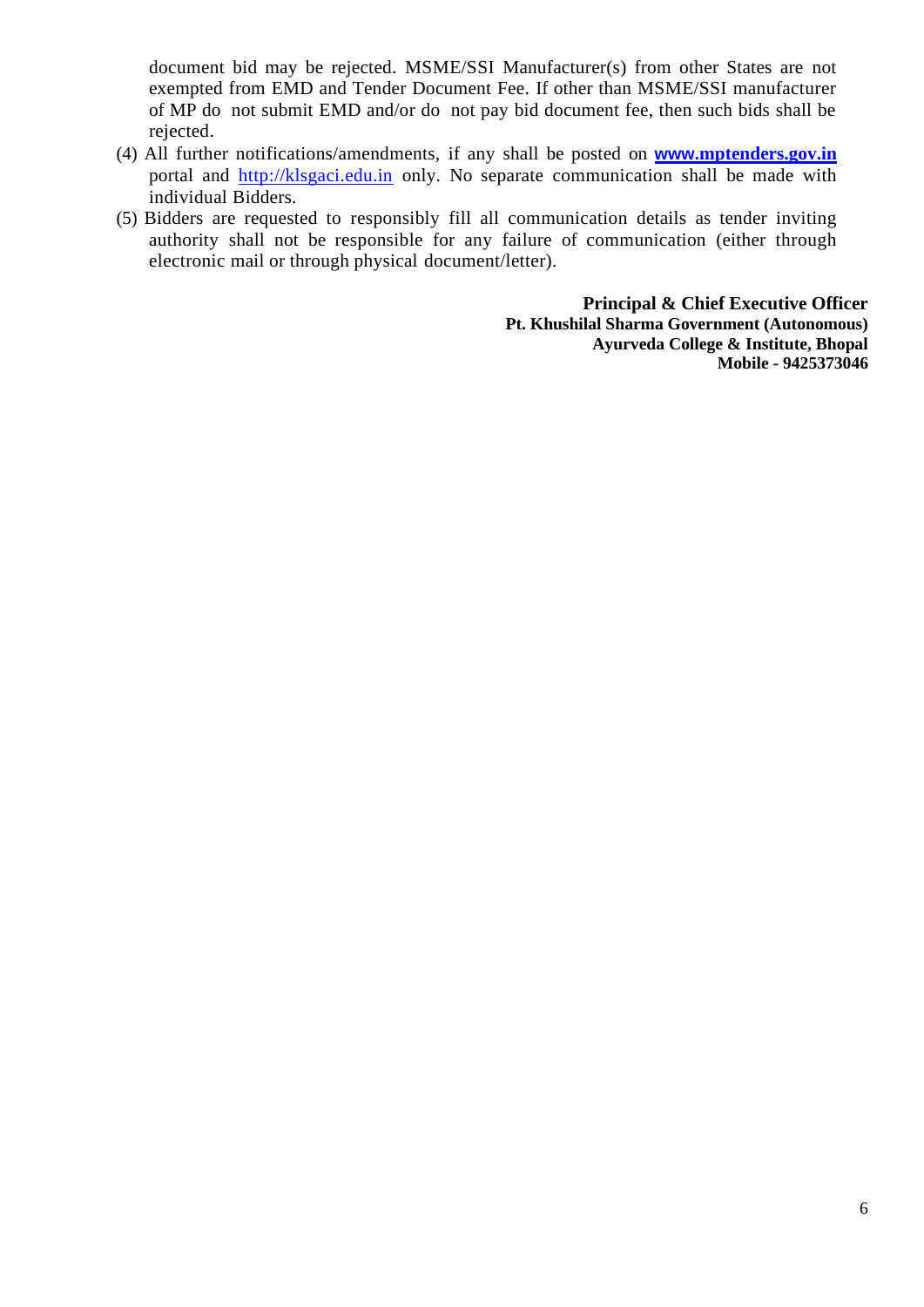# **SECTION – II GENERAL INSTRUCTIONS TO TENDERERS (GIT)**

## **A. PREAMBLE**

### <span id="page-6-2"></span><span id="page-6-1"></span><span id="page-6-0"></span>**1. Definitions and Abbreviations**

1.1 The following definitions and abbreviations, which have been used in these documents shall have the meanings as indicated below:

## 1.2. Definitions:

- i) "Consignee" means the Pt. Khushilal Sharma Government (Autonomous) Ayurveda College & Institute, Bhopal M.P. to whom the goods are required to be delivered as specified in the Contract.
- ii) "Contract" means the written agreement entered into between the Tender Inviting Authority and/or consignee and the supplier, together with all the documents mentioned therein and including all attachments, annexure etc.
- iii) "Day" means calendar day.
- iv) "Earnest Money Deposit" (EMD) means bid security/ monetary or financial guarantee to be furnished by a bidder along with its tender.
- v) "Goods" means the articles, material, spares, instruments, machinery, equipment, medical equipment, associated software etc. which the supplier is required to supply to the Tender Inviting Authority under thecontract.
- vi) "Inspection" means activities such as measuring, examining, testing, gauging one or more characteristics of the product or service and comparing the same with the specified requirement to determine conformity.
- vii) "Performance Security" means monetary or financial guarantee to be furnished by the successful bidder for due performance of the contract placed on it.
- viii) "Services" means services allied and incidental to the supply of goods, such as transportation, installation, testing, commissioning, provision of technical assistance, training, after sales service, maintenance service and other such obligations of the supplier covered under the contract.
- ix) "Specification" means the document/standard that prescribes the requirement with which goods or service has to conform.
- x) "Supplier" means the individual or the firm supplying the goods and services as incorporated in the contract.
- xi) "Tender Inviting Authority" is Principal & Chief Executive Officer, Pt. Khushilal Sharma Government (Autonomous) Ayurveda College & Institute, Bhopal Madhya Pradesh, Science Hills, Behind MANIT, Bhopal (M.P.) 462003
- xii) "Tender" means Bids / Quotation / Tender received from a Firm / Bidder / Bidder.
- xiii) "Bidder" means Bidder/ the Individual/Firm or company submitting Bids / Quotation / Tender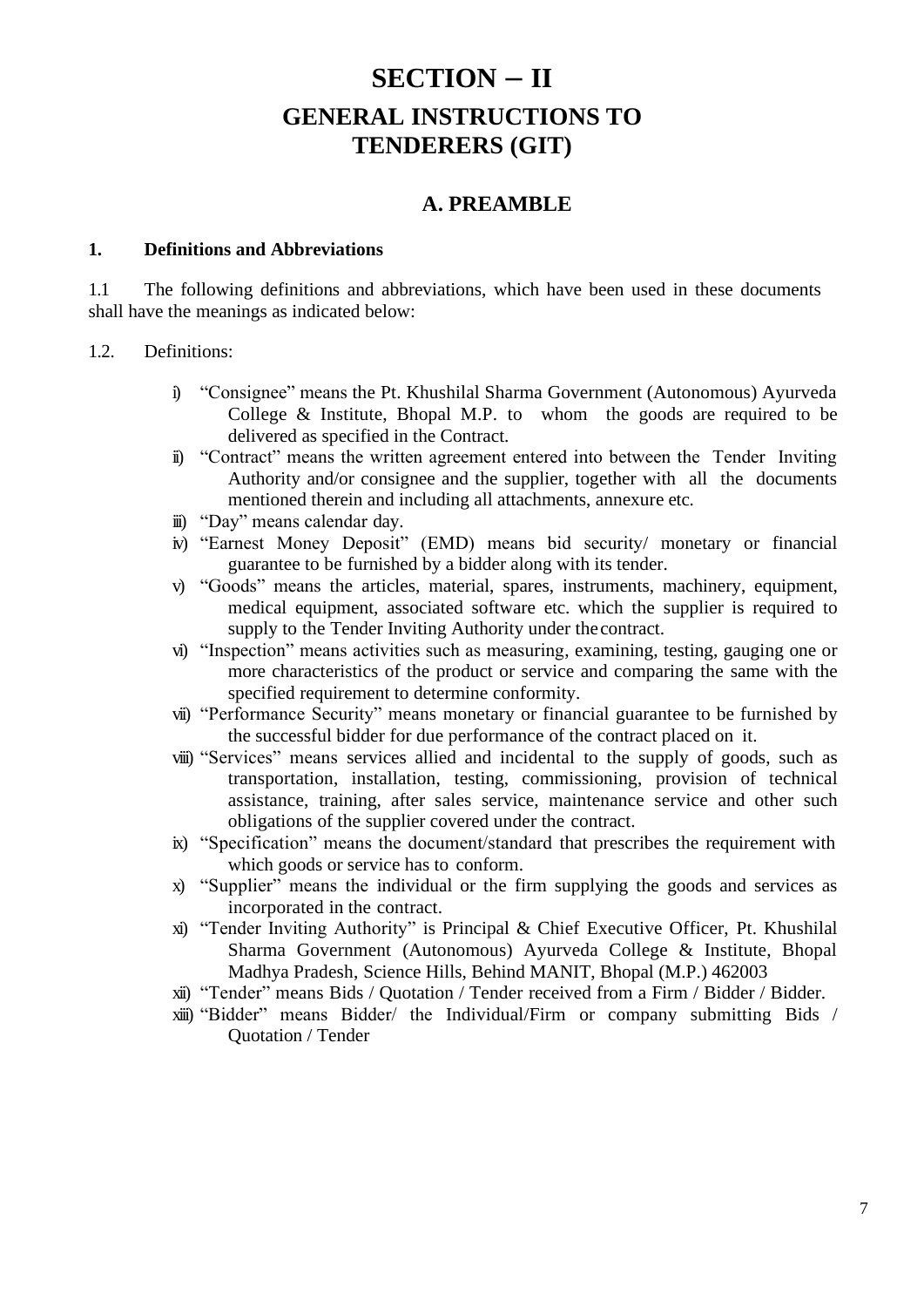- 1.3 Abbreviations:
	- i) "BG" means Bank Guarantee
	- ii) "CD" means Custom Duty
	- iii) "GST" means Goods & Service Tax
	- iv) "CMC" means Comprehensive maintenance Contract (labour, spare and preventive/ breakdown maintenance)
	- v) "IGST" means Inter-state Goods & Service Tax
	- vi) "DP" means Delivery Period
	- vii) "CGST means Central Goods & Service Tax
	- viii) "GCC" means General Conditions of Contract
	- ix) "GIT" means General Instructions to Tenderers
	- x) "LC" means Letter of Credit
	- xi) "NIT" means Notice Inviting Tenders.
	- xii) "RR" means Railway Receipt
	- xiii) "SCC" means Special Conditions of Contract
	- xiv) "SIT" means Special Instructions to Bidders
	- xv) "TE Document" means Tender Enquiry Document
	- xvi) "SGST" means State Goods & Service Tax
	- xvii) "HOD" means Head of Department
	- xviii) "OA" means Ordering Authority
	- xix) "TIA" means Tender Inviting Authority
	- xx) "INCOTERMS" means International Commercial Terms as on the date of Tender opening.
	- xxi) "BL" means Bill of Lading
	- xxii) "FOB" means Free on Board
	- xxiii) "FOR" means Free on Rail
	- xxiv) "CIP (Destination)" means Carriage and Insurance Paid up to named port of destination
	- xxv) "DDP" means Delivery Duty Paid named place of destination (consignee site)
	- xxvi) "CIF" means Cost, Insurance and Freight

## **2. Introduction**

- 2.1 The Tender Inviting Authority has issued these Tender Documents for supply of goods and related services as mentioned in Section –  $VI$  – "List of Requirements", which also indicates, *interalia,* the required delivery schedule, terms and place of delivery.
- 2.2 This section (Section II "General Instruction to Tenderers") provides the relevant information as well as instructions to assist the prospective bidders in preparation and submission of tenders. It also includes the mode and procedure to be adopted by the Tender Inviting Authority for receipt and opening as well as scrutiny and evaluation of tenders and subsequent placement of contract.
- 2.3 Before formulating the tender and submitting the same to the Tender Inviting Authority, the bidder should read and examine all the terms, conditions, instructions, checklist etc. contained in the Tender Documents. Failure to provide and/or comply with the required information, instructions etc. incorporated in these Tender Documents may result in rejection of its tender.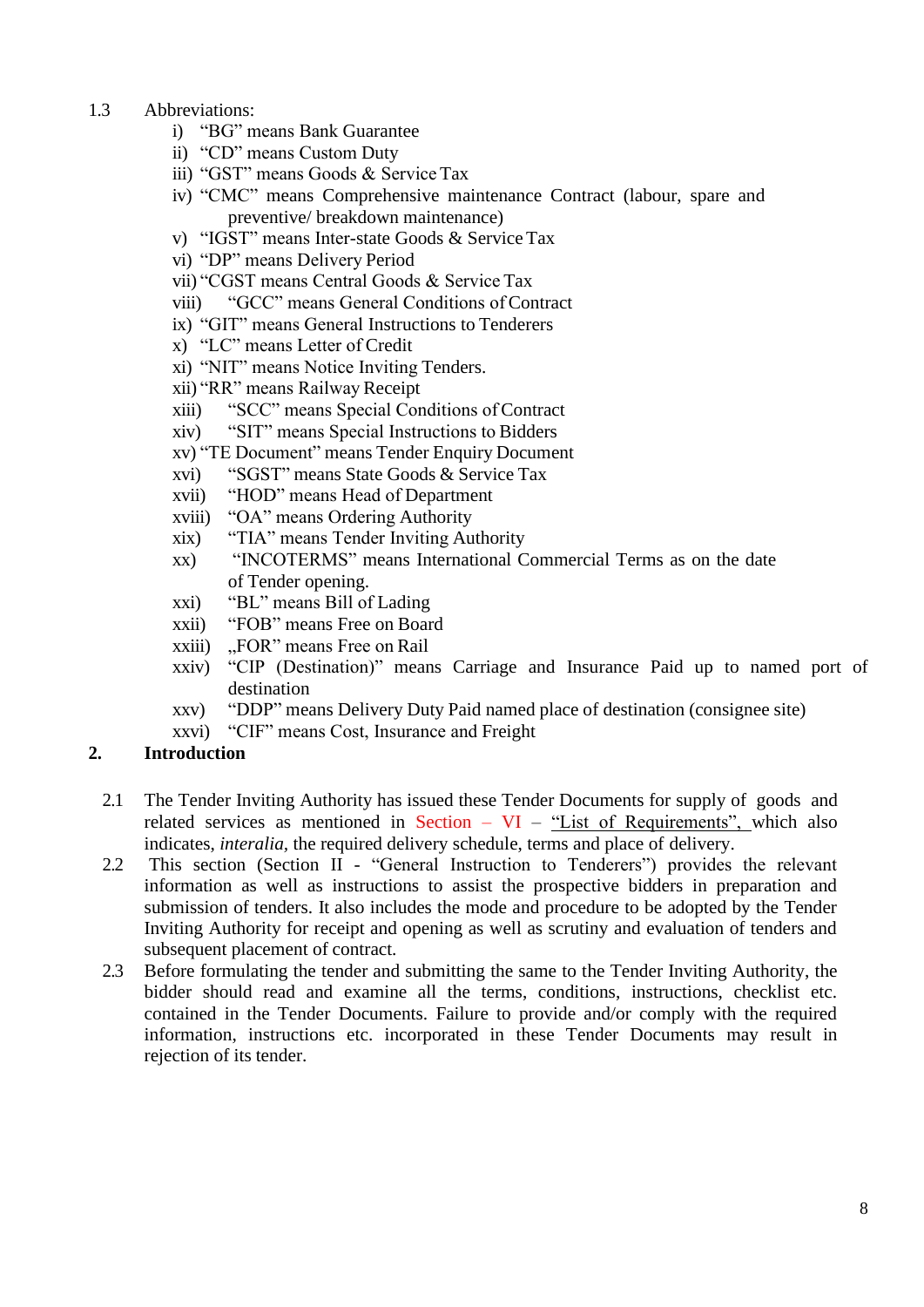## **3. Language of Tender**

- 3.1 The tender submitted by the bidder and all subsequent correspondence and documents relating to the tender exchanged between the bidder and the Tender Inviting Authority, shall be written in English language. However, the language of any printed literature furnished by the bidder in connection with its tender may be written in any other language provided the same is accompanied by an English translation and, for the purpose of interpretation of the tender, the English translation shall prevail.
- 3.2 The tender submitted by the bidder and all subsequent correspondence and documents relating to the tender exchanged between the bidder and the Tender Inviting Authority, may also be written in Hindi language, provided that the same are accompanied by English translation, in which case, for purpose of interpretation of the tender etc. the English translations shall prevail.

## **4. Eligible Bidders**

4.1 This invitation for tenders is open to all manufacturers and Indian subsidiaries of foreign manufacturers or authorized importers of foreign manufactures or Authorized Dealer/Distributor who fulfill the eligibility criteria specified in these documents.

## **5. Eligible Goods and Services**

5.1 All goods and related services to be supplied under the contract shall have their origin in India or any other country with which India has not banned trade relations. The term "origin" used in this clause means the place where the goods are mined, grown, produced, or manufactured or from where the related services are arranged and supplied.

## **6. Tendering Expense**

6.1 The bidder shall bear all costs and expenditure incurred and/or to be incurred by it in connection with its tender including preparation, mailing and submission of its tender and subsequently processing the same. The Tender Inviting Authority will, in no case be responsible or liable for any such cost, expenditure etc. regardless of the conduct or outcome of the tendering process.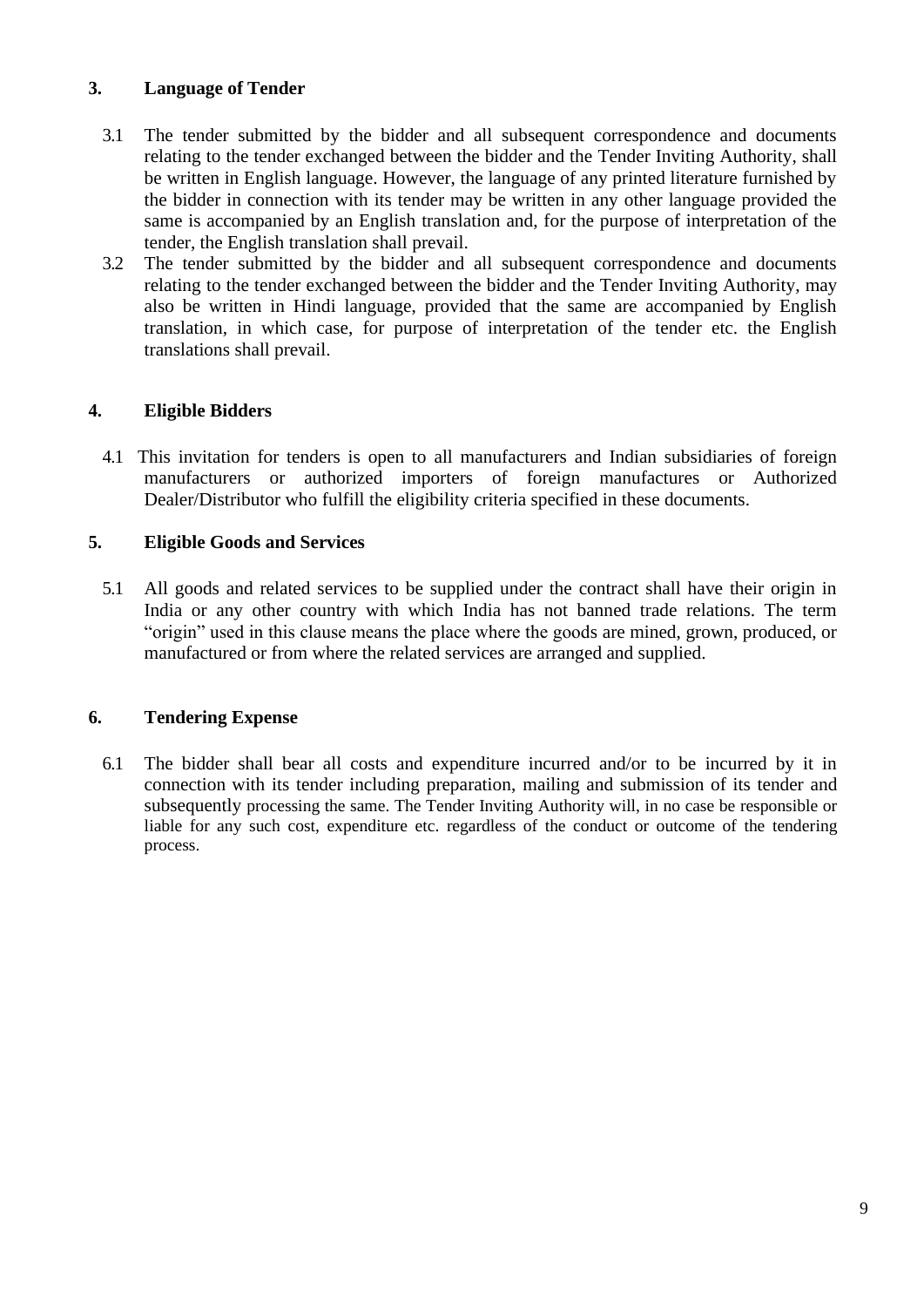## **B. TENDER ENQUIRY DOCUMENTS**

## <span id="page-9-0"></span>**7. Content of Tender Enquiry Documents**

- 7.1 In addition to
	- ➢ Section I "Notice Inviting Tender" (NIT), the TE documents include:
	- $\triangleright$  Section II General Instructions to Bidders (GIT)
	- ➢ Section III General Conditions of Contract (GCC)
	- $\geq$  Section IV Special Conditions of Contract (SCC)<br>  $\geq$  Section V List of Requirements
	- List of Requirements
	- $\triangleright$  Section VI Technical Specifications
	- ➢ Section VII Bidder Information Form
	- ➢ Section VIII Qualification Criteria
	- $\triangleright$  Section IX Tender Form
	- $\triangleright$  Section X Price Schedules
	- ➢ Section XI Manufacturer"s Authorization Form EMD
	- $\geq$  Section XII Bank Guarantee Form for Performance Security/CMC Security<br>  $\geq$  Section XIII Contract Forms A & B
	- Contract Forms A & B
	- ➢ Section XIV Proforma of Consignee Receipt Certificate
	- $\triangleright$  Section XV Proforma of Final Acceptance Certificate by the consignee
	- $\triangleright$  Section XVI Check List for the Bidders
	- ➢ Section XVII BANK GUARANTEE FORM FOR PERFORMANCE
		- **SECURITY**
	- ➢ Section XVIII MANDATE FORM
	- ➢ Section XIX Higher Price/ Lower price Certificate
	- ➢ Section XX List Of Items Quoted with EMD
	- ➢ Section XXI Proforma for Technical Compliance
	- ➢ Section XXII Affidavit
- 7.2 The details of the required goods and services, the terms and conditions and procedure for tendering, tender evaluation, placement of contract, the applicable contract terms and, also, the standard formats to be used for this purpose are incorporated in the above mentioned documents. The interested bidders are expected to examine all such details to proceed further.

### **8. Amendments to Tender Documents**

- 8.1 At any time prior to the deadline for submission of tenders, the Tender Inviting Authority may, for any reason deemed fit by it, modify the Tender Documents by issuing suitable amendment(s) to it.
- 8.2 Such an amendment will be notified online on www.**[mptenders.gov.in](http://www.mptenders.gov.in/)** portal and/o[r](http://www.mpphscl.mp.gov.in/) [http://klsgaci.edu.in](http://www.mpphscl.mp.gov.in/) and same shall be binding to all bidders. All prospective bidders are advised to see above websites regularly for information. Tender Inviting Authority shall not be responsible in any manner if prospective bidders miss any notification(s) placed on above website(s).
- 8.3 In order to provide reasonable time to the prospective bidders to take necessary action in preparing their tenders as per the amendment(s), the Tender Inviting Authority may, at its discretion extend the deadline for the submission of tenders and other allied time frames, which are linked with that deadline.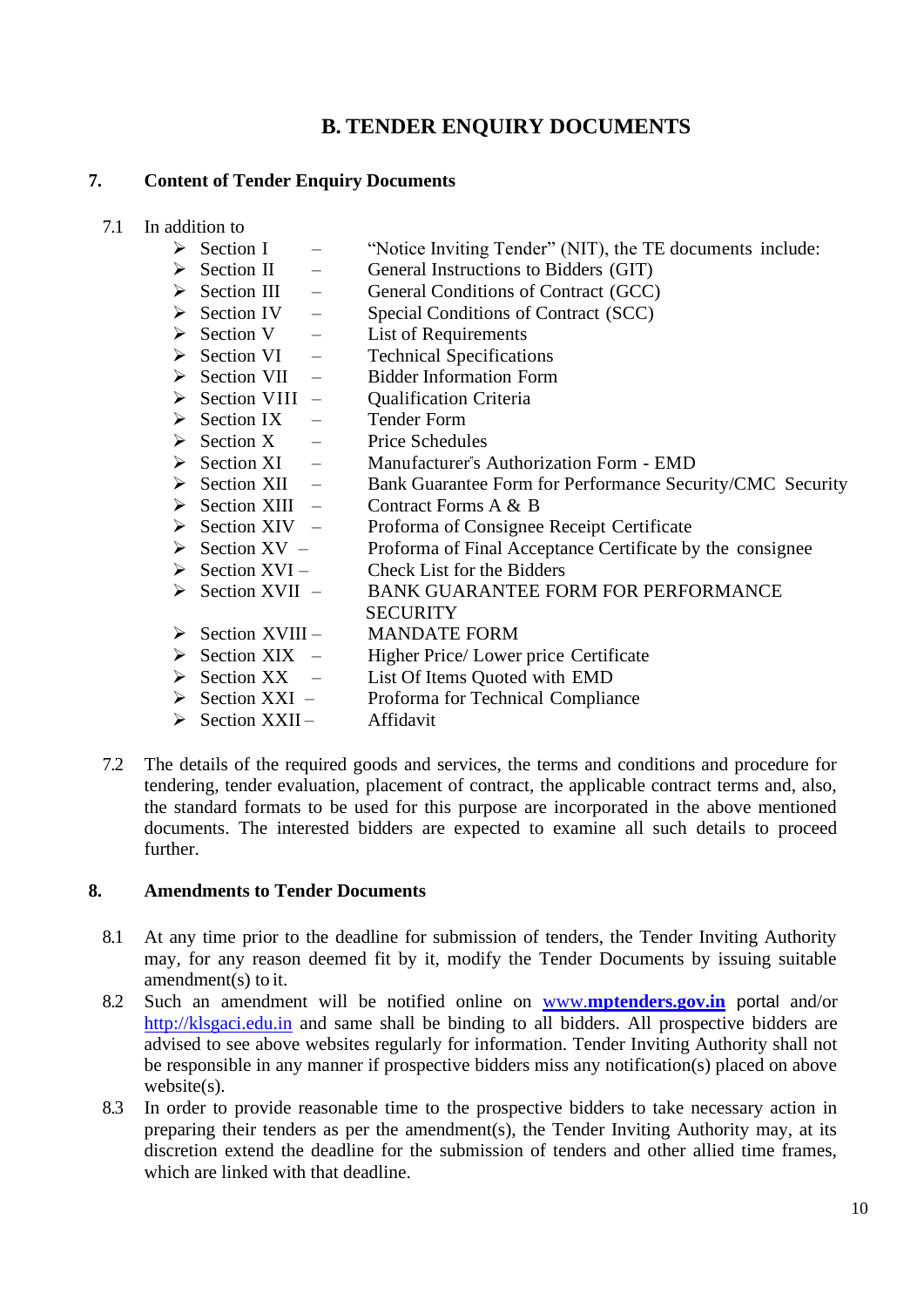## **9. Clarification of Tender Documents**

- 9.1 A bidder requiring any clarification or elucidation on any issue of the Tender Documents may take up the same with the Tender Inviting Authority in writing by post or email [principal@klsgaci.nic.in](mailto:principal@klsgaci.nic.in) The Tender Inviting Authority will respond in writing to such request provided the same is received by the Tender Inviting Authority not later than seven days prior to the prescribed date of submission of tenders.
- 9.2 Interested eligible bidders may also depute its authorized representative to attend pre-bid meeting at the scheduled date and time given in Section-I of this document. Attending prebid meeting by prospective bidder(s) is not mandatory.
- 9.3 The purpose of pre-bid meeting is to clarify doubts, if any and to provide responses to the clarifications sought by prospective bidders regarding terms and conditions, technical specifications and other provisions given in the tender document. The clarifications so sought by prospective bidders during pre-bid meeting shall be appropriately responded and minutes of pre-bid meeting along with written responses / clarifications shall be uploaded on the websites www.**[mptenders.gov.in p](http://www.mptenders.gov.in/)ortal** and [http://klsgaci.edu.in](http://www.mpphscl.mp.gov.in/) .

## **C.PREPARATION OF TENDERS**

## <span id="page-10-0"></span>**10. Documents Comprising the Tender**

- 10.1 The **Online System**, i.e. "Technical Bid" (Cover-A) and "Financial Bid" (Cover-C) prepared by the bidder, shall comprise the following:
	- **A) Technical Bid - Firm related document (to be submitted online, no physical copy) – Un-priced Tender (Cover-A) -** The bidder should submit the following documents as part of Envelope-A. All documents should be signed, numbered and sealed by the bidder on each page before uploading. The Photocopies should be attested by the bidder. The price bid/financial proposal should not be submitted along with Techno-commercial bid.
		- a) Earnest Money Deposit, as indicated in this document should be deposited online by e procurement system powered by NIC through website [www.mptenders.gov.in.](http://www.mptenders.gov.in/) Exemption from payment of EMD is permitted for MSME/Udhyog aadhar/SSI of M.P.
		- b) Tender Form as per Section X (without indicating any prices), (list of items quoted with make, model & country of origin)
		- c) Documentary evidence for the constitution of the company /Firm such as Memorandum and Articles of Association, Partnership deed etc. with details of the Name, Address, Telephone Number, Fax Number, e-mail address of the firm and of the Chief Executive Officer / Partners / Proprietor.
		- d) The instruments such as power of attorney, resolution of board etc., authorizing an officer of the bidder should be enclosed with the tender duly signed by the Authorized signatory of the Company /Firm and such authorized officer of the bidder should sign the tender documents.
		- e) Authorization letter nominating a responsible person of the bidder to transact the business with the Tender Inviting Authority.
		- f) Bidders Information Form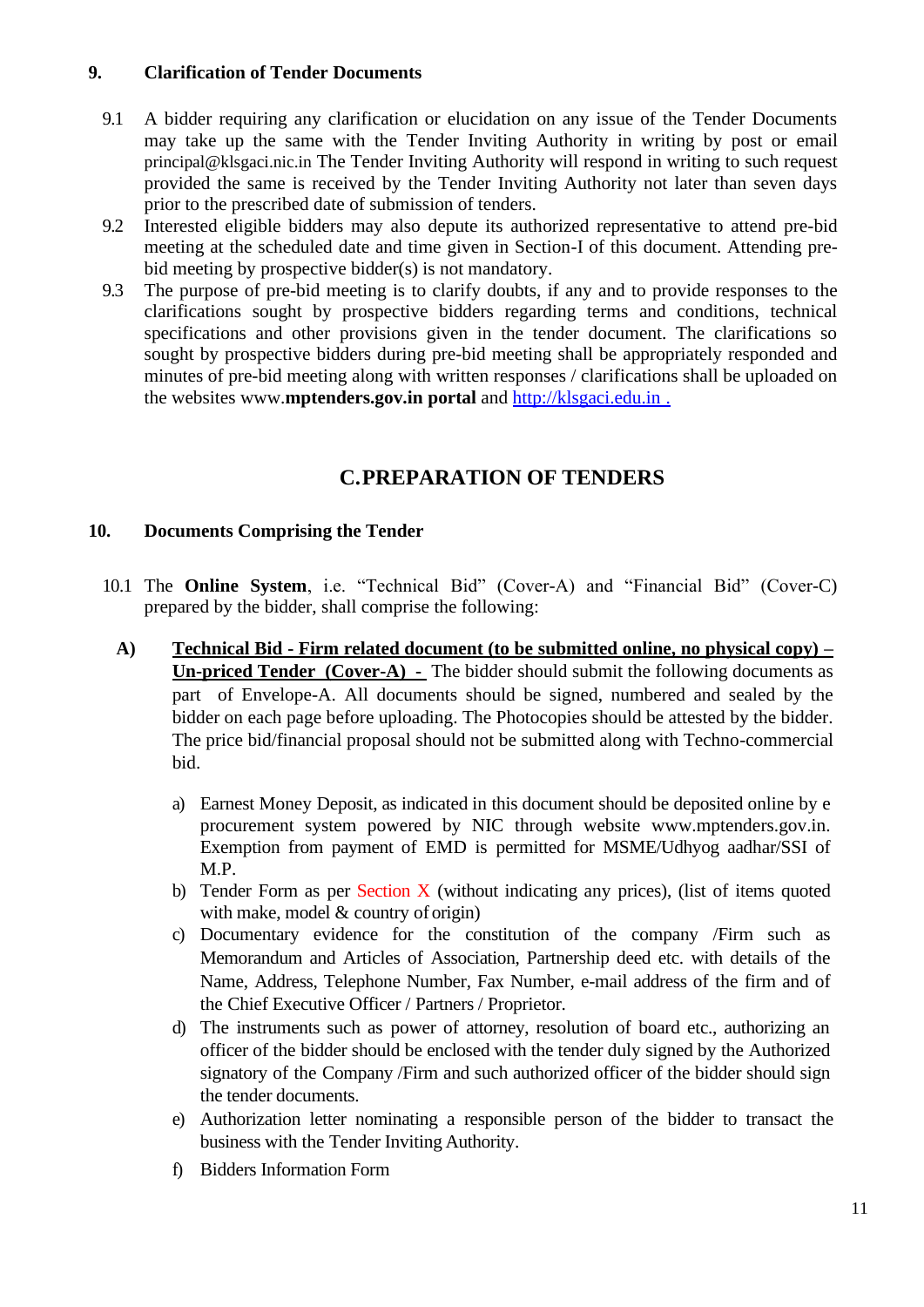- g) Mandate Form
- h) Bidders submitting bid for goods manufactured by other manufacturers shall furnish Manufacturer"s Authorization Form (in the format given in Section-XII)
- i) Documents and relevant details to establish in accordance with GIT Clause 18 that the goods and the allied services to be supplied by the bidder conform to the requirement of the Tender Documents.
- j) Performance Statement as per section IX along with relevant copies of orders and end users" satisfaction certificate in the desired format.
- k) Clause-by-clause technical compliance statement for the quoted goods vis-à-vis the Technical specifications. In case of Technical deviations in the compliance statement, identify and mark the deviations.
- l) Uploaded quoted equipment catalogue/brochure(s) showing detailed technical specifications
- m) Copy of applicable CE/USFDA/ISO certificates etc. as required in the technical specification
- n) Purchase order, Installation Certificate, User end Certificate
- o) Higher Price/Lower Price Certificate as per section XX (Fall Clause)
- p) List of items quoted with EMD.
- q) Affidavit as per Section XXIII
- r) In case of Importer, Valid Import & Export Certificate will be provided.
- s) Any other Necessary document required to be uploaded
- t) Clarification documents (Declaration as per affidavit Section-XXIII to be uploaded along with technical bid and subsequent document to be uploaded later as requested during evaluation)

### **C) Price Tender (to be submitted online, no physical copy) – (Cover-C)**

- u) The Price Schedule as per format given in Section XI (as appropriate) should filled and submitted **online only** with all the details including make, model etc. of thegoods and services offered.
- 10.2 The scanned copy of Tender Documents duly stamped at appropriate places and initial at all the pages of the tender should be uploaded on the e procurement portal from an authorized signatory of the bidder.
- 10.3 A Tender, which does not fulfill any of the above requirements and/or gives evasive information/reply against any such requirement, shall be liable to be ignored and rejected.

### **11. Tender currencies**

- 11.1 The bidder supplying indigenous or imported goods shall quote only in Indian Rupees.
- 11.2 Tenders, where prices are quoted in any other way shall be treated as non-responsive and rejected.

## **12. Tender Prices**

12.1 The Bidder shall indicate on the Price Schedule provided under Section XI all the specified components of prices shown therein including the unit prices and total tender prices of the goods and services it proposes to supply/perform against the requirement. All the columns shown in the price schedule should be filled up as required. If any column does not apply to a bidder, same should be filled as "00" by the bidder. If nothing is filled by the bidder, the same shall be treated as  $Nil''$ .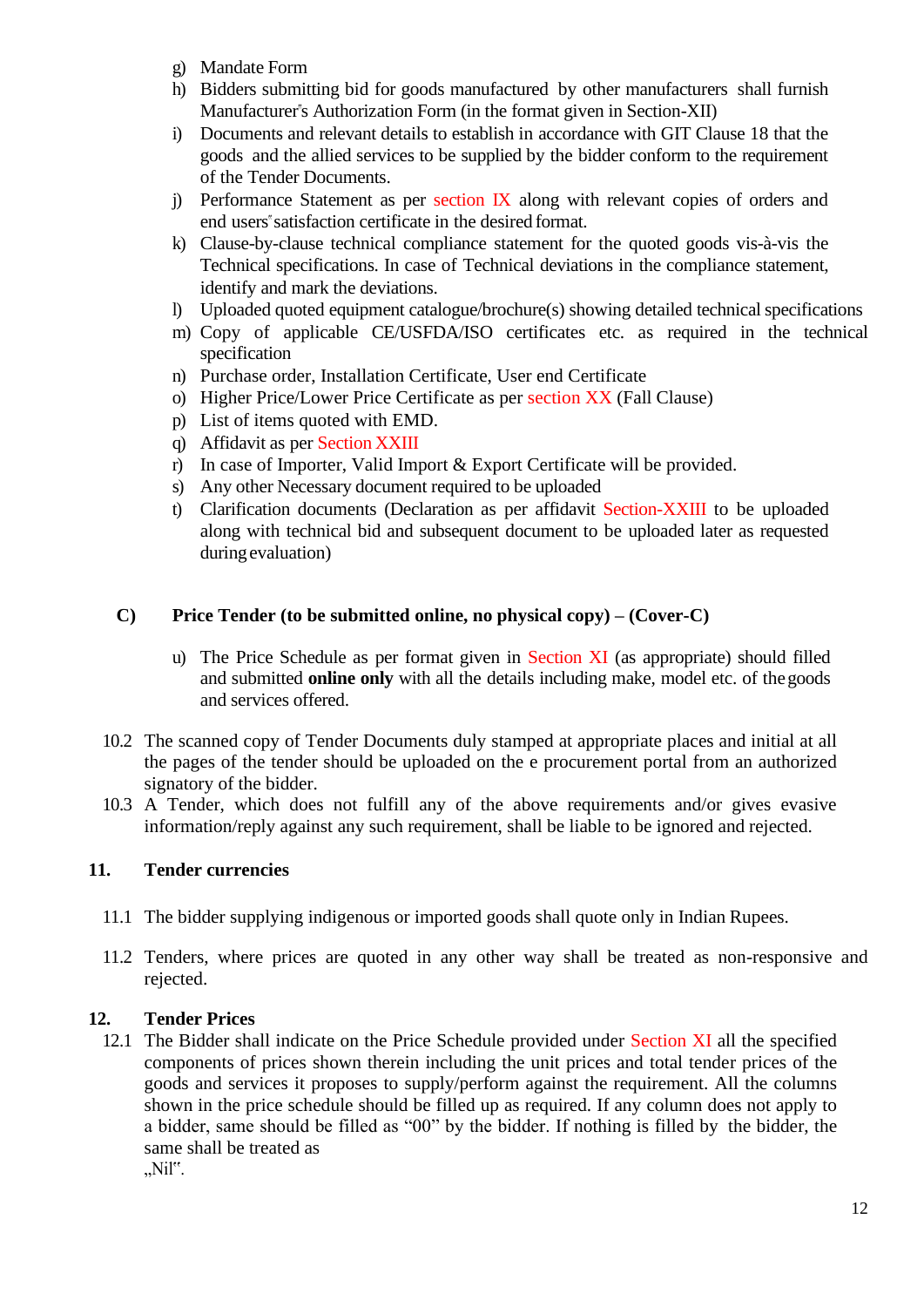- 12.2 If there is more than one Schedule in the List of Requirements, the bidder has the option to submit its Bid for any one or more Schedules. However, while quoting for a schedule, the bidder shall quote for the complete requirement of goods and services as specified in that particular schedule.
- 12.3 While filling up the columns of the Price Schedule, the following aspects should be noted for compliance:
- **13.** For domestic goods or goods of foreign origin located within India, the prices in the corresponding price schedule shall be entered separately in the following manner:
	- The price of the goods, quoted ex-factory/ ex-showroom/ exwarehouse/ off-the-shelf, as applicable, including all taxes and duties already paid or payable on the components and raw material used in the manufacture or assembly of the goods quoted ex-factory etc. or on the previously imported goods of foreign origin quoted exshowroom etc; **; ( Note- Taxes will be applicable against DSIR Certificate at the time of Purchase order/Supply order)**
	- Any sales or other taxes on finished product(s) such as SGST, CGST and IGST, which will be payable on the finished goods in India including packing, forwarding & transportation charges if the contract is awarded**; ( Note-Taxes will be applicable against DSIR Certificate at the time of Purchase order/Supply order)**
	- Charges towards Packing & Forwarding, Inland Transportation, Insurance (local transportation and storage) would be borne by the Supplier from warehouse to the consignee site for a period including 3 months beyond date of delivery, Loading/Unloading and other local costs incidental to delivery of the goods to their final destination as specified in the List of Requirements and Price Schedule;
	- The price of incidental services, as mentioned in List of Requirements and Price Schedule;

13.1 . Additional information and instruction on Duties and Taxes: **Note-Taxes will be applicable against DSIR Certificate at the time of Purchase order/Supply order**

13.2 If the Bidder desires to ask for SGST, CGST & IGST etc., on finished product, to be paid extra, the same must be specifically stated. In the absence of any such stipulation the price will be taken inclusive of such taxes and no claim for the same will be entertained later.

13.3 For insurance of goods to be supplied, relevant instructions as provided under GCC Clause 11 shall be followed.

13.4 The need for indicating all price components by the bidders as required in the GIT Clause 13 is for the purpose of comparison of the tenders by the purchaser and will no way restrict the purchaser"s right to award the contract on the selected bidder on any other terms offered.

**( Note-Taxes will be applicable against DSIR Certificate at the time of Purchase order/Supply order)**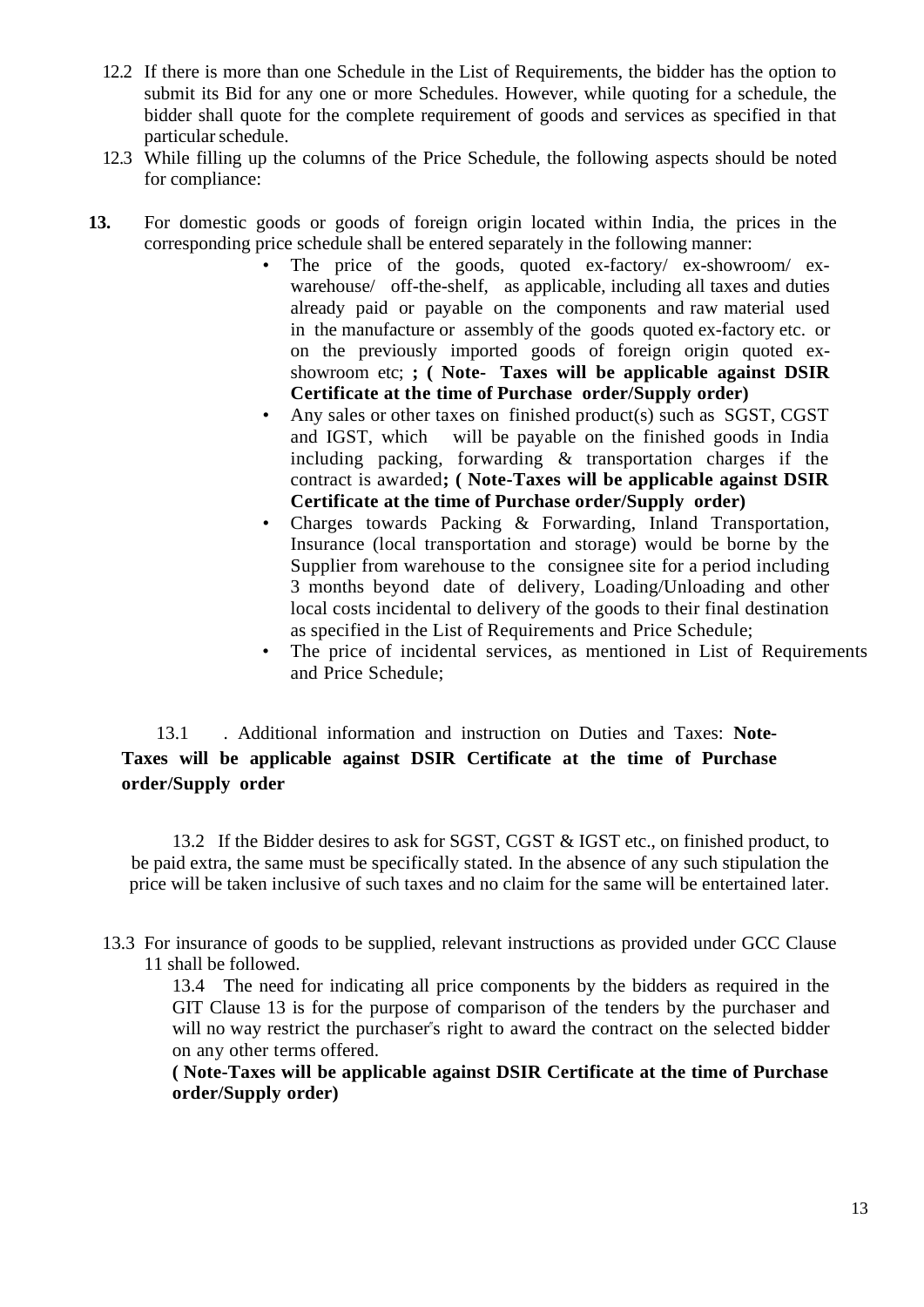## 14 **Firm Price**

## 15 **Documents Establishing Bidder"s Eligibility and Qualifications**

- 15.1 Pursuant to GIT clause 11, the bidder shall furnish, as part of its tender, relevant details and documents establishing its eligibility to quote and its qualifications to perform the contract if its tender is accepted.
- 15.2 The documentary evidence needed to establish the tenderer"s qualifications shall fulfil the following requirements: a) Manufacturer or Indian subsidiary of foreign manufacturer or Dealer/Distributor has the required financial, technical, production and after sales services capability necessary to perform the contract and, further, it meets the qualification criteria incorporated in the Section  $IX$  in these documents.

### 16 **Documents establishing Good"s Conformity to Tender Document.**

- 16.1 The bidder shall provide in its tender the required as well as the relevant documents like technical data, literature, drawings etc. to establish that the goods and services offered in the tender fully conform to the goods and services specified by the Tender Inviting Authority in the Tender Documents. For this purpose the bidder shall also provide a clause-by-clause statement of compliance on the technical specifications and other technical details incorporated by the Tender Inviting Authority in the Tender Documents vis-à-vis the technical details of the offered product to establish technical responsiveness of the goods and services offered in its tender.
- 16.2 In case there is any variation and/or deviation between the goods & services prescribed by the Tender Inviting Authority and that offered by the bidder, the bidder shall list out the same in a chart form without ambiguity and provide the same along with its tender.
- 16.3 If a bidder furnishes wrong and/or misguiding/misleading data, statement(s) etc. about technical acceptability of the goods and services offered by it, its tender will be liable to be ignored and rejected at any stage in addition to other remedies available to the Tender Inviting Authority in this regard.
- 16.4 Tender Inviting Authority reserves the right to call the Bidder to demonstrate its quoted model (s) before the Tender Evaluation Committee within 7-15 days from intimation via PT. KLSGACI, BHOPAL website/MP Tender Portal.
- 16.5 Bidder are requested to regularly visit website ["http://klsgaci.edu.in"](http://www.mpphscl.mp.gov.in/) and/or M.P Government's E-procurement portal [www.mptender.gov.in](http://www.mptender.gov.in/) regarding update/clarification/notification /demonstration schedules.

## 17 **Earnest Money Deposit (EMD)**

- 17.1 Pursuant to GIT clauses  $11.1 \text{ A}$ ) the bidder shall furnish along with its tender, earnest money as indicated at Section-I- Notice Inviting Tenders (NIT) Pt. no. 2, table no.1 of this document.
- 17.2 If a bidder is MSME/Udhyog Aadhar/SSI registered manufacturer of Madhya Pradesh then they will be exempted from submitting EMD and Bid document fee. However tender processing fee is not exempted. If MSME/Udhyog Aadhar/SSI registered bidder wishes to avail above facility then they should follow necessary processes with MP tenders Portal www.**[mptenders.gov.in](http://www.mptenders.gov.in/) portal** and if necessary, take help of help line on MP tenders Portal.
- 17.3 The earnest money should be deposited for quoted item(s) online by e procurement system powered by NIC through website [www.mptenders.gov.in.](http://www.mptenders.gov.in/)
- 17.4 EMD has been asked item wise & respective EMD requirement has been mentioned at Section-I- Notice Inviting Tenders (NIT) Pt. no. 2, table no.1 of this document.
- 17.5 In case, if bidder chose to quote more than one item, total EMDs of those quoted items should be deposited online by e procurement system powered by NIC through websit[e](http://www.mptenders.gov.in/)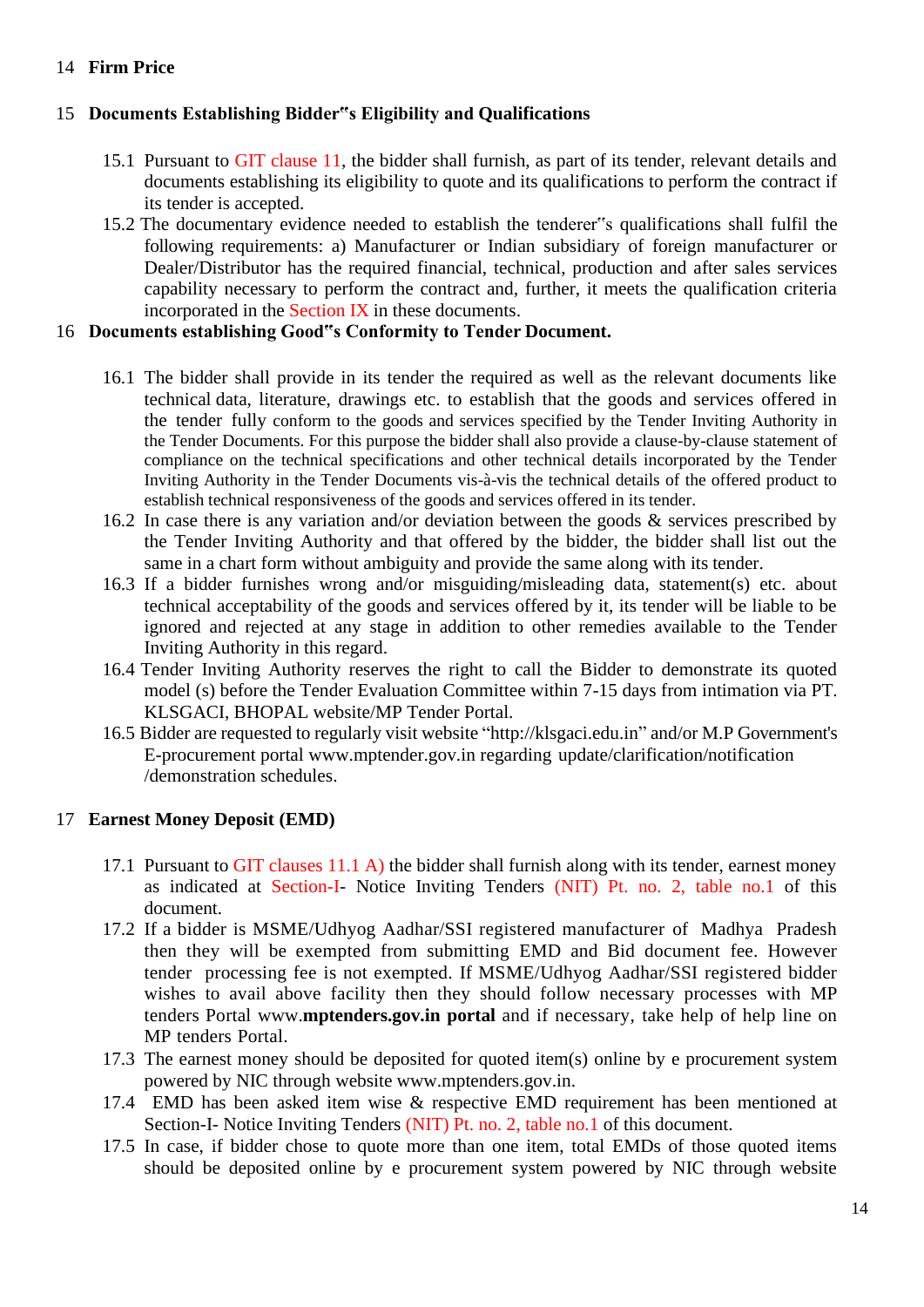[www.mptenders.gov.in](http://www.mptenders.gov.in/)

17.6 If submitted EMD falls short of total required EMD, then bid shall be evaluated for only those

quoted items, starting from beginning to end (Item no. wise of the bid), up to which full EMD is received. Rest of quoted items (if any) shall be rejected.

- 17.7 Unsuccessful bidders" earnest money will be returned to them without any interest, after expiry of the tender validity period, but not later than thirty days after conclusion of the resultant contract. Successful bidder"s earnest money will be returned without any interest, after receipt of performance security from that bidder.
- 17.8 Earnest Money is required to protect the Tender Inviting Authority against the risk of the Bidder"s conduct, which would warrant the forfeiture of the EMD. Earnest money of a bidder will be forfeited, if the bidder withdraws or amends its tender or impairs or derogates from the tender in any respect within the period of validity of its tender or if it comes to notice that the information/documents furnished in its tender is incorrect, false, misleading or forged without prejudice to other rights of the Tender Inviting Authority. The successful bidder"s earnest money will be forfeited without prejudice to other rights of Tender Inviting Authority if it fails to furnish the required performance security within the specified period.

## 18 **Tender Validity**

- 18.1 If not mentioned otherwise in the SIT, the tenders shall remain valid for acceptance for a period of 180 days (One hundred and eighty days) after the date of techno-commercial tender opening prescribed in the Tender Documents. Any tender valid for a shorter period shall be treated as unresponsive and rejected.
- 18.2 In exceptional cases, the bidders may be requested by the Tender Inviting Authority to extend the validity of their tenders up to a specified period. Such request(s) and responses thereto shall be conveyed by post or by e-mail. The bidders, who agree to extend the tender validity, are to extend the same without any change or modification of their original tender and they are also to extend the validity period of the EMD accordingly. A bidder, however, may not agree to extend its tender validity without forfeiting its EMD.
- 18.3 In case the day up to which the tenders are to remain valid falls on/ subsequently declared a holiday or closed day for the Tender Inviting Authority, the tender validity shall automatically be extended up to the next working day.

## 19 **Signing and Sealing of Tender**

- 19.1 The Bidders shall submit their tenders online as per key schedule dates indicated as per the instructions contained in GIT Clause 11.
- 19.2 Tender Document seeks tender submission by following three Tender Online System, in three parts

i.e. First part - "Technical Bid (EMD & Techno-Commercial documents) – **Envelope-A**", and second part - "Financial Bid" – **Envelope-C**

19.3 The bidder should submit online copy of Technical Bid duly signed & stamped by the bidder"s authorized signatory who has been duly authorized to bind the bidder to the contract. The letter of authorization shall be by a written power of attorney, which shall also be furnished along with the tender. All letters, certificates, testimonials, forms etc. (selfcertified) including original catalogue

(s) of model quoted should be uploaded online on or before the closing date of submission of tender document.

19.4 Section X . Tender Form" is required to be signed by the authorized signatory of the bidding entity. The tender shall not contain any erasure or overwriting, except as necessary to correct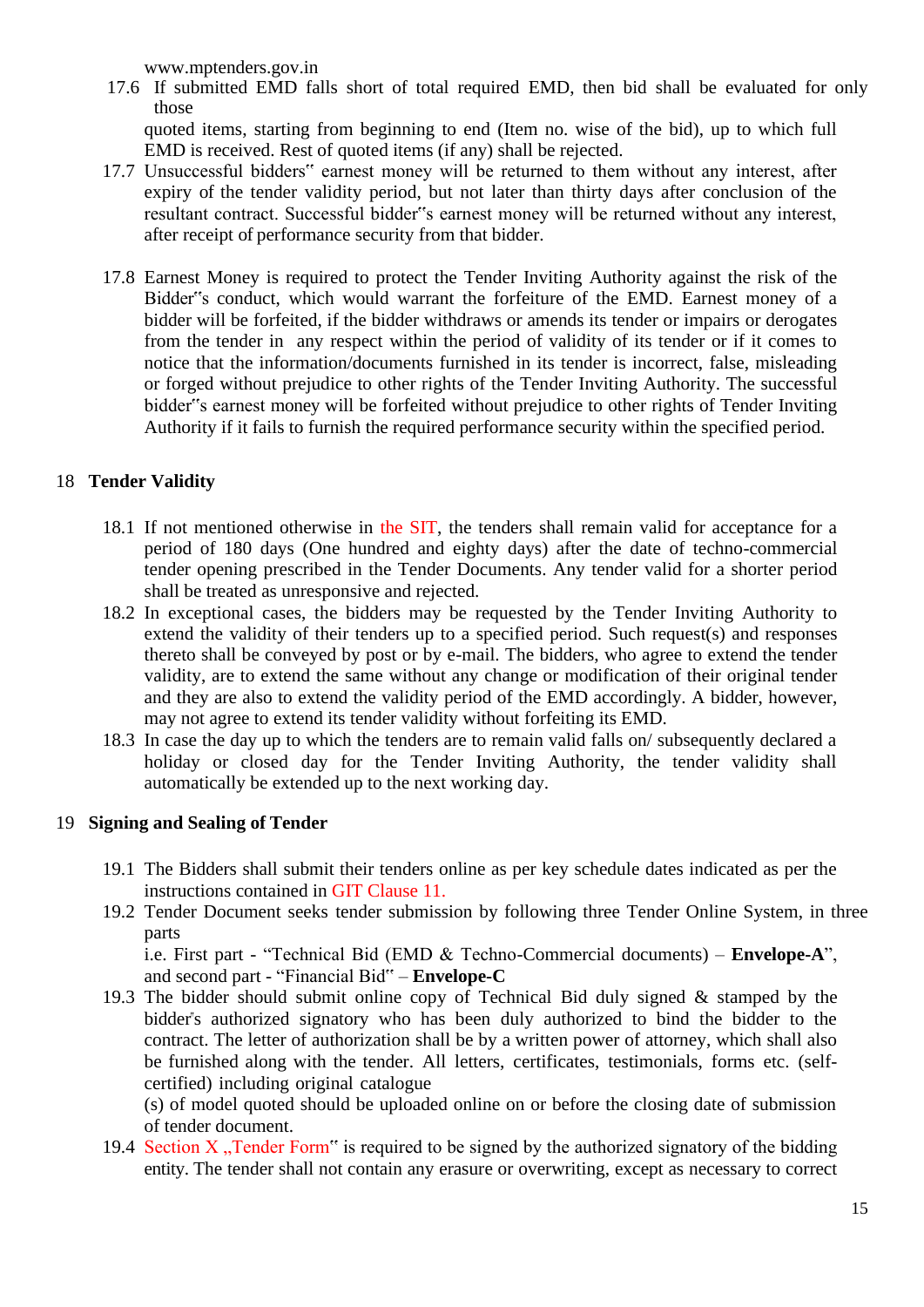any error made by the bidder and, if there is any such correction; the same shall be initiated by the person(s) signing the tender.

## **D. SUBMISSION OF TENDERS**

## <span id="page-15-0"></span>20 **Submission of Tenders**

- 20.1 Unless otherwise specified, tenders will be submitted online as per the Key Dates in the Notice published on the website http://www.**[mptenders.gov.in](http://www.mptenders.gov.in/)** portal For online bidding scan copy of needful documents in proper resolution should be uploaded online. Bidders are required to sign their bids online using Class III - Digital Certificates only, Contractors are advised to obtain the same at the earliest. For further information, Contractors are requested to read Users Guide available in M.P. Government"s E-Procurement Portal www.**[mptenders.gov.in](http://www.mptenders.gov.in/)** portal/. The bidders may also contact E-Procurement Cell/Helpdesk at Toll Free No. **0120-4001002, 0120-4200462, 0120-4001005, 0120-6277787** and e-mail: [support-eproc@nic.in](mailto:support-eproc@nic.in)
- 20.2 The Bidders must ensure that they deposit their online technical bid along with EMD not later than the closing time and date specified for submission of tenders. In the event of the specified date for submission of tender falls on / is subsequently declared a holiday or closed day for the Tender Inviting Authority, the online technical bid and EMD will be received up to the appointed time on the next working day.

## 21 **Late Tender**

21.1 This is an e-tender and all documents including price details are to be submitted on the mentioned portal on or before the time as mentioned at Section I, Sub-section (2).

### 22 **Alteration and Withdrawal of Tender**

- 22.1 The bidder, after submitting its tender online, is not permitted to alter / modify its tender.
- 22.2 No tender should be withdrawn after the deadline for submission of tender and before expiry of the tender validity period. If a bidder withdraws the tender during this period, it will result in forfeiture of the earnest money furnished by the bidder in its tender.

## **E.TENDER OPENING**

### <span id="page-15-1"></span>23 **Opening of Tenders**

- 23.1 The Techno-commercial Bid (Envelope-A) shall be opened online at the first instance, at the prescribed time and date as indicated in NIT. In case the specified date of tender opening falls on / is subsequently declared a holiday or closed day for the Tender Inviting Authority, the tenders will be opened at the appointed time and place on the next working day.
- 23.2 Authorized representatives of the bidders, who have submitted tenders on time may attend the tender opening provided they bring with them letters of authority from the corresponding bidders. The tender opening official(s) will prepare a list of the representatives attending the tender opening. The list will contain the representatives" names, signatures, e-mail Id, contact no. and corresponding Bidders" names and addresses.
- 23.3 During the Technical Bid opening, the Bid opening official(s) will read the salient features of the bids like brief description of the goods offered, delivery period, Earnest Money Deposit and any other special features of the tenders, as deemed fit by the tender opening official(s).
- 23.4 Thereafter, in the second stage, the Financial Bid (Envelope-C) of only the technically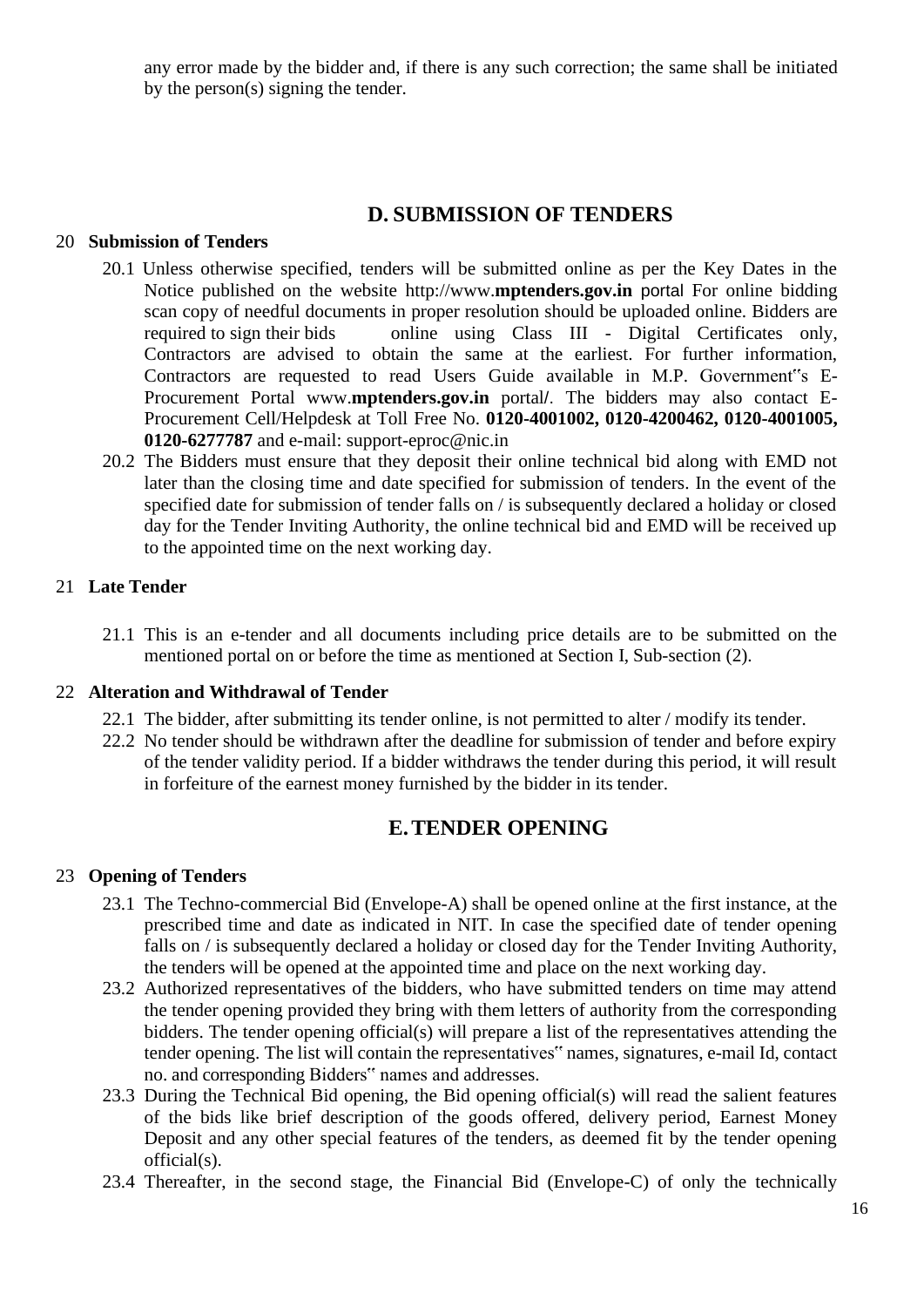acceptable offers (as decided in the second stage) shall be considered for further scrutiny and evaluation on a date notified online after the evaluation of the Technical bid. The prices of the goods offered by the technically qualified bidders shall be read out and recorded, and provisional rates shall be uploaded on website of the Purchaser and e-procurement portal.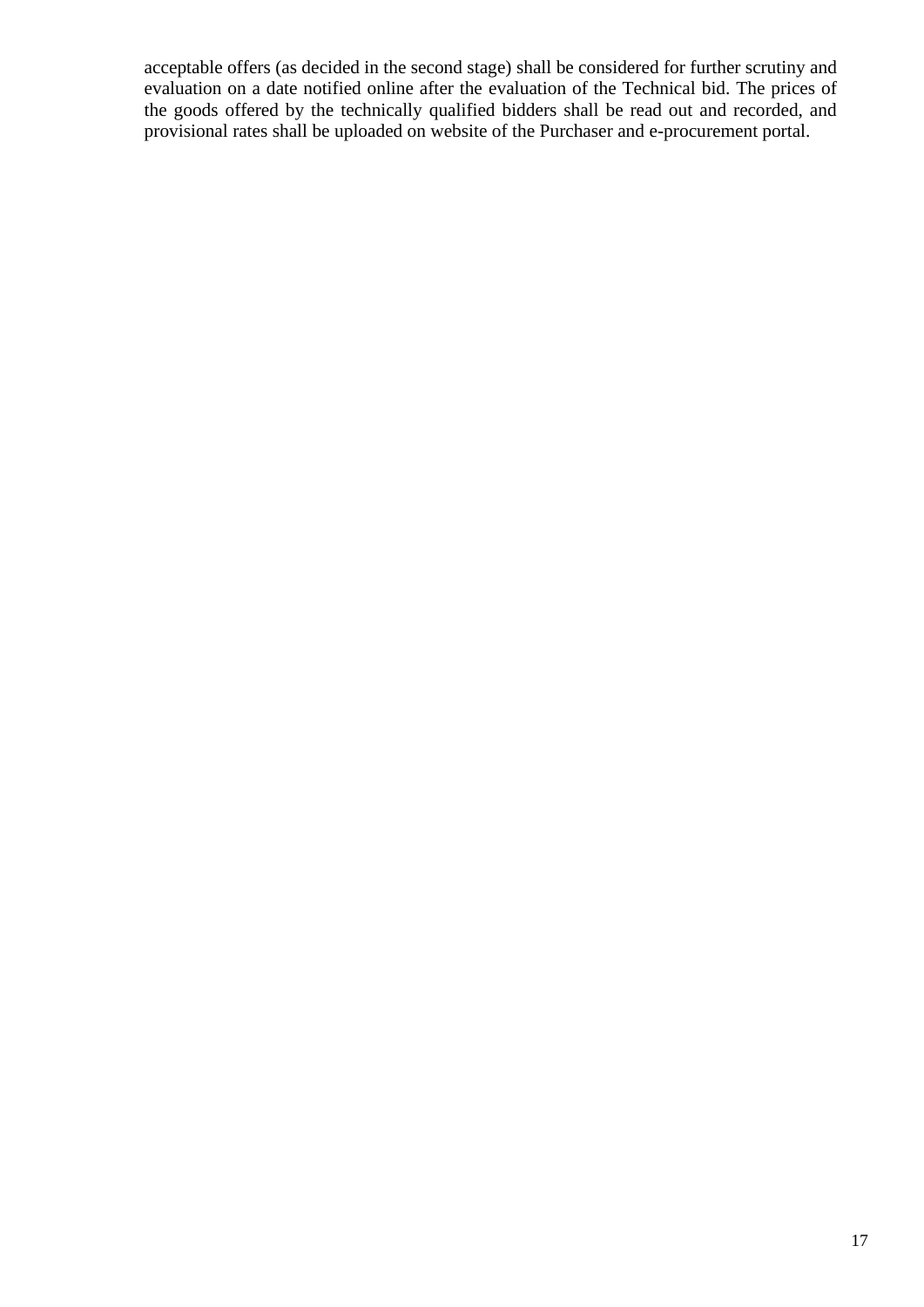## **F. SCRUTINY AND EVALUATION OF TENDERS**

## <span id="page-17-0"></span>24 **Basic Principles**

- 24.1 Tenders will be evaluated on the basis of the terms & conditions already incorporated in the TE document and the terms & conditions mentioned therein. No new condition will be brought in while scrutinizing and evaluating the tenders. TIA will not enter into any correspondence on the issue.
- 24.2 If a Tender is not substantially responsive, it will be rejected by the Tender Inviting Authority and cannot subsequently be made responsive by the Bidder by correction of nonconformities.
- 24.3 The tenders will be scrutinized to determine whether they are complete and meet the essential and important requirements, conditions etc. as prescribed in the Tender Documents. The tenders, which do not meet the basic requirements, are liable to be treated as non – responsive and will be summarily ignored.
- 24.4 The following are some of the important aspects, for which a tender shall be declared non responsive and will be summarily ignored;
	- (i) Tender form as per Section X (signed and stamped) notuploaded
	- (ii) Tender validity is shorter than the required period.
	- (iii) Required EMD (Amount etc.) have not been provided.
	- (iv) Bidder has not agreed to give the required performance security.
	- (v) Goods offered are not meeting the tender enquiry specification.
	- (vi) Manufacturer's Authorization Certificate not enclosed by a bidder who is Dealer/ Distributor/Importer (if Dealer/ Distributor/Importer are allowed to quote by the TIA)
	- (vii) Bidder has not agreed to other essential condition(s) specially incorporated in the tender enquiry like terms of payment, liquidated damages clause, warranty clause, dispute resolution mechanism applicable law.
	- (viii) Poor/ unsatisfactory past performance.
	- (ix) Bidders who stand deregistered/banned/blacklisted by any Govt.Authorities.
	- (x) Bidder is not eligible as per GIT Clauses 5.1 & 17.1.
	- (xi) Bidder has not quoted for the entire quantity as specified in the List of Requirements in the quoted schedule.
- Note: The above mentioned aspects are descriptive and not exhaustive and a tender can be declared nonresponsive for non-fulfillment of any essential condition culled out in the instant document in the considered view of the Tender Inviting Authority and the opinion of the Tender Inviting Authority shall be final and conclusive.

### 25 **Minor Infirmity/Irregularity/Non-Conformity**

25.1 If during the preliminary examination, the Tender Inviting Authority find any minor informality and/or irregularity and/or non-conformity in a tender, the Tender Inviting Authority may waive the same provided it does not constitute any material deviation and financial impact and, also, does not prejudice or affect the ranking order of the bidders. Wherever necessary, the Tender Inviting Authority may convey its observation on such ,,minor" issues to the bidder by registered/speed post etc. asking the bidder to respond by a specified date. If the bidder does not reply by the specified date or gives evasive reply without clarifying the point at issue in clear terms, that tender will be liable to be ignored.

### 26 **Discrepancies in Prices**

26.1 If, in the price structure quoted by a bidder, there is discrepancy between the unit price and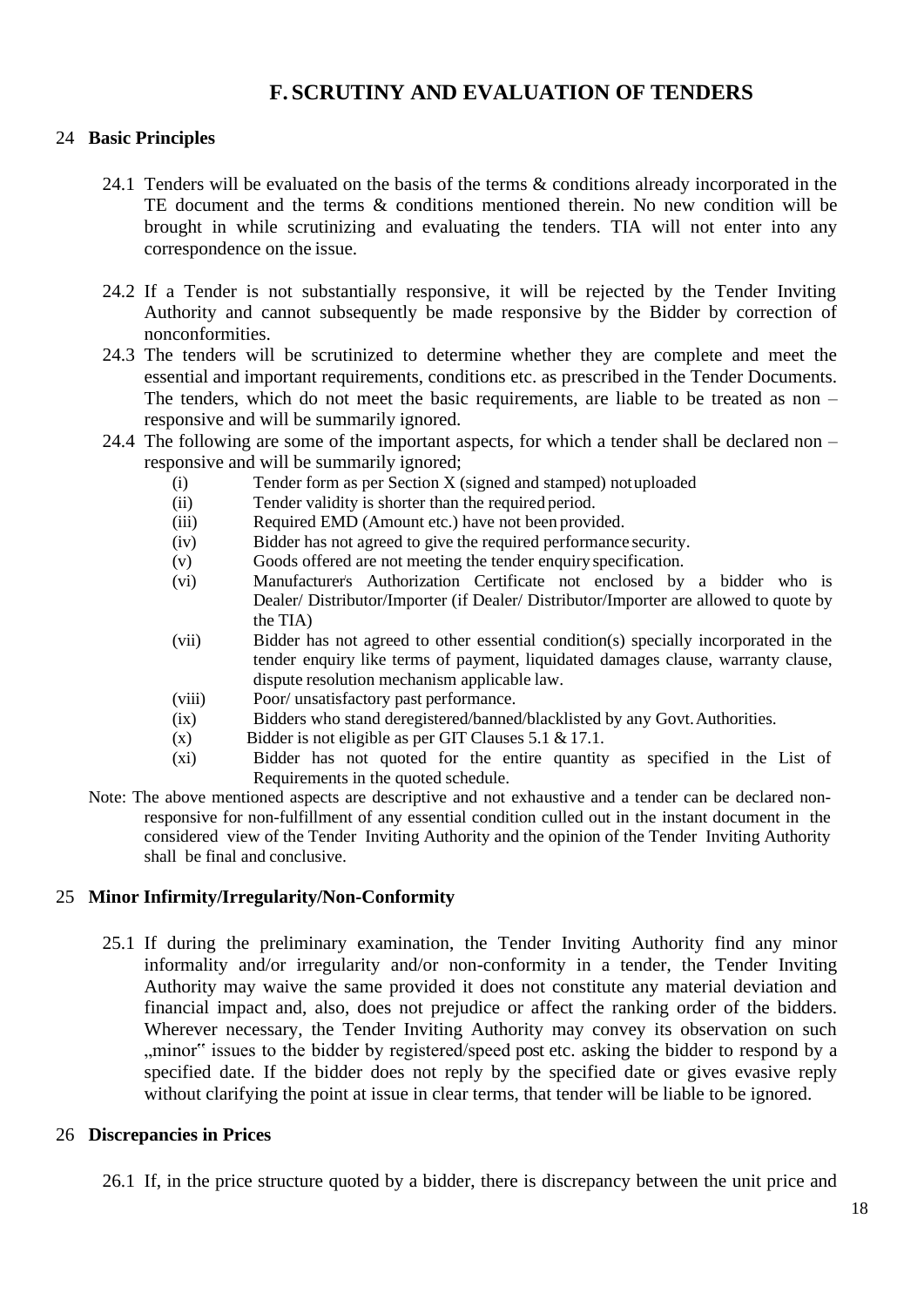the total price (which is obtained by multiplying the unit price by the quantity), the unit price shall prevail and the total price corrected accordingly, unless the Tender Inviting Authority feels that the bidder has made a mistake in placing the decimal point in the unit price, in which case the total price as quoted shall prevail over the unit price and the unit price corrected accordingly.

- 26.2 If there is an error in a total price, which has been worked out through addition and/or subtraction of subtotals, the subtotals shall prevail and the total corrected; and
- 26.3 If there is a discrepancy between the amount expressed in words and figures, the amount in words shall prevail, subject to sub clause 29.1 and 29.2 above.
- 26.4 If, as per the judgment of the Tender Inviting Authority, there is any such arithmetical discrepancy in a tender, the same will be suitably conveyed to the bidder by registered / speed post / e-mail. If the bidder does not agree to the observation of the Tender Inviting Authority, the tender is liable to be ignored.

## 27 **Qualification Criteria**

27.1 Tenders of the bidders, who do not meet the required Qualification Criteria prescribed in Section IX, will be treated as non - responsive and will not be considered further.

## 28 **Additional Factors and Parameters for Evaluation and Ranking of Responsive Tenders**

28.1 Further the Tender Inviting Authority's evaluation of a tender will include and take into account the following: **(Note-Taxes will be applicable against DSIR Certificate at the time of Purchase order/Supply order)**

28.1.1.1 In the case of goods manufactured in India or goods of foreign origin already located in India, GST & other similar taxes which will be contractually payable (to the bidder), on the goods if a contract is awarded on the bidder; and The Tender Inviting Authority's evaluation of tender will also take into account the additional factors, if any, incorporated in SIT in the manner and to the extent indicated therein. **(Note-Taxes will be applicable against DSIR Certificate at the time of Purchase order/Supply order)**

### 29 **Bidder's capability to perform the contract**

- 29.1 The Tender Inviting Authority, through the above process of tender scrutiny and tender evaluation will determine to its satisfaction whether the bidder, whose tender has been determined as the lowest evaluated responsive tender, is eligible, qualified and capable in all respects to perform the contract satisfactorily. If, a Bidder is responsive for more than one schedule, then, such determination will be made cumulative.
- 29.2 The above-mentioned determination will, inter alia, take into account the bidder's financial, technical and production capabilities for satisfying all the requirements of the Tender Inviting Authority as incorporated in the Tender Document. Such determination will be based upon scrutiny and examination of all relevant data and details submitted by the bidder in its tender as well as such other allied information as deemed appropriate by the Tender Inviting Authority.

## 30 **Contacting the Tender Inviting Authority**

- 30.1 From the time of submission of tender to the time of awarding the contract, if a bidder needs to contact the Tender Inviting Authority for any reason relating to this tender enquiry and / or its tender, it should do so only in writing.
- 30.2 In case a bidder attempts to influence the Tender Inviting Authority in the Tender Inviting Authority's decision on scrutiny, comparison & evaluation of tenders and awarding the contract, the tender of the bidder shall be liable for rejection in addition to appropriate administrative and coercive actions being taken against that bidder, as deemed fit by the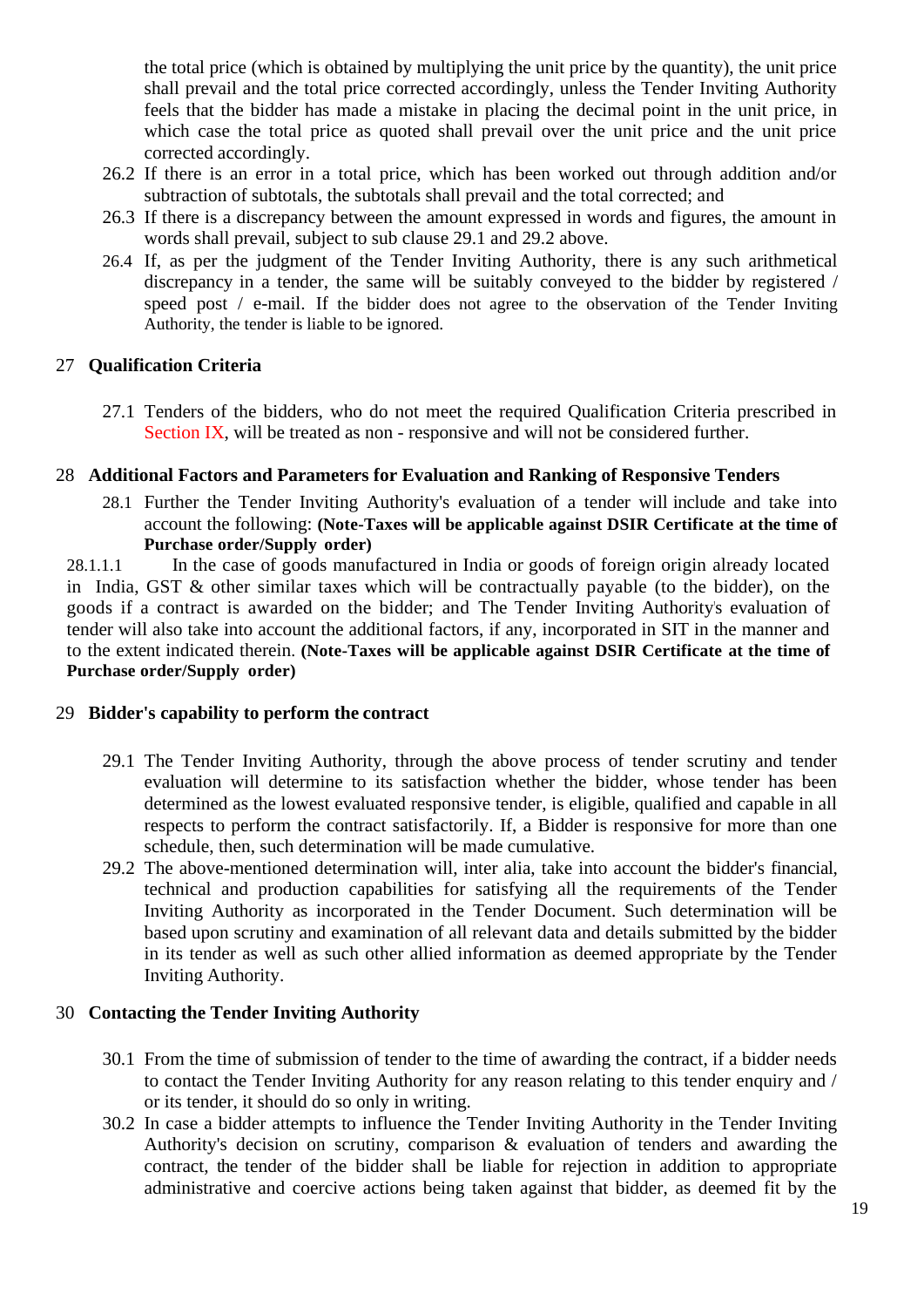Tender Inviting Authority.

## **G.AWARD OF NOTIFICATION OF RATE CONTRACT**

## <span id="page-19-0"></span>31 **Tender Inviting Authority's Right to accept any tender and to reject any or all tenders**

31.1 The Tender Inviting Authority reserves the right to accept in part or in full any tender or reject any or more tender(s) without assigning any reason or to cancel the tendering process and reject all tenders at any time prior to award of contract, without incurring any liability, whatsoever to the affected bidder or bidders.

## 32 **Award Criteria**

32.1 Subject to GIT clause 38 above, the contract will be awarded to the lowest evaluated responsive bidder decided by the Tender Inviting Authority in terms of GIT Clause 36. The contract shall be valid for 06 Months from the date of signing of agreement unless otherwise extended by TIA.

## 33 **Variation of Quantities at the Time of Award**

33.1 Quantities mentioned in the schedule (s) in the "List of Requirements" in the bid documents, are indicative and may or may not be procured by the Purchaser/Ordering Authority defined at GIT Clause 1.2. In unforeseen/exceptional circumstances, order quantities may increase or decrease and decision in this regard by TIA shall be final and binding to the bidder. The award is for a rate contract and in a rate contract, there is always embedded risk of getting nil/less or more orders. State Government/TIA shall not be responsible if selected bidder doesn't get any supply order or more orders as compared to rate contracted quantity.

## 34 **Intimation Letter to successful bidder / Notification of Rate Contract**

- 34.1 Before expiry of the tender validity period, the Tender Inviting Authority will notify the successful bidder(s) in writing, only by registered / speed post or by e-order (to be confirmed by registered / speed post) that its tender for goods  $\&$  services, which have been selected by the Tender Inviting Authority, has been accepted, also briefly indicating there in the essential details like description, specification and quantity of the goods & services and corresponding prices accepted. The successful bidder must furnish to the Tender Inviting Authority the required performance security within 21 days along with the contract agreement from the date of dispatch of this notification, failing which the EMD may be forfeited for particular item(s) and the award may be cancelled. Relevant details about the performance security have been provided under GCC Clause 5 under Section IV.
- 34.2 The rates quoted and accepted will be binding on the bidder for full contract period of 18 Months from the date of signing of agreement and any increase in price will not be entertained till the completion of this contract period. However, contract can be extended by another 6 months by the approval of TIA, on the same terms and conditions and on the same rates
- 34.3 All supply orders shall be placed by the Ordering Authority (ies). All terms and conditions of supply order (s) shall be governed by the conditions of this tender document. Relevant details about the performance security have been provided under GCC Clause 5 under Section IV.

## 35 **Issue of Contract**

35.1 Promptly after notification of Rate Contract Award, the Tender Inviting Authority will mail the contract form (as per Section XV), to the successful bidder by registered / speed post/hand, which is to be signed by the selected bidder/ its authorized signatory.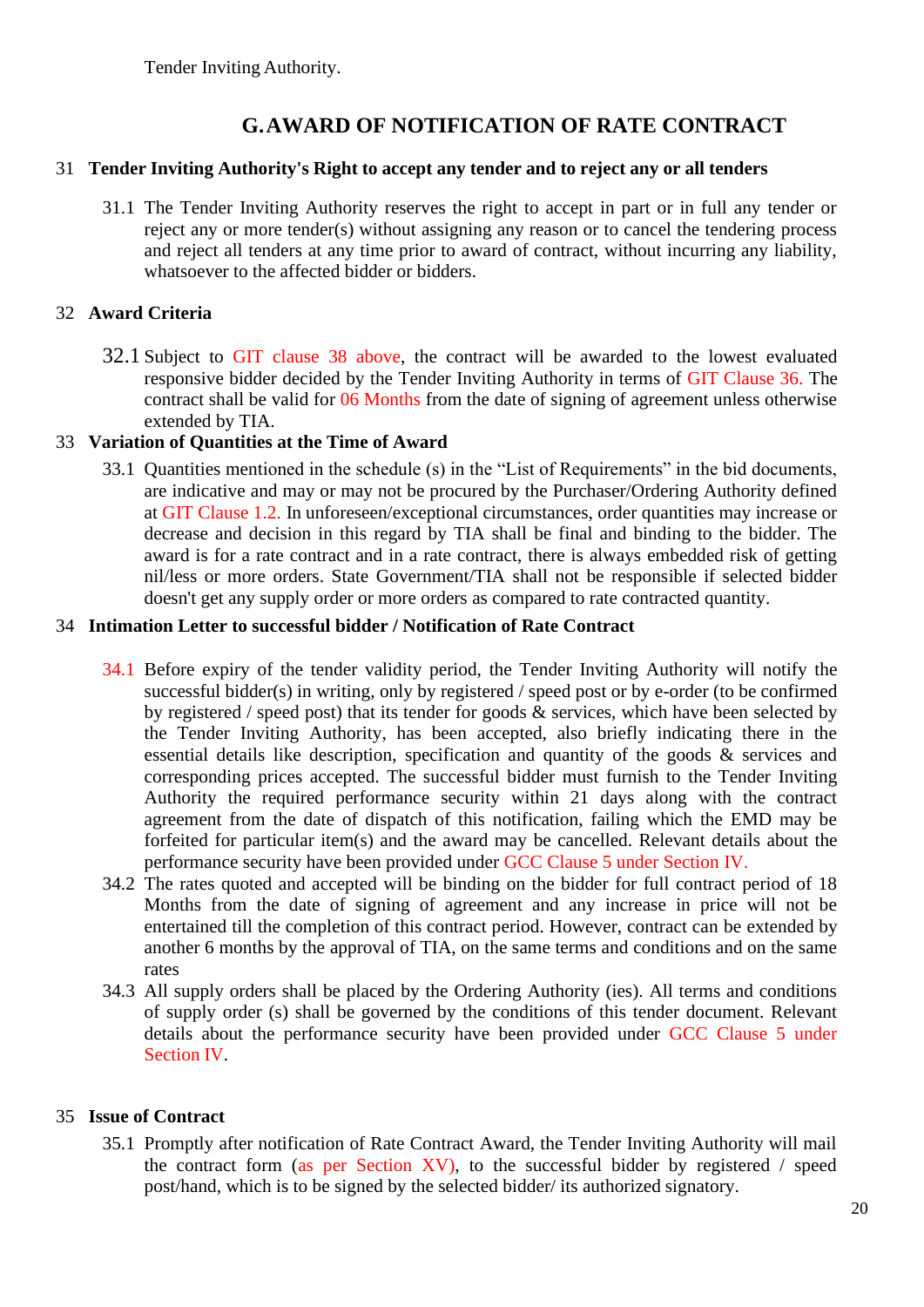35.2 Within 21 days from the date of the Notification of Rate Contract Award (at GIT Clause 41 above) , the successful bidder shall return the original copy of the contract, duly signed and dated, to the Tender Inviting Authority by registered / speed post/by hand.

## 36 **Non-receipt of Performance Security and Contract by the Tender Inviting Authority/Ordering Authority**

36.1 Failure of the successful bidder in providing performance security and / or returning contract copy duly signed in terms of GIT clauses 41 and 42 above shall make the bidder liable for forfeiture of its EMD for particular item(s) and, also, for further actions by the Tender Inviting Authority against it as per the GCC Clause 24.

## 37 **Return of E M D**

37.1 The earnest money of the successful bidder and the unsuccessful bidders will be returned to them without any interest, whatsoever, in terms of GIT Clause 19.6.

## 38 **Publication of Tender Result**

38.1 The name and address of the successful bidder(s) receiving the contract(s) will be mentioned on the web site(s) of the Tender Inviting Authority.

## 39 **Corrupt or Fraudulent Practices**

39.1 It is required by all concerned namely the Consignee/Bidders/Suppliers etc to observe the highest standard of ethics during the procurement and execution of such contracts. In pursuance of this policy, the Tender Inviting Authority: -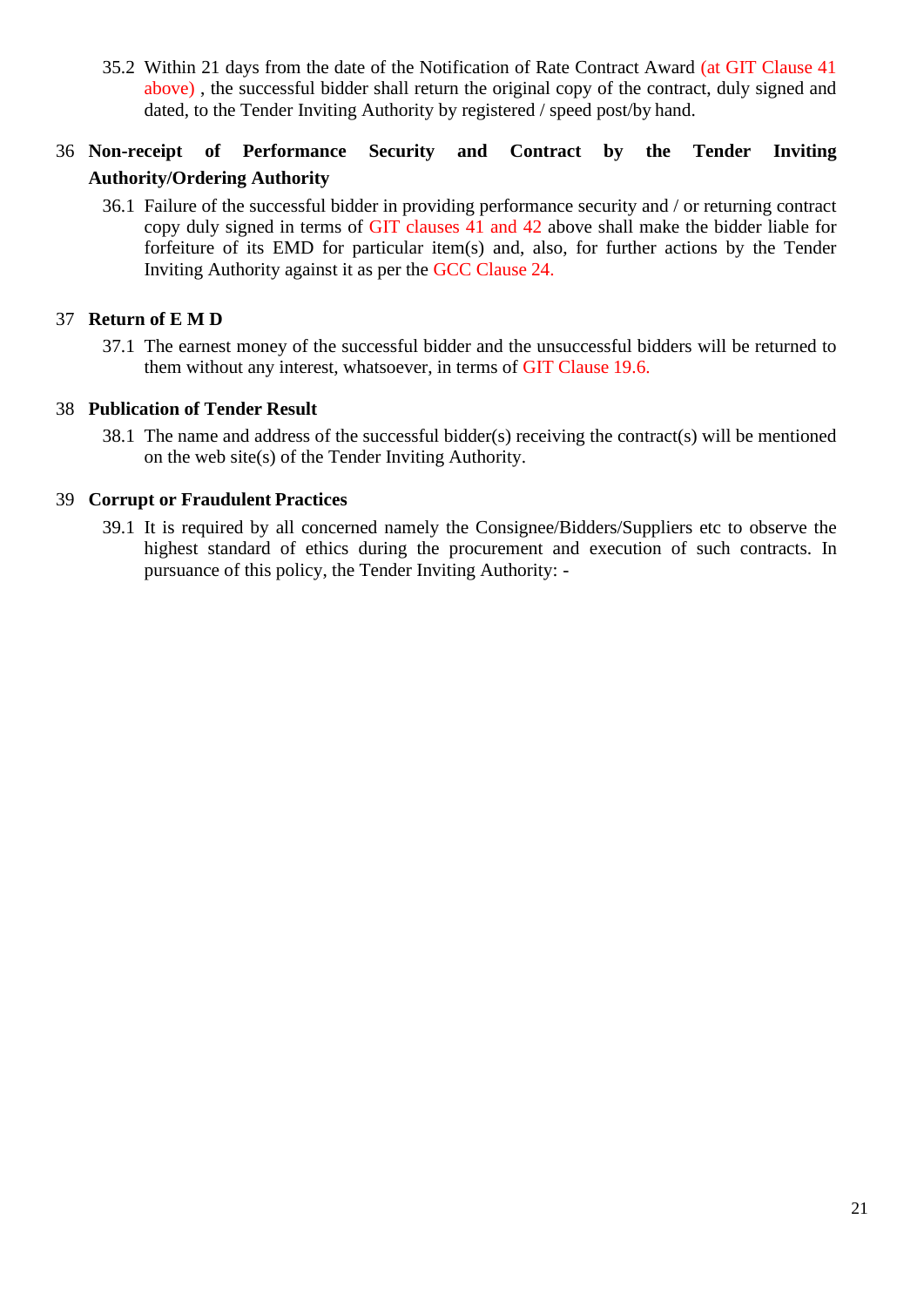- (a) defines, for the purposes of this provision, the terms set forth below as follows:
	- (i) "corrupt practice" means the offering, giving, receiving or soliciting of anything of value to influence the action of a public official in the procurement process or in contract execution; and
	- (ii) "fraudulent practice" means a misrepresentation of facts in order to influence a procurement process or the execution of a contract to the detriment of the Tender Inviting Authority, and includes collusive practice among Bidders (prior to or after Tender submission) designed to establish Tender prices at artificial noncompetitive levels and to deprive the Tender Inviting Authority of the benefits of free and open competition;
	- (iii) "collusive practice" is an arrangement between two or more parties designed to achieve an improper purpose, including to influence improperly the actions of another party ["parties" refers to participants in the procurement process (including public officials) attempting to establish bid prices at artificial, non competitive level].
	- (iv) "coercive practice" is impairing or harming, or threatening to impair or harm, directly or indirectly, any party or the property of the party to influence improperly the actions of a party (a "party" refers to a participant in the procurement process or contract execution).
- (b) will reject a proposal for award if it determines that the Bidder recommended for award has engaged in corrupt or fraudulent or collusive practices in competing for the contract in question;
- (c) will declare a firm ineligible, either indefinitely or for a stated period of time, to be awarded a contract by the Tender Inviting Authority if it at any time determines that the firm/ company has engaged in corrupt or fraudulent or collusive practices in competing for, or in executing the contract.

### 40 **Debarment Conditions:**

Firms could be debarred by TIA for violating of any one or more of the following conditions for 2 years depending upon the severity of the matter:-

- 1. Delay in submitting valid agreement beyond prescribed no. of days.
- 2. Poor after sales services.
- 3. Delay in supply of ordered goods beyond prescribed no. of days in the bid document.
- 4. Collusion, coercive or fraudulent practice (s).
- 5. If it is found that firms/bidders have tried to mislead the corporation/purchaser, then also it could be debarred.
- 6. Any other violation of tender terms.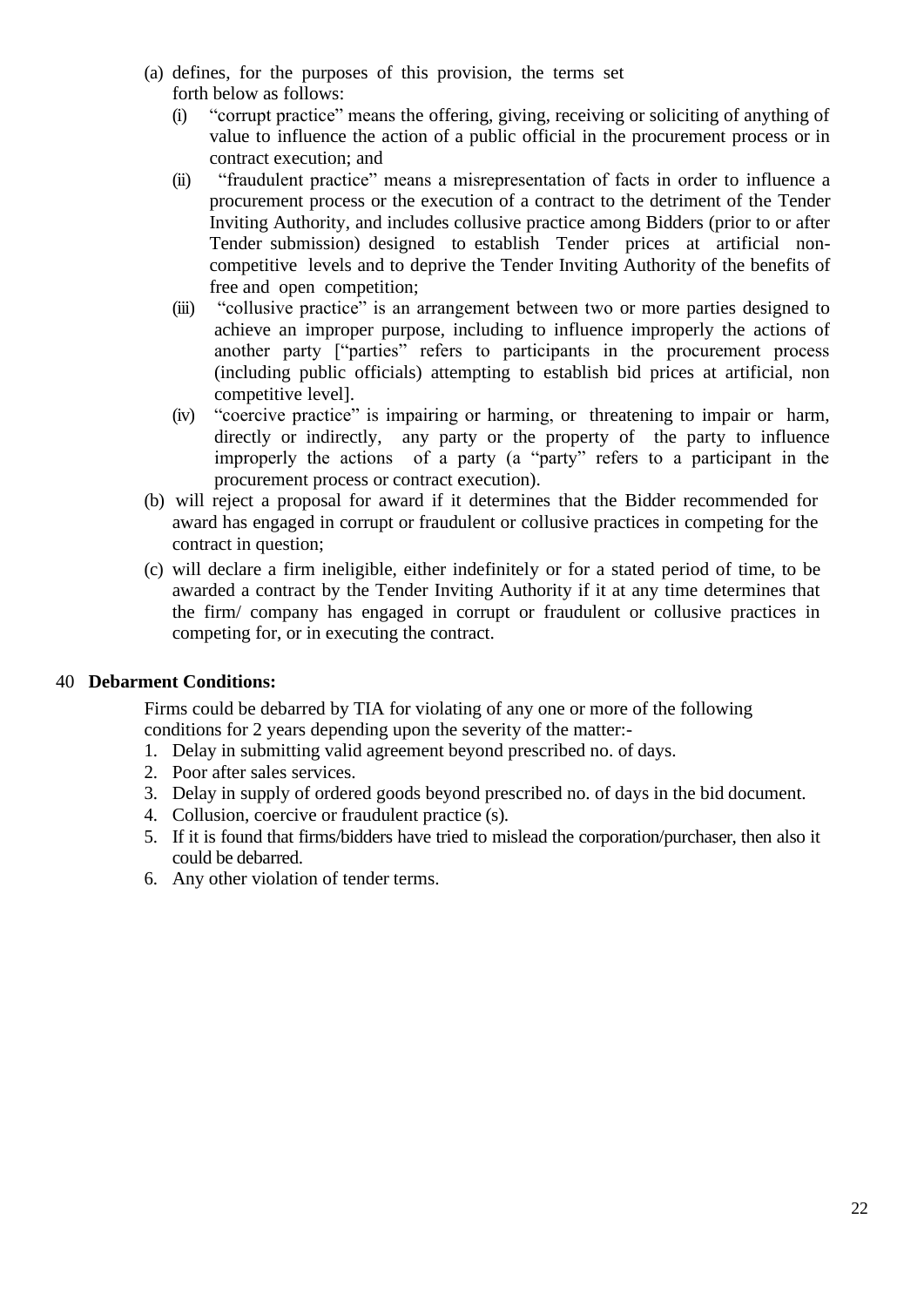# **SECTION-IV GENERAL CONDITIONS OF CONTRACT (GCC)**

## <span id="page-22-1"></span><span id="page-22-0"></span>**1. Application**

1.1 The General Conditions of Contract incorporated in this section shall be applicable for this purchase to the extent the same are not superseded by the Special Conditions of Contract prescribed under Section V, List of requirements under Section VI and Technical Specification under Section VII of this document.

### **2. Use of contract documents and information**

- 2.1 The supplier shall not, without the Tender Inviting Authority's prior written consent, disclose the contract or any provision thereof including any specification, drawing, sample or any information furnished by or on behalf of the Tender Inviting Authority in connection therewith, to any person other than the person(s) employed by the supplier in the performance of the contract emanating from this Tender Document. Further, any such disclosure to any such employed person shall be made in confidence and only so far as necessary for the purposes of such performance for this contract.
- 2.2 Further, the supplier shall not, without the Tender Inviting Authority's prior written consent, make use of any document or information mentioned in GCC sub-clause 2.1 above except for the sole purpose of performing this contract.
- 2.3 Except the contract issued to the supplier, each and every other document mentioned in GCC sub- clause 2.1 above shall remain the property of the Tender Inviting Authority and, if advised by the Tender Inviting Authority, all copies of all such documents shall be returned to the Tender Inviting Authority on completion of the supplier's performance and obligations under this contract.

## **3. Intellectual Property Rights**

3.1 The supplier shall, at all times, indemnify and keep indemnified the Tender Inviting Authority, free of cost, against all claims which may arise in respect of goods & services to be provided by the supplier under the contract for infringement of any intellectual property rights or any other right protected by patent, registration of designs or trademarks. In the event of any such claim in respect of alleged breach of patent, registered designs, trademarks etc. being made against the Tender Inviting Authority, the Tender Inviting Authority shall notify the supplier of the same and the supplier shall, at his own expenses take care of the same for settlement without any liability to the Tender Inviting Authority.

## **4. Country of Origin**

- 4.1 All goods and services to be supplied and provided for the contract shall have the origin in India or in the countries with which the Government of India has trade relations.
- 4.2 The word "origin" incorporated in this clause means the place from where the goods are mined, cultivated, grown, manufactured, produced or processed or from where the services are arranged.
- 4.3 The country of origin may be specified in the Price Schedule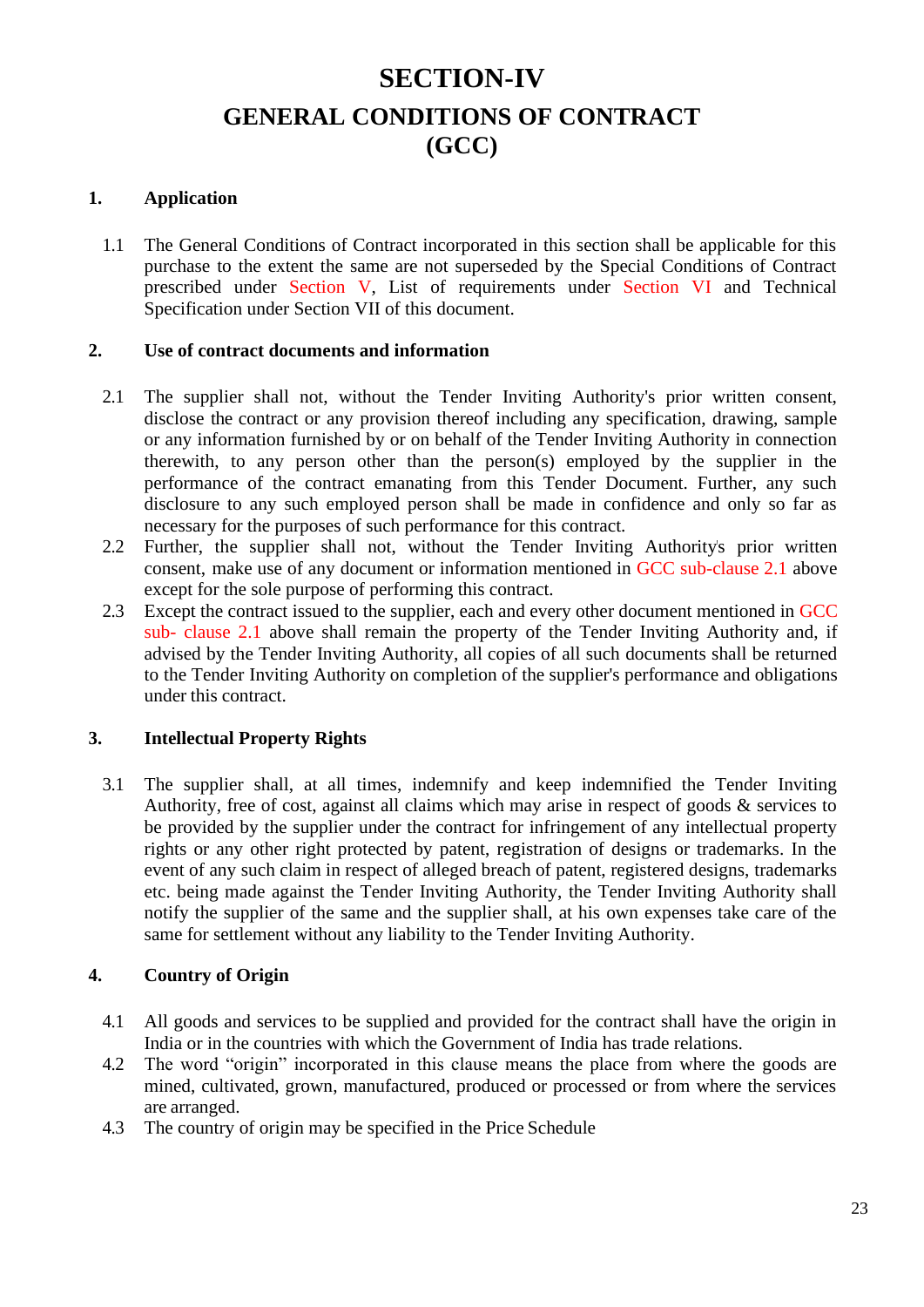## **5. Performance Security**

- 5.1 Within **Twenty one (21 days**) from date of the issue of intimation letter/ notification of award by the Tender Inviting Authority/Ordering Authority, the supplier, shall furnish performance security to the Tender Inviting Authority for an amount equal to **three percent (3%)** of the contract value, valid for a period up to 12 months from the date of award of RC/agreement.
- 5.2 The Performance security shall be denominated in Indian Rupees and shall be in the form of Bank Guarantee issued by a Scheduled commercial or nationalized bank in India, in the prescribed form as provided in section XIV of this document in favor of the TIA/Purchaser/Consignee. The validity of the Bank Guarantee will be for a period up to 12 months from the date of award of RC/agreement.
- 5.3 In the event of any failure /default of the supplier with or without any quantifiable loss to the government including furnishing of Bank Guarantee for as per Proforma in Section XIV, the amount of the performance security is liable to be forfeited. The Purchaser/Consignee may do the needful to cover any failure/default of the supplier with or without any quantifiable loss to the Government.
- 5.4 In the event of any amendment issued to the contract, the supplier shall, within fifteen (15) days of issue of the amendment, furnish the corresponding amendment to the Performance Security (as necessary), rendering the same valid in all respects in terms of the contract, as amended.
- 5.5 Subject to GCC sub clause 5.2 above, the Purchaser / Consignee will release the Performance Security without any interest to the supplier on completion of the supplier"s all contractual obligations including the warranty obligations.
- 5.6 The performance bank guarantee is based on the estimated bid quantity. However ordered quantity may increase during the currency of contract. It shall be liability of the selected bidder to submit extra performance bank guarantee to the corporation if selected bidder gets greater quantity of orders than the estimated bid quantity.
- 5.7 Note:-For delayed submission of agreement by the selected bidders, penalty shall be imposed as follows:

| S.No. | <b>Total Delay Period in Submission of</b><br>Agreement & PBG after issuing NOA /<br>letter for correction (if any) | <b>Penalty Amount to be deducted from EMD</b>                                                                                 |
|-------|---------------------------------------------------------------------------------------------------------------------|-------------------------------------------------------------------------------------------------------------------------------|
|       | From 01 to 07 Days                                                                                                  | 20% of EMD Value                                                                                                              |
| 2     | From 08 to 14 Days                                                                                                  | 30% of EMD Value                                                                                                              |
| 3     | From 15 to 21 Days                                                                                                  | 50% of EMD Value                                                                                                              |
| 4     | From 22 to 30 Days                                                                                                  | 70% of EMD Value                                                                                                              |
| 5     | After 30 Days                                                                                                       | 100% EMD will be forfeited and NOA may be<br>deemed cancel and actions could be initiated as<br>per tender terms & condition. |

**Important Note:-1. As EMD exemption is given to MSME/SSI firm, if they fail to deposit PBG and agreement within Twenty One (21) days from the date of the issue of intimation letter/ notification of award issued by the PT. KLSGACI, BHOPAL, then they may be debarred / blacklisted from participation from future PT. KLSGACI, BHOPAL tender for next 2 years.**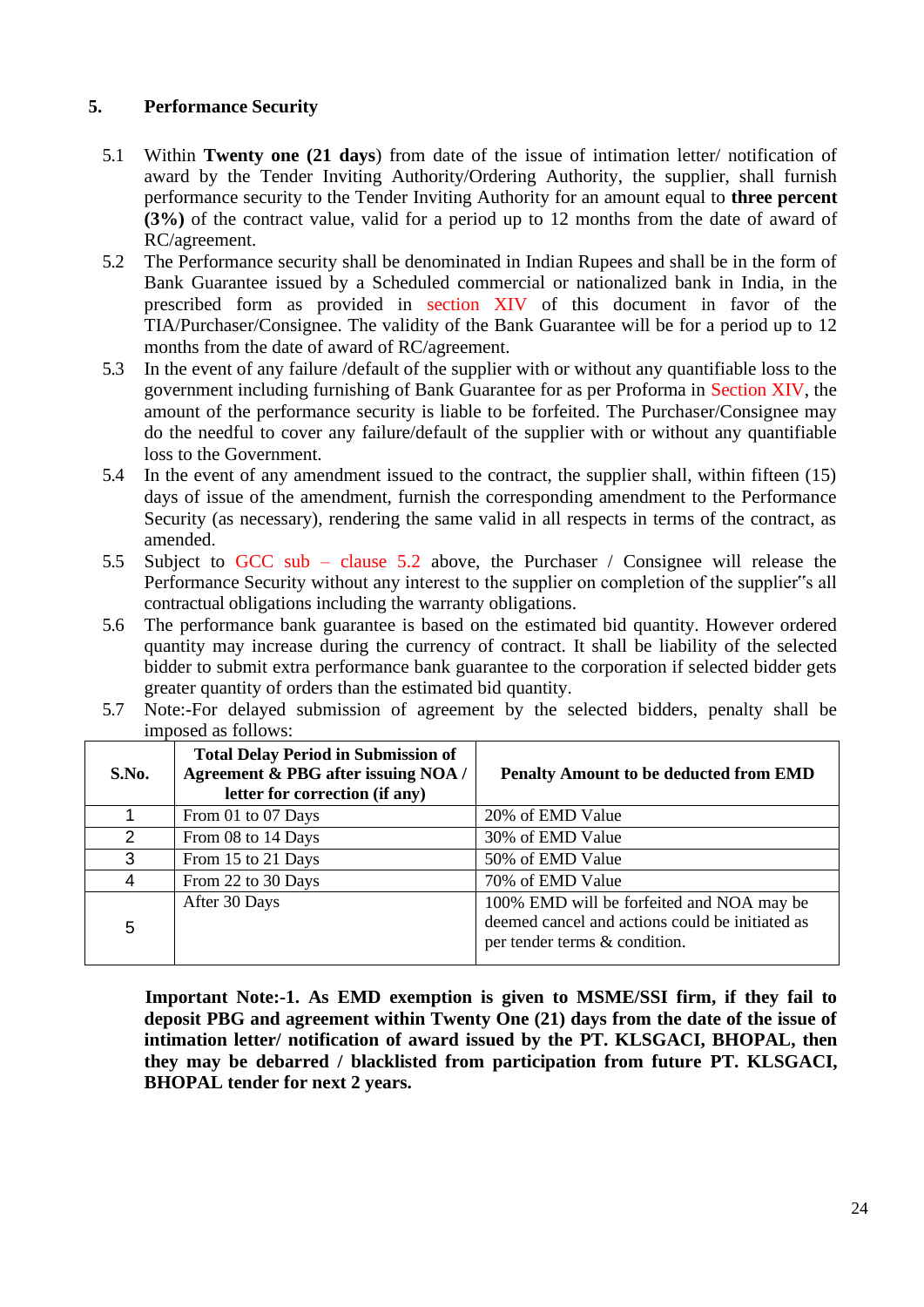## **6. Technical Specifications and Standards**

6.1 The Goods & Services to be provided by the supplier under this contract shall conform to the technical specifications and quality control parameters mentioned in "Technical Specification" and

"Quality Control Requirements" under Sections VII and VIII of this document.

## **7. Packing and Marking**

- 7.1 The packing for the goods to be provided by the supplier should be strong and durable enough to withstand, without limitation, the entire journey during transit including transhipment (if any), rough handling, open storage etc. without any damage, deterioration etc. As and if necessary, the size, weights and volumes of the packing cases shall also take into consideration, the remoteness of the final destination of the goods and availability or otherwise of transport and handling facilities at all points during transit up to final destination as per the contract.
- 7.2 The quality of packing, the manner of marking within & outside the packages and provision of accompanying documentation shall strictly comply with the requirements as provided in Technical Specifications and Quality Control Requirements. In case the packing requirements are amended due to issue of any amendment to the contract, the same shall also be taken care of by the supplier accordingly.

## 7.3 Packing instructions:

Unless otherwise mentioned in the Technical Specification and Quality Control Requirements the following with indelible paint of proper quality:

- a. Contract number and date
- b. Brief description of goods including quantity
- c. Packing list reference number including relevant code numbers of the accessories
- d. Country of origin of goods
- e. Ordering Authority/consignee's name and full address including contact numbersand
- f. Supplier's name and address including contact numbers

## **8. Terms of Delivery**

8.1 Goods shall be delivered by the supplier in accordance with the terms of delivery specified in the contract.

## **9. Transportation of Goods**

9.1 Instructions for transportation of domestic goods including goods already imported by the supplier under its own arrangement:

In case no instruction is provided in this regard in the SCC, the supplier will arrange transportation of the ordered goods as per its own procedure.

9.2 Instructions for transportation of goods offered from abroad:

Not applicable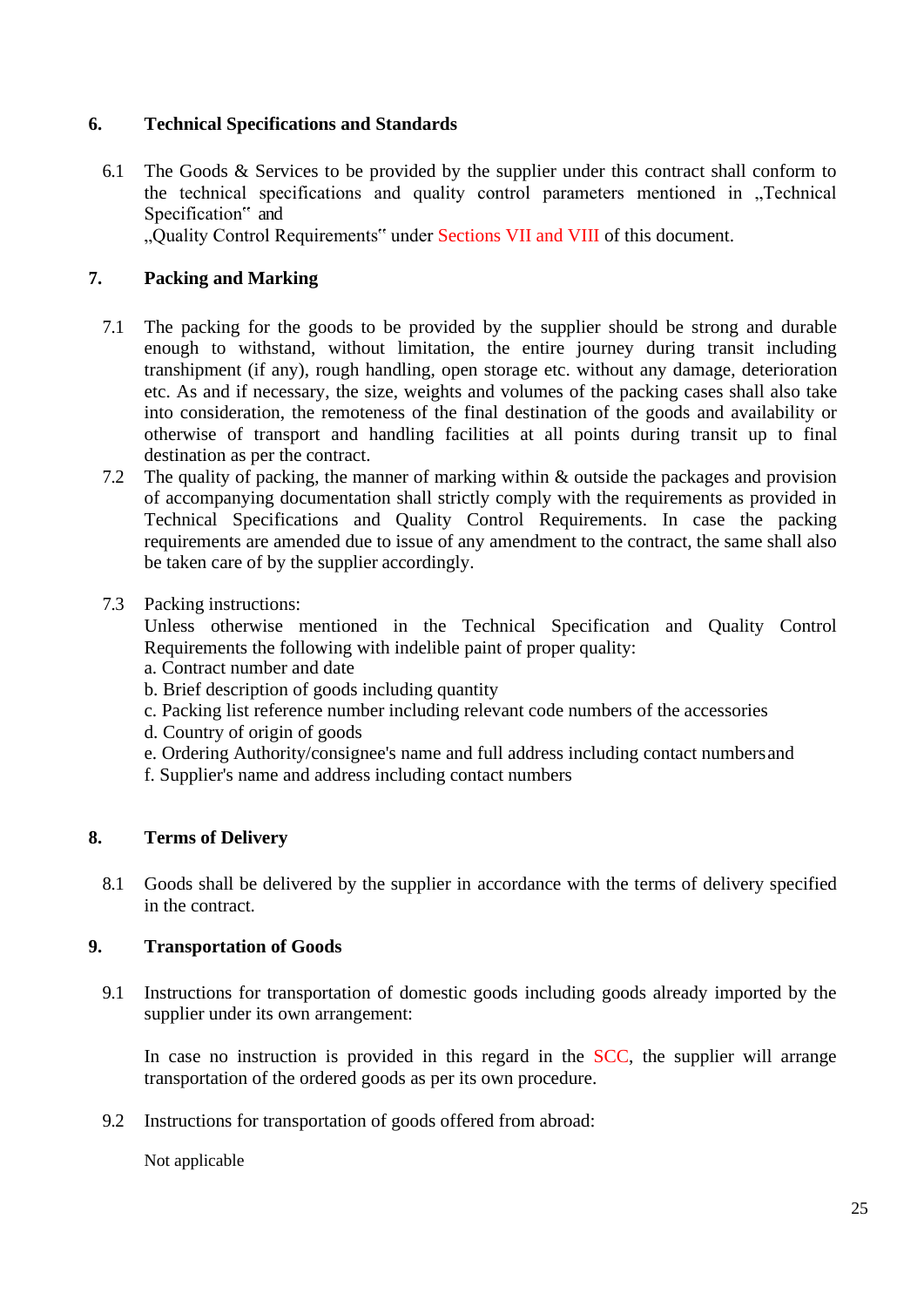## **10. Insurance:**

10.1 Unless otherwise instructed the supplier shall make arrangements for insuring the goods against loss or damage incidental to manufacture or acquisition, transportation, storage and delivery.

## **11. Incidental services**

- 11.1 Subject to the stipulation, if any, in the SCC (Section V), List of Requirements (Section VI) and the Technical Specification (Section – VII), the supplier shall be required to perform the following services.
	- a. Inform pre-requisite for installation & commissioning such as civil / electrical / miscellaneous requirement well in advance to the ordering authority.
	- b. Installation & commissioning, Supervision and Demonstration of the goods
	- c. Providing required jigs and tools for assembly, minor civil works required for the completion of the installation.
	- d. Providing Standard Operating Procedure detailing operational guidelines, limitations, precautions, routine maintenance and Do"s & Don"ts.
	- e. The supplier shall help in preparing a log-book.
	- f. Training of Consignee"s Doctors, Staff, operators etc. for operating and maintaining the goods
	- g. Supplying required number of operation & maintenance manual for the goods

### **12. Distribution of Dispatch Documents for Clearance/Receipt of Goods**

The supplier shall send all the relevant dispatch documents well in time to the Tender Inviting Authority/Ordering Authority/Consignee to enable the Tender Inviting Authority/Ordering Authority/Consignee clear or receive (as the case may be) the goods in terms of the contract.

Unless otherwise specified in the SCC, the usual documents involved and the same to be followed in general for this purpose are as follows:

A) For Domestic Goods, including goods already imported by the supplier under its own arrangement:

Within 48 hours of dispatch, the supplier shall notify the Tender Inviting Authority, Ordering Authority/consignee, and others concerned if mentioned in the contract, the complete details of dispatch and also supply the following documents to them by registered post / speed post (or as instructed in the contract) keeping in view that the notification should reach the concerned authority not on a closed day/public holiday:

- (i) four copies of supplier's invoice showing contract number, goods description, quantity, unit price and total amount;
- (ii) Consignee Receipt Certificate as per Section XVI in original issued by the authorized representative of the consignee;
- (iii) Two copies of packing list identifying contents of each package;
- (iv) Inspection certificate issued by the Inspection agency;
- (v) Certificate of origin;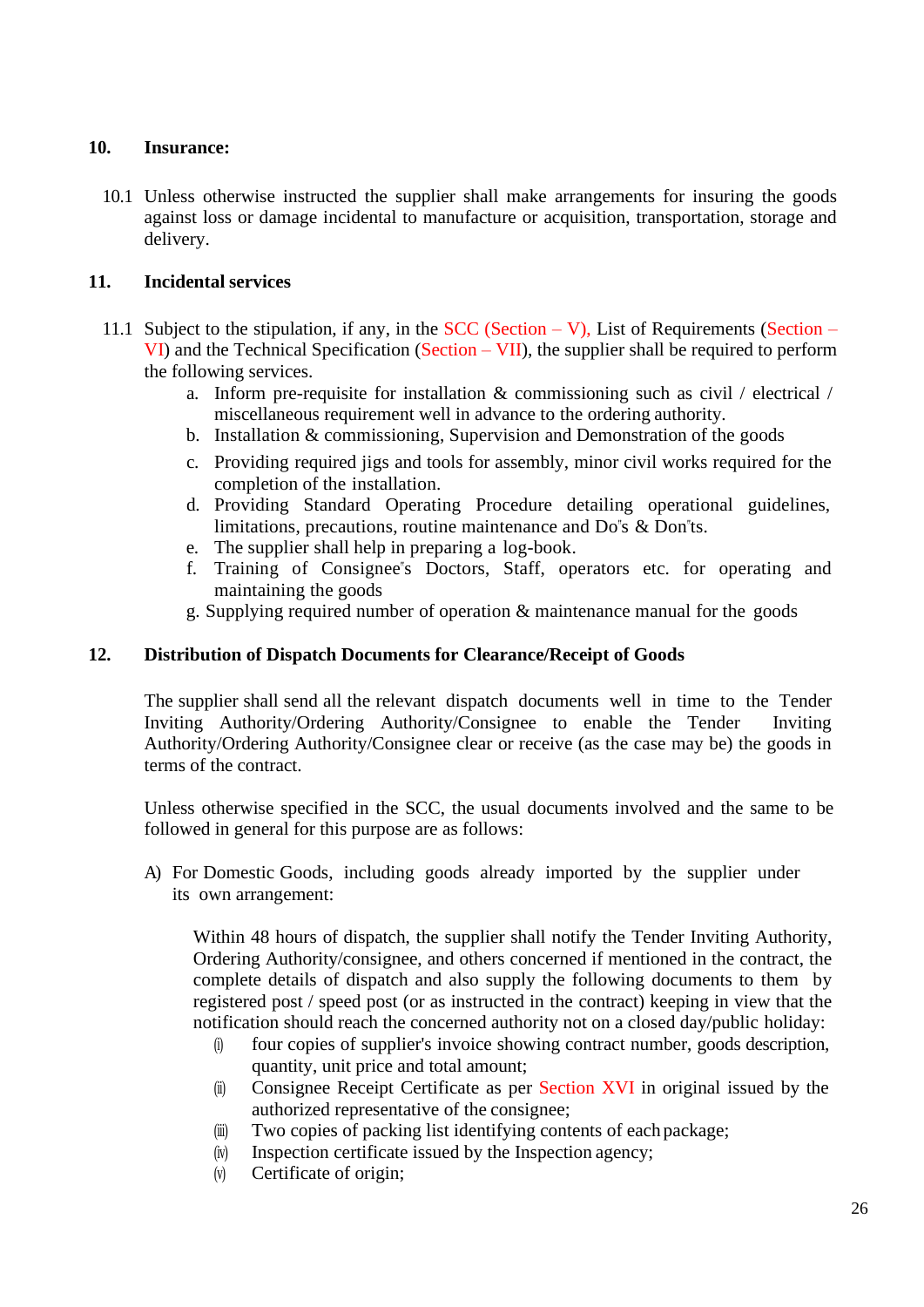- (vi) Manufacturers/Supplier's warranty certificate & In-house inspection certificate.
- B) For goods imported from

abroad: Not applicable

## **13. Warranty and CMC**

- 13.1 The supplier warrants comprehensively that the goods supplied under the contract is new, unused and incorporate all recent improvements in design and materials unless prescribed otherwise by the Tender Inviting Authority in the contract. The supplier further warrants that the goods supplied under the contract shall have no defect arising from design, materials (*except when the design adopted and / or the material used are as per the Tender Inviting Authority's/Consignee's specifications*) or workmanship or from any act or omission of the supplier, that may develop under normal use of the supplied goods under the conditions prevailing in India.
- 13.2 **The warranty shall remain valid for Three years (36 months)** from the date of installation & commissioning for all the equipment after the goods or any portion thereof as the case may be, have been delivered to the final destination and installed and commissioned at the final destination and accepted by the Tender Inviting Authority/Ordering Authority in terms of the contract, unless specified otherwise in the SCC.
	- a. No conditional warranty like mishandling, manufacturing defects etc. will be acceptable.
	- b. Warranty will be inclusive of all accessories and Turnkey work
	- c. Replacement and repair will be under taken for the defective goods.
	- d. Proper marking has to be made for all spares for identification like printing of installation and repair dates.
- 13.3 In case of any claim arising out of this warranty, the Tender Inviting Authority/Ordering Authority/Consignee shall promptly notify the same in writing to the supplier. The period of the warranty will be as per G.C.C clause number 15.2 above irrespective of any other period mentioned elsewhere in the bidding documents.
- 13.4 Upon receipt of such notice, the supplier shall, within 24 hours on a 24(hrs)  $X \cdot 7$  (days)  $X$ 365 (days) basis respond to take action to repair or replace the defective goods or parts thereof, free of cost, at the ultimate destination. If any part is required to be replaced, the defective equipment should be made functional within 72 hours from the time of breakdown call to the supplier. The supplier shall take over the replaced parts/goods after providing their replacements and no claim, whatsoever shall lie on the Tender Inviting Authority/Ordering Authority for such replaced parts/goods thereafter. The penalty clause for non- rectification will be applicable as per tender conditions.
- 13.5 In the event of any rectification of a defect or replacement of any defective goods during the warranty period, the warranty for the rectified/replaced goods shall be extended to a further period of twenty four (24) months from the date such rectified / replaced goods starts functioning to the satisfaction of the Tender Inviting Authority.
- 13.6 If the supplier, having been notified, fails to respond to take action to repair or replace the defect(s) within 72 hours on a 24(hrs)  $X$  7 (days)  $X$  365 (days) basis, the Tender Inviting Authority may proceed to take such remedial action(s) as deemed fit by the Tender Inviting Authority/Ordering Authority , at the risk and expense of the supplier and without prejudice to other contractual rights and remedies, which the Tender Inviting Authority may have against the supplier.
- 13.7 During Warranty period, the supplier is required to visit at each consignee's site at least once in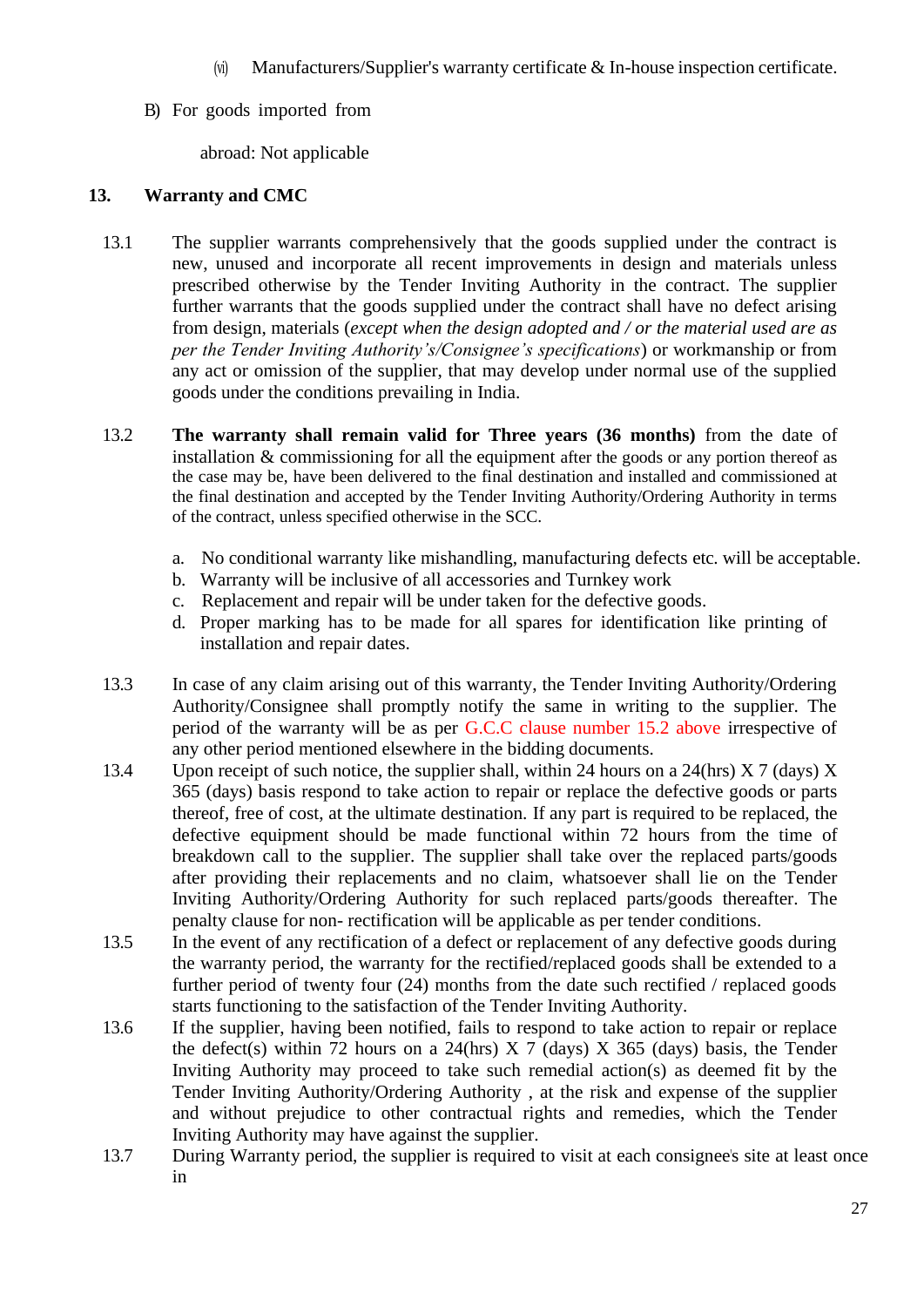4 months commencing from the date of the installation/commissioning for preventive maintenance of the goods and any no. of breakdown calls. The supplier shall also carry out calibration of equipment during warranty period as per manufacturer's guidelines.

13.8 The Supplier and the Warranty provider shall ensure continued supply of the spare parts for the machines and equipment supplied by them to the Tender Inviting Authority for 10 years from the date of installation and handing over.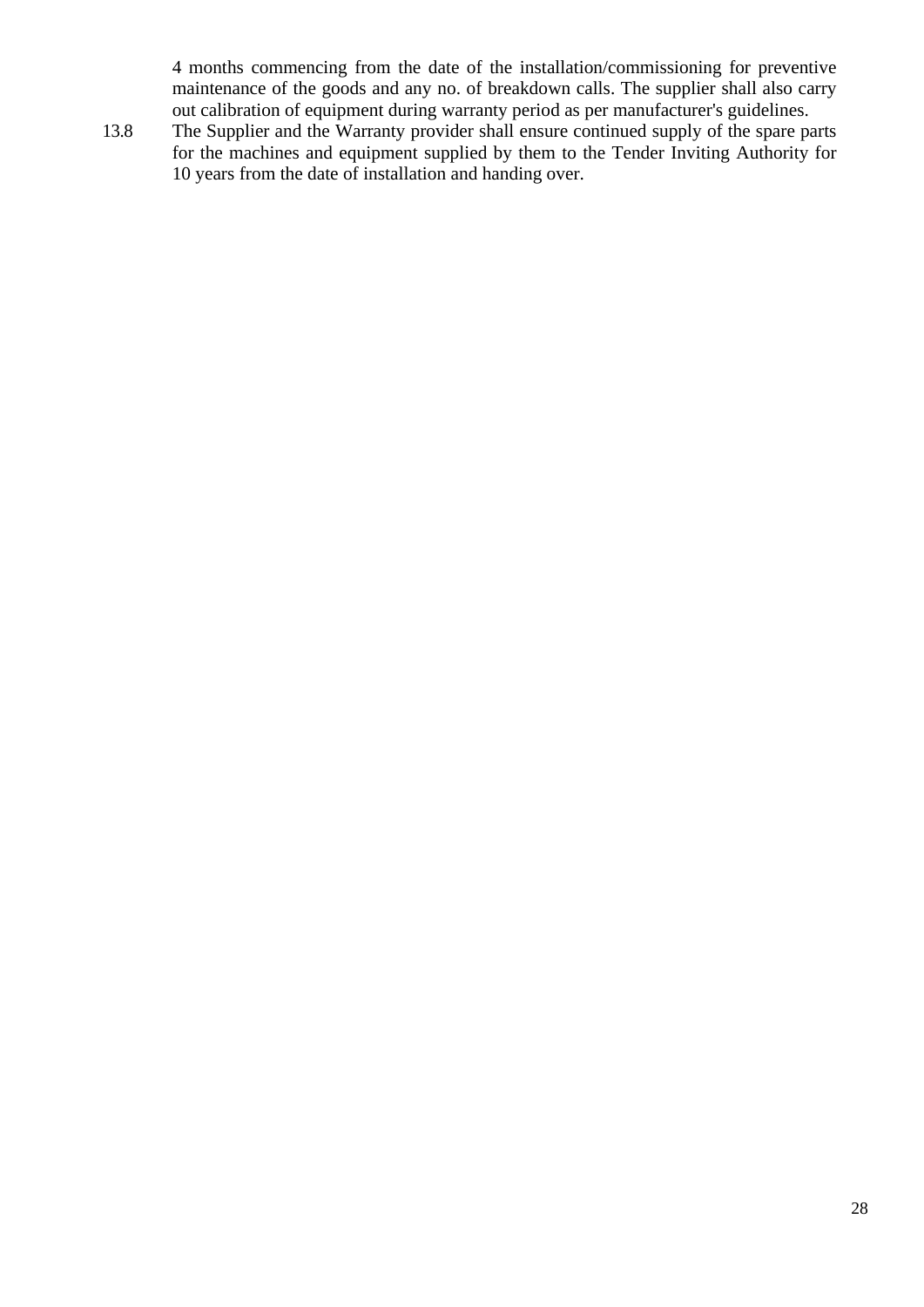13.9 The Supplier and the Warranty Provider shall always accord most favored client status to the Tender Inviting Authority vis-à-vis to other Clients/Tender Inviting Authority of its equipment / machines / goods etc. and shall always give the most competitive price for its machines/equipment supplied to the Tender Inviting Authority/Ordering Authority/Consignee.

## **14. Assignment**

14.1 The Supplier shall not assign, either in whole or in part, its contractual duties, responsibilities and obligations to perform the contract, except with the Tender Inviting Authority"s prior written permission.

## **15. Modification of contract**

- 15.1 If necessary, the Tender Inviting Authority may, by a written order given to the supplier at any time during the currency of the contract, amend the contract by making alterations and modifications within the general scope of contract in any one or more of the following:
	- a) Specifications, drawings, designs etc. where goods to be supplied under the contract are to be specially manufactured for the Tender Inviting Authority,
	- b) Mode of packing,
	- c) Incidental services to be provided by the supplier
	- d) Mode of dispatch,
	- e) Place of delivery, and
	- f) Any other area(s) of the contract, as felt necessary by the Tender Inviting Authority depending on the merits of the case.

### **16. Prices**

16.1 Prices to be charged by the supplier for supply of goods and provision of services in terms of the contract shall not vary from the corresponding prices quoted by the supplier in its tender and incorporated in the contract.

### **17. Taxes and Duties:-**

## **(Note-Taxes will be applicable against DSIR Certificate at the time of Purchase order/Supply order)**

17.1 Supplier shall be entirely responsible for all taxes, duties, fees, levies etc. incurred until delivery of the contracted goods to the Tender Inviting Authority/Ordering authority as per terms mentioned in this document. However, wherever Sales Tax is applicable, the same shall be paid as per governing rules of Government of Madhya Pradesh.

### **18. Terms and Mode of Payment**

### **18.1 Payment Terms**

Payment shall be made subject to recoveries, if any, by way of liquidated damages or any other charges as per terms & conditions of contract in the following manner:

### **A) Payment for Domestic Goods Or Foreign Origin Located Within India:**

Payment shall be made in Indian Rupees as specified in the contract in the following manner:

a) On delivery and satisfactory installation: 100% payment of the contract price shall be paid on receipt of goods in good condition & satisfactory installation and upon the submission of the following documents:

(i) Four copies of supplier's invoice showing contract number, goods description, quantity unit price and total amount. In case of online uploading only one copy is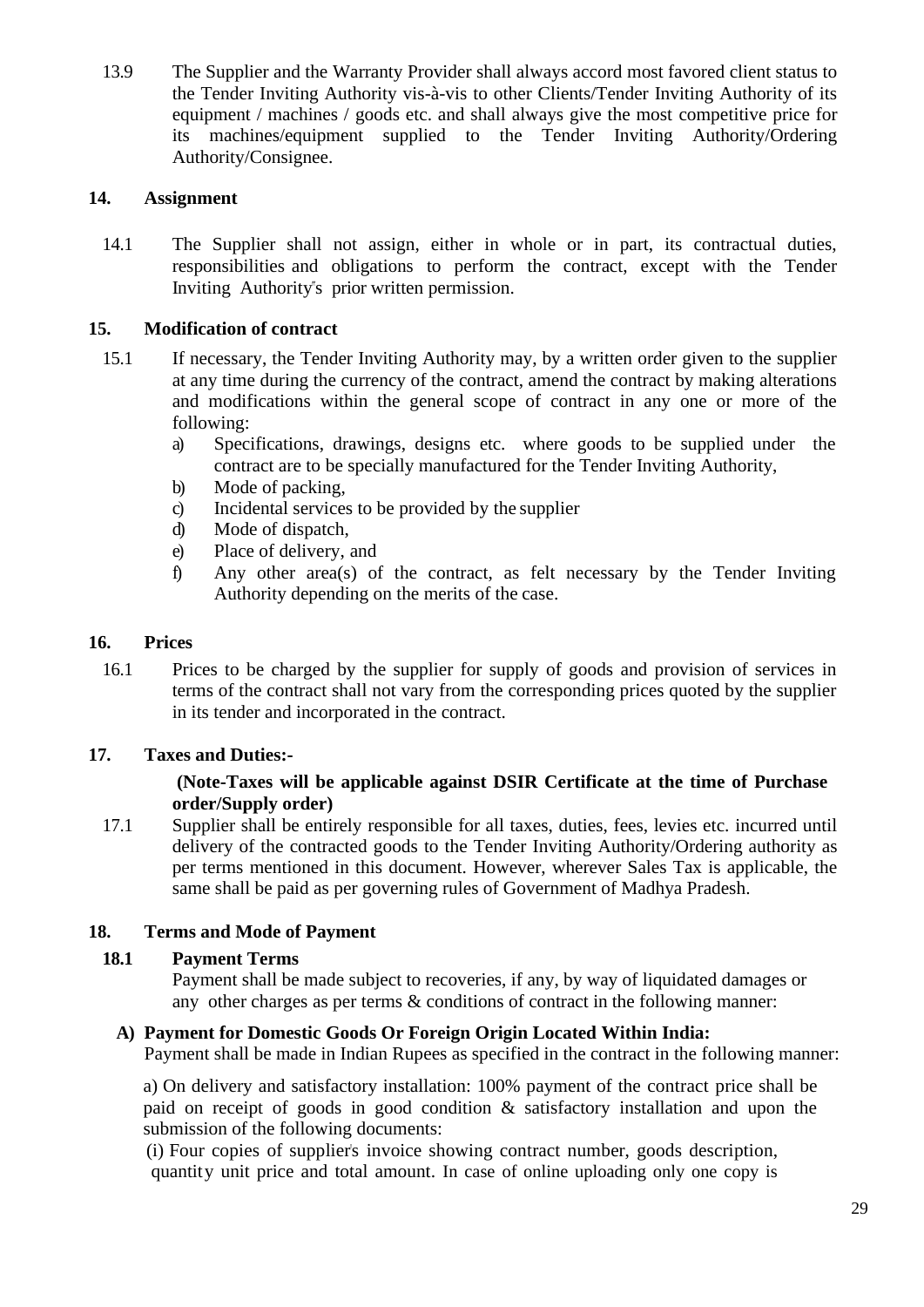sufficient.

(ii) Test certificate issued by In-house Quality control department;

(iii) Consignee Receipt Certificate as per Section XVI in original issued by the authorized representative of the consignee;

(iv) Two copies of packing list identifying contents of each package. In case of online uploading only one copy is sufficient.

(v) Certificate of origin, only in case of imported goods.

- **B)** Final Acceptance Certificate" (FAC) as per Section XVII of goods to be issued by the consignees subject to recoveries, if any, either on account of non-rectification of defects/deficiencies not attended by the Supplier or otherwise. FAC shall be issued by the designated consignee after installation, commissioning, testing and within two weeks of successful trail run of the equipment
- **C) Payment of Imported Goods:** Not applicable.

## **D) Payment of Turnkey, if any:**

Turnkey payment will be made to the manufacturer's agent in Indian rupees indicated in the relevant Price Schedule or by Tender Inviting Authority and shall not be subject to further escalation / exchange variation. Payment shall be made in Indian Rupees to the supplier.

## **19. Delay in the supplier's performance**

- 19.1 The supplier shall deliver the goods and perform the services under the contract within the time schedule specified by the Tender Inviting Authority/Ordering Authority in the List of Requirements and as incorporated in the contract.
- 19.2 Subject to the provision under GCC clause 26, any unexcused delay by the supplier in maintaining its contractual obligations towards delivery of goods and performance of services shall render the supplier liable to any or all of the following sanctions:
	- (i) imposition of liquidated damages,
	- (ii) forfeiture of its performance security and
	- (iii) Termination of the contract for default.
- 19.3 If at any time during the currency of the contract, the supplier encounters conditions hindering timely delivery of the goods and performance of services, the supplier shall promptly inform the Tender Inviting Authority/Ordering Authority in writing about the same and its likely duration and make a request to the Tender Inviting Authority/Ordering Authority for extension of the delivery schedule accordingly. On receiving the supplier's communication, the Tender Inviting Authority/Ordering Authority shall examine the situation as soon as possible and, at its discretion, may agree to extend the delivery schedule, with or without liquidated damages for completion of supplier's contractual obligations by issuing an amendment to the contract.
	- 19.4 The supplier shall not dispatch the goods after expiry of the delivery period. The supplier is required to apply to the Tender Inviting Authority/Ordering Authority/Consignee for extension of delivery period and obtain the same before dispatch. In case the supplier dispatches the goods without obtaining an extension, it would be doing so at its own risk and no claim for payment for such supply and / or any other expense related to such supply shall lie against the Tender Inviting Authority.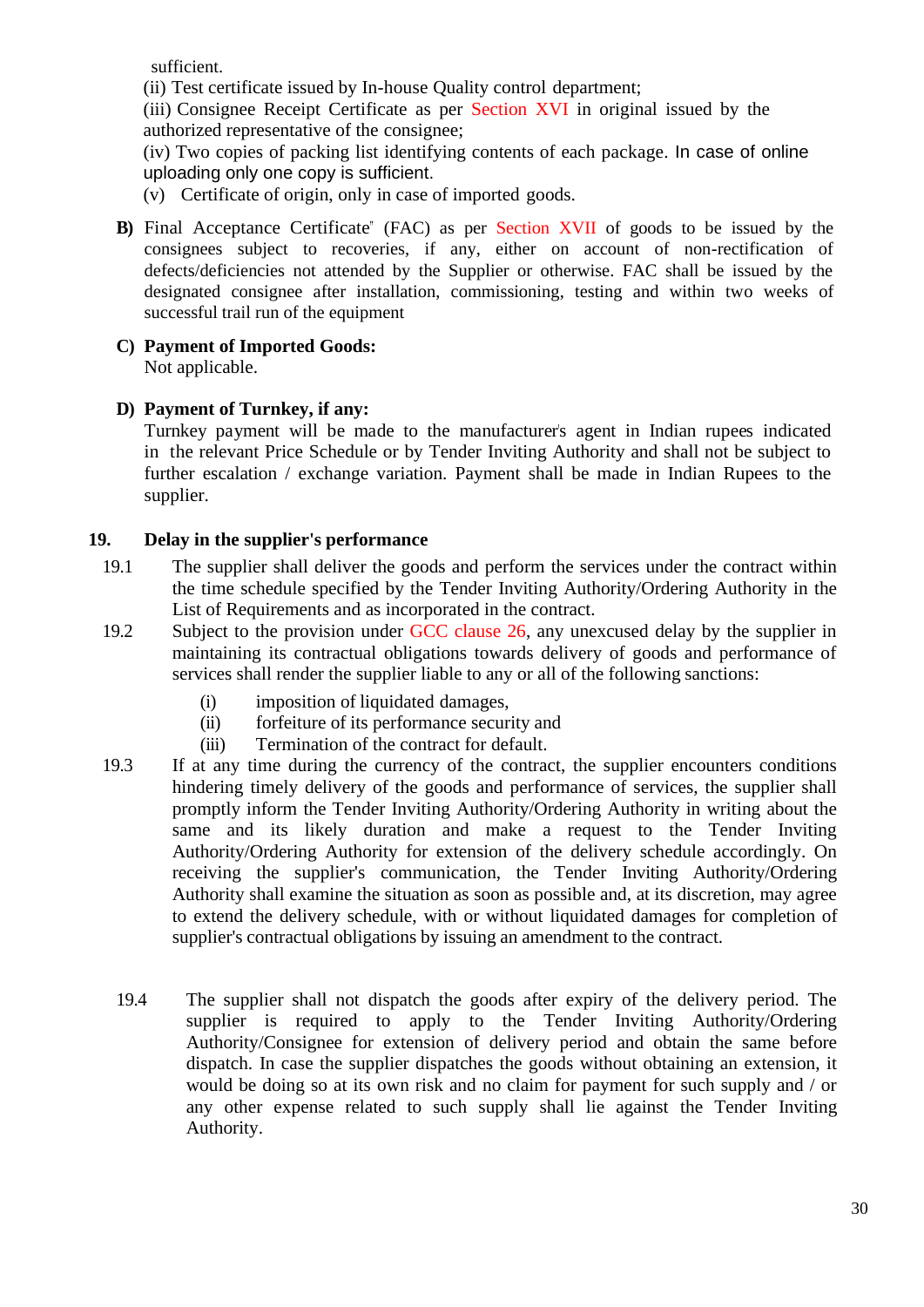## **20. Termination for default**

- 20.1 The Tender Inviting Authority/Ordering Authority , without prejudice to any other contractual rights and remedies available to it (the Tender Inviting Authority/Ordering Authority), may, by written notice of default sent to the supplier, terminate the contract in whole or in part, if the supplier fails to deliver any or all of the goods or fails to perform any other contractual obligation(s) within the time period specified in the contract, or within any extension thereof granted by the Tender Inviting Authority/Ordering Authority.
- 20.2 Unless otherwise instructed by the Tender Inviting Authority/Ordering Authority, the supplier shall continue to perform the contract to the extent not terminated.

## **21. Termination for insolvency**

21.1 If the supplier becomes bankrupt or otherwise insolvent, the Tender Inviting Authority reserves the right to terminate the contract at any time, by serving written notice to the supplier without any compensation, whatsoever, to the supplier, subject to further condition that such termination will not prejudice or affect the rights and remedies which have accrued and / or will accrue thereafter to the Tender Inviting Authority/Ordering Authority.

## **22. Governing language**

22.1 The contract shall be written in English language following the provision as contained in GIT clause 4. All correspondence and other documents pertaining to the contract, which the parties exchange, shall also be written accordingly in that language.

## **23. Notices**

- 23.1 Notice, if any, relating to the contract given by one party to the other, shall be sent in writing or by cable or telex or facsimile and confirmed in writing. The procedure will also provide the sender of the notice, the proof of receipt of the notice by the receiver. The addresses of the parties for exchanging such notices will be the addresses as incorporated in the contract.
- 23.2 The effective date of a notice shall be either the date when delivered to the recipient or the effective date specifically mentioned in the notice, whichever is later.

## **24. Resolution of disputes**

- 24.1 If dispute or difference of any kind shall arise between the Tender Inviting Authority/Ordering Authority and the supplier in connection with or relating to the contract, the parties shall make every effort to resolve the same amicably by mutual consultations.
- 24.2 If the parties fail to resolve their dispute or difference by such mutual consultation within twenty-one days of its occurrence, then, unless otherwise provided in the SCC, either the Tender Inviting Authority/Ordering Authority or the supplier may give notice to the other party of its intention to commence arbitration, as hereinafter provided the applicable arbitration procedure will be as per the Arbitration and Conciliation Act, 1996 of India.
- 24.3 All disputes arising out of tendering process shall be within the jurisdiction of High Court of Madhya Pradesh, principal seat at Jabalpur, India.
- 24.4 Arbitration proceedings shall be convened by a panel of three arbitrators, one arbitrator each shall be nominated by both the parties and the third arbitrator shall be appointed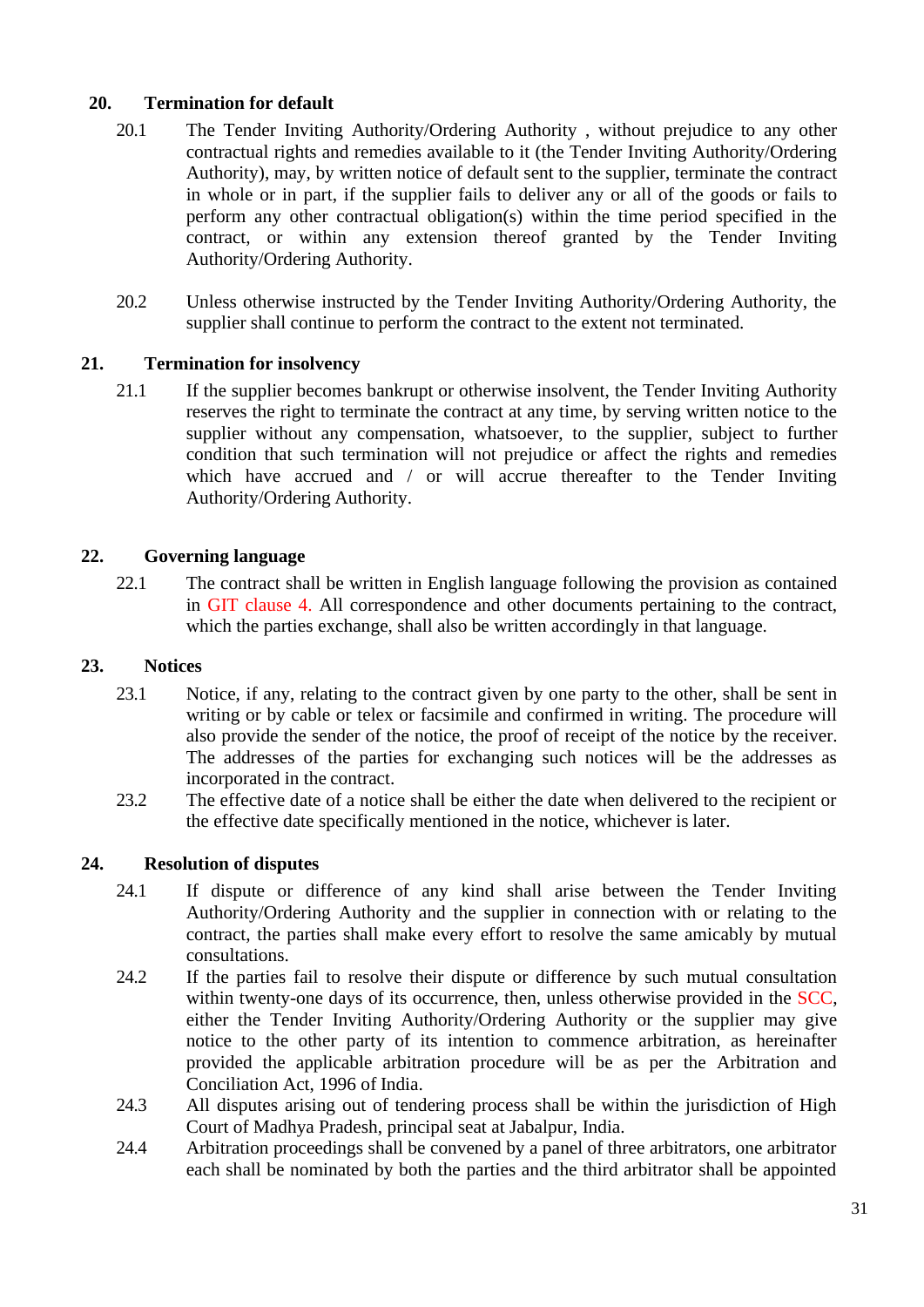with the mutual consultation and consent of both the arbitrators.

- 24.5 The award passed by the arbitrators shall be final and binding.
- 24.6 Venue of Arbitration: The venue of arbitration shall be the place from where the contract has been issued, i.e., Bhopal, Madhya Pradesh, India.

## **25. Applicable Law**

25.1 The contract shall be governed by and interpreted in accordance with the laws of India for the time being in force.

## **26. General/ Miscellaneous Clauses**

- 26.1 Nothing contained in this Contract shall be constructed as establishing or creating between the parties, i.e. the Supplier/its Indian Agent/Warranty Provider on the one side and the Tender Inviting Authority on the other side, a relationship of master and servant or principal and agent.
- 26.2 Any failure on the part of any Party to exercise right or power under this Contract shall not operate as waiver thereof.
- 26.3 The Supplier shall notify the Tender Inviting Authority/Ordering Authority /the Government of Madhya Pradesh of any material change would impact on performance of its obligations under this Contract.
- 26.4 Each member/constituent of the Supplier/Warranty Provider, in case of consortium shall be jointly and severally liable to and responsible for all obligations towards the Tender Inviting Authority/Ordering Authority/Government for performance of contract/services including that of its Associates/Sub Contractors under the Contract.
- 26.5 The Supplier/its Indian Agent/ Warranty Provider shall at all times, indemnify and keep indemnified the Tender Inviting Authority/Government of India against all claims/damages etc. for any infringement of any Intellectual Property Rights (IPR) while providing its services under CMC or the Contract.
- 26.6 The Supplier/its Agent/ Warranty Provider shall, at all times, indemnify and keep indemnified the Tender Inviting Authority/Ordering Authority/Government of Madhya Pradesh against any claims in respect of any damages or compensation payable in consequences of any accident or injury sustained or suffered by its employees or agents or by any other third party resulting from or by any action, omission or operation conducted by or on behalf of the supplier/its associate/affiliate etc.
- 26.7 All claims regarding indemnity shall survive the termination or expiry of the contract.

## **27. Fall Clause**

- 27.1 Attention of the bidder is invited to the higher/ lower price certificate (SECTION XIX) and all the bidders shall have to abide by the terms strictly in accordance with those mentioned in that certificate. It must be distinctly understood that in case of supply to any institution / department at price lower than the quoted /contracted price within the period specified in the certificate shall immediately invite the reduction in the rates of the contract matching the elsewhere quoted lower rates.
- <span id="page-31-0"></span>27.2 Breach of any clause of the certificate shall be viewed seriously and action shall be taken against the success full bidder/ R.C Holder which may include forfeiture of E.M.D/Performance security or termination of the contract and disqualification from participating in future business.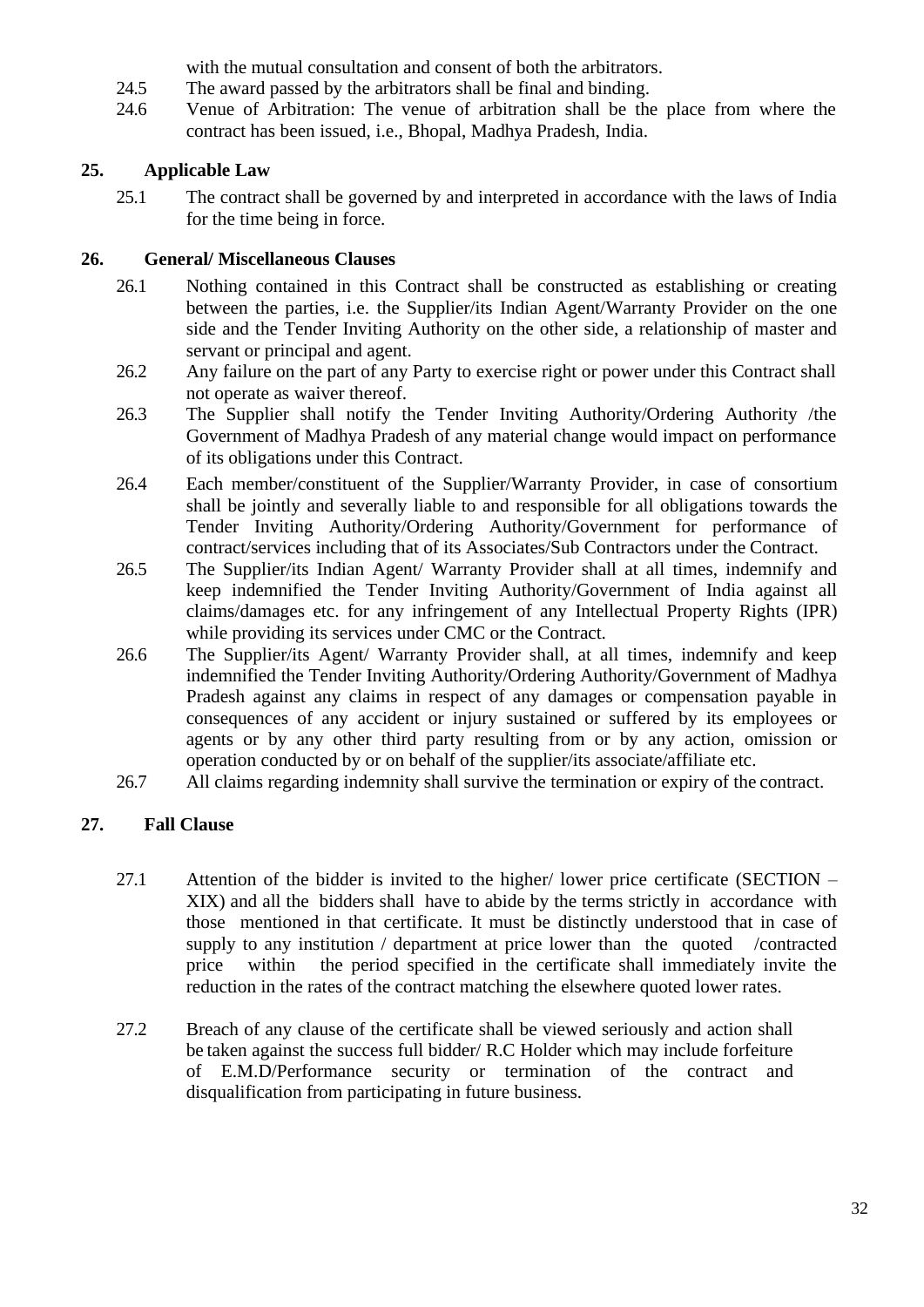# **SECTION – V**

## **SPECIAL CONDITIONS OF CONTRACT (SCC)**

<span id="page-32-0"></span>The following Special Conditions of Contract (SCC) will apply for this purchase. The corresponding clauses of General Conditions of Contract (GCC) relating to the SCC stipulations have also been incorporated below.

These Special Conditions will modify/substitute/supplement the corresponding (GCC) clauses. Whenever there is any conflict between the provision in the GCC and that in the SCC, the provision contained in the SCC shall prevail.

#### **Warranty (GCC Clause 15)**

Warranty : **3 years Warranty** for all the equipment & Items in Annexure-A

| $S$ No         | <b>Item Name</b>                  | <b>Warranty</b> |
|----------------|-----------------------------------|-----------------|
| $\mathbf{1}$   | Autoclave                         | 03 years        |
| $\overline{2}$ | Automatic Potentiometric Titrator | 03 years        |
| 3              | Bacteriological incubator         | 03 years        |
| $\overline{4}$ | Balance (0.001, 250gm)            | 03 years        |
| 5              | Balance (0.001, 450gm)            | 03 years        |
| 6              | Balance (0.001, 600gm)            | 03 years        |
| $\tau$         | Balance $(0.01, 6 \text{ kg})$    | 03 years        |
| 8              | Binocular microscope (student)    | 03 years        |
| 9              | <b>Bio-Safety Cabinets</b>        | 03 years        |
| 10             | Blue light transluminator         | 03 years        |
| 11             | Conductivity meter                | 03 years        |
| 12             | Centrifuge (Table top)            | 03 years        |
| 13             | Deep freezer -20 degree           | 03 years        |
| 14             | Deep freezer -86 degree           |                 |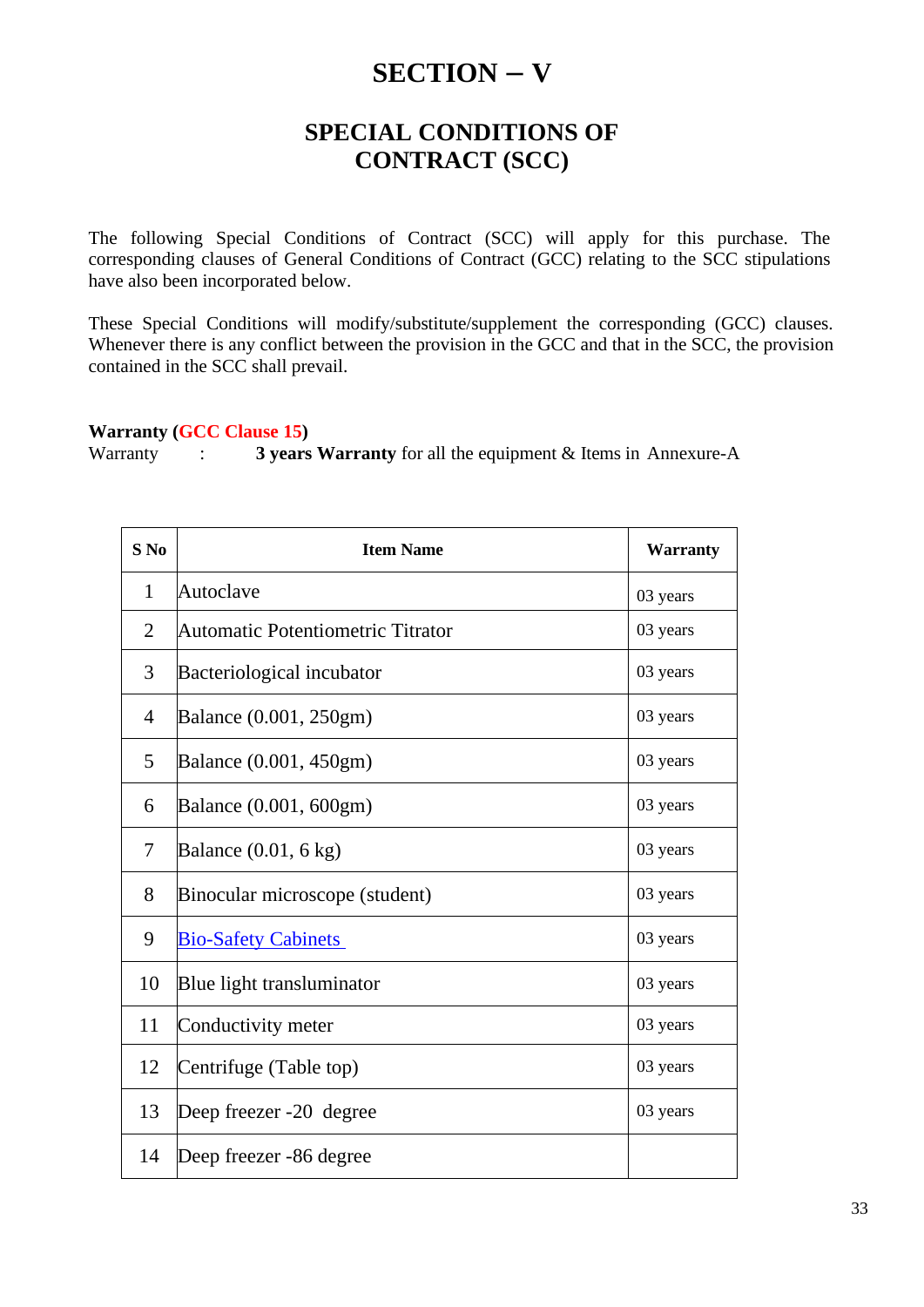| 15 | Desiccators cabinet                                         |  |
|----|-------------------------------------------------------------|--|
| 16 | Dissolution test Apparatus with piston Pump Auto<br>Sampler |  |
| 17 | Electrophoresis Unit                                        |  |
| 18 | <b>Muffel Furnaces</b>                                      |  |
| 19 | Hot air oven inside chamber UPTO 250 C                      |  |
| 20 | <b>Incubator Cum Shaker</b>                                 |  |
| 21 | Karl ficher automatic titration apparatus                   |  |
| 22 | Magnetic Stirrer Digital with hot plate                     |  |
| 23 | Microwave 28L                                               |  |
| 24 | <b>PCR</b> Thermocycler                                     |  |
| 25 | PH meter                                                    |  |
| 26 | Refrigerator 350-400 Ltr.                                   |  |
| 27 | Tablet hardness tester                                      |  |
| 28 | Viscometer                                                  |  |
| 29 | Vortex Shaker Vortexer                                      |  |
| 30 | Water Bath 6 lid                                            |  |
| 31 | Water bath shaker                                           |  |
|    |                                                             |  |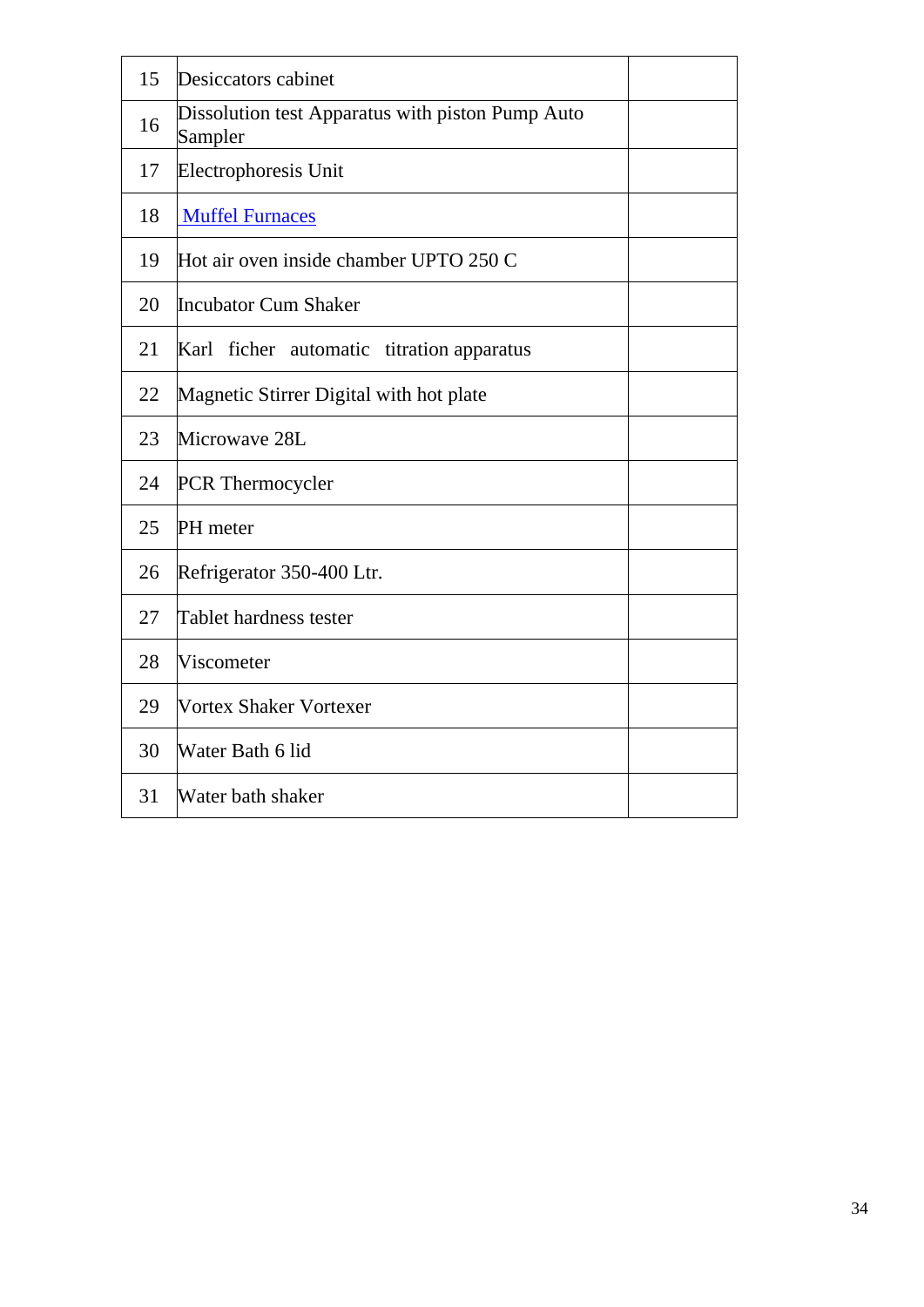# **SECTION - VI SCHEDULE OF REQUIREMENTS**

<span id="page-34-1"></span><span id="page-34-0"></span>

| <b>Schedule</b> | <b>Equipment Name</b> | <b>Total Qty.</b> |  |
|-----------------|-----------------------|-------------------|--|
|                 | As per Annexure A     | As per Annexure A |  |

## **Part I : Quantity given in attached in Annex A is tentative. It may increase or decrease. Part II : <br>Required Delivery Schedule: decrease. Part II: Required Delivery Schedule:**

## **(a) For Indigenous goods or for imported goods if supplied from India:**

45 days from date of dispatch of Supply Order/Purchase Order (PO) through Registered Post/ Speed Post/ e-order to delivery at consignee site. The date of delivery will be the date of delivery at consignee site (Bidders may quote earliest delivery period). Installation and commissioning shall be done within 30 days of receipt of goods at site or within 30 days of handing over the site for installation, whichever is later.

## **Part III : Scope of Incidental Services:**

• Installation, testing & Commissioning, Supervision, Demonstration, Trial run and Training etc. as specified in GCC Clause 13

### **Part IV :**

• Turnkey (if any) as per details in Technical Specification.

## **Part VI : Required Terms of Delivery and Destination.**

### **(a) For Indigenous goods or for imported goods:**

• At Consignee Site – As Specified in the List of Requirements Insurance (local transportation and storage) would be borne by the Supplier from ware house to the consignee site for a period including 3 months beyond date of delivery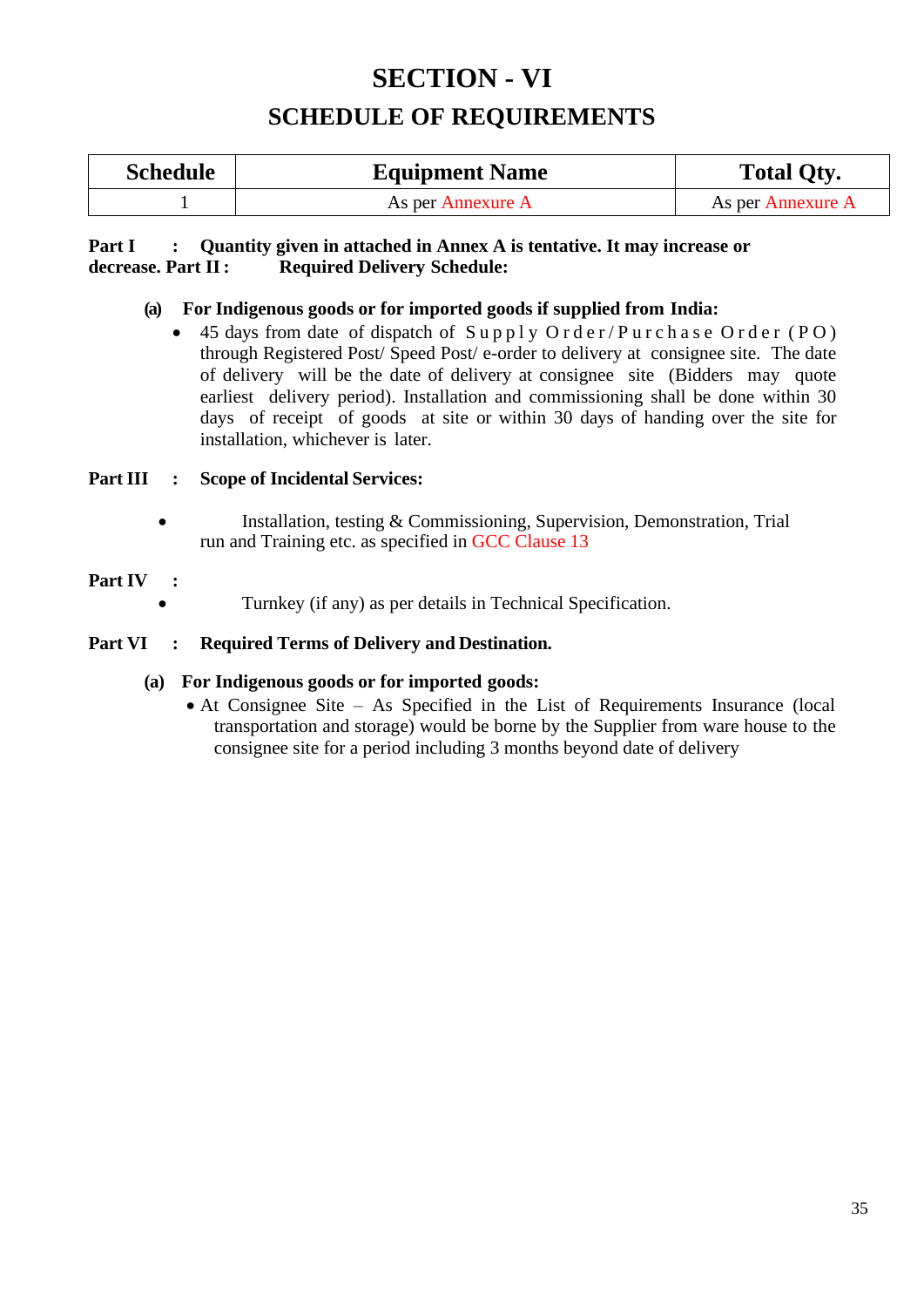# **Section – VII Technical Specification**

## **Schedule No. 1 -Ayush Equipments**

<span id="page-35-1"></span><span id="page-35-0"></span>

| Sr. No. | Description of Item | <b>Quantity</b>   | Refer-Annexure A for  |
|---------|---------------------|-------------------|-----------------------|
|         | /Accessory          |                   | <b>Specifications</b> |
|         | As per Annexure-A   | As per Annexure-A |                       |

Note: - Installation & training would be necessary wherever it is required (Depending upon training of the equipment).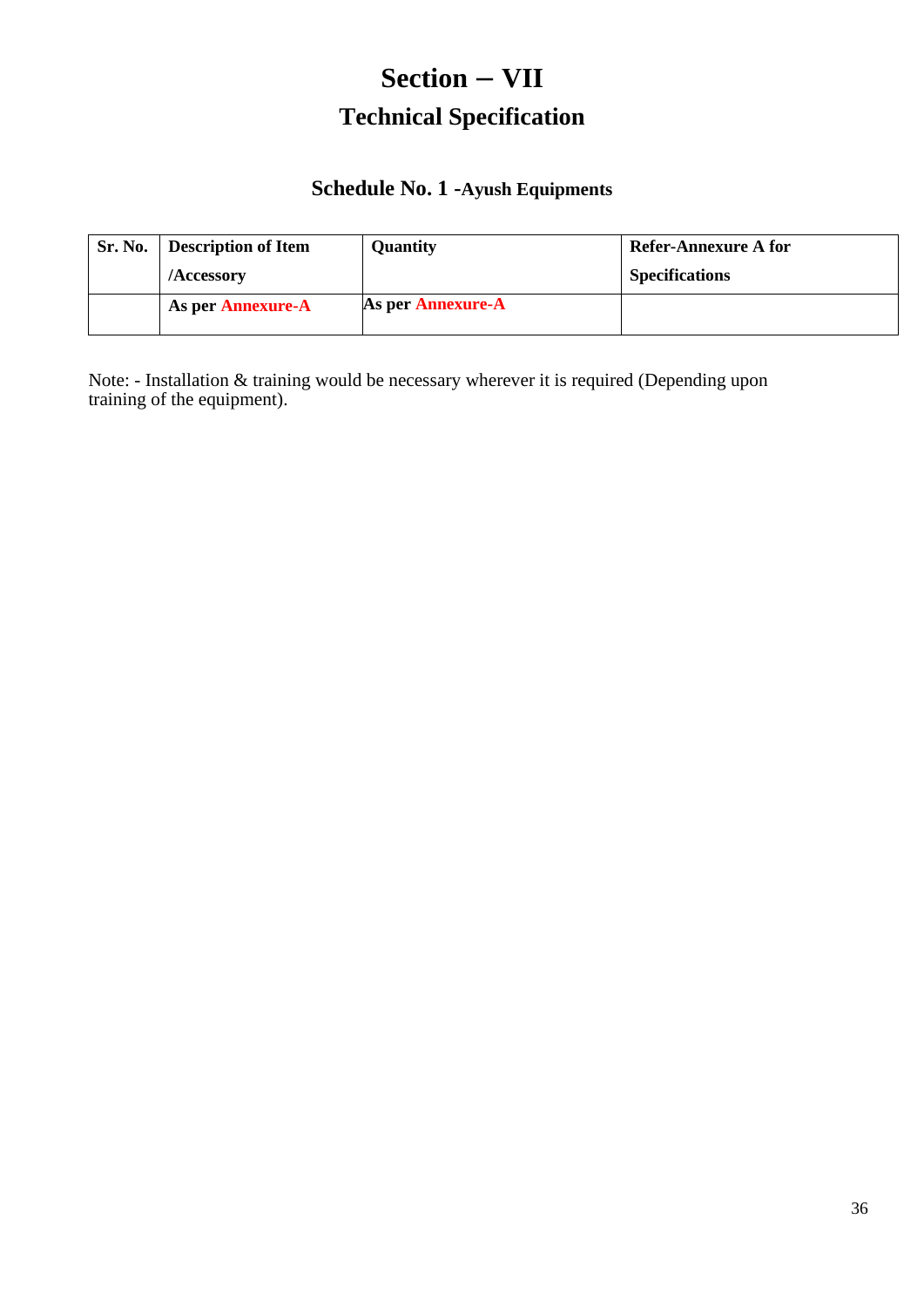# **Section – VIII Bidder Information Form**

(Proforma for equipment and quality control employed by the

<span id="page-36-1"></span><span id="page-36-0"></span>manufacturer(s) Tender Reference No. : Date of opening : Time Name and address of the Bidder:

Note: All the following details shall relate to the manufacturer(s) for the goods quoted for

## **01 Name of the manufacturer**

- a. Name of authorized signatory
- b. full postal address
- c. full address of the manufacturing premises
- d. telephone number
- e. E-mail &fax number

## **02 Expertise of Organization:**

- Organization structure (e.g. service provider, wholesaler, trader, manufacturer) Years of company experience
- Areas of expertise of organization
	- Current Licenses if any, and Permits (with dates, numbers and expiration dates)

## **03 Plant and machinery**

### **details 04 Manufacturing**

### **process details**

- **05 Monthly (single shift) production capacity of goods quoted for**
	- a. normal
	- b. maximum
- **06 Total annual turn-over (value in Rupees)**

### **07 Quality control arrangement details**

- a. for incoming materials and bought-out components
- b. for process control
- c. for final product evaluation

### **08 Quality Management System**

### **09 Test certificate held**

- a. International Quality Management System (QMS)
- b. type test
- c. BIS/ISO certification
- d. Compliance to US FDA 21 CFR
- e. Compliance to IEC60601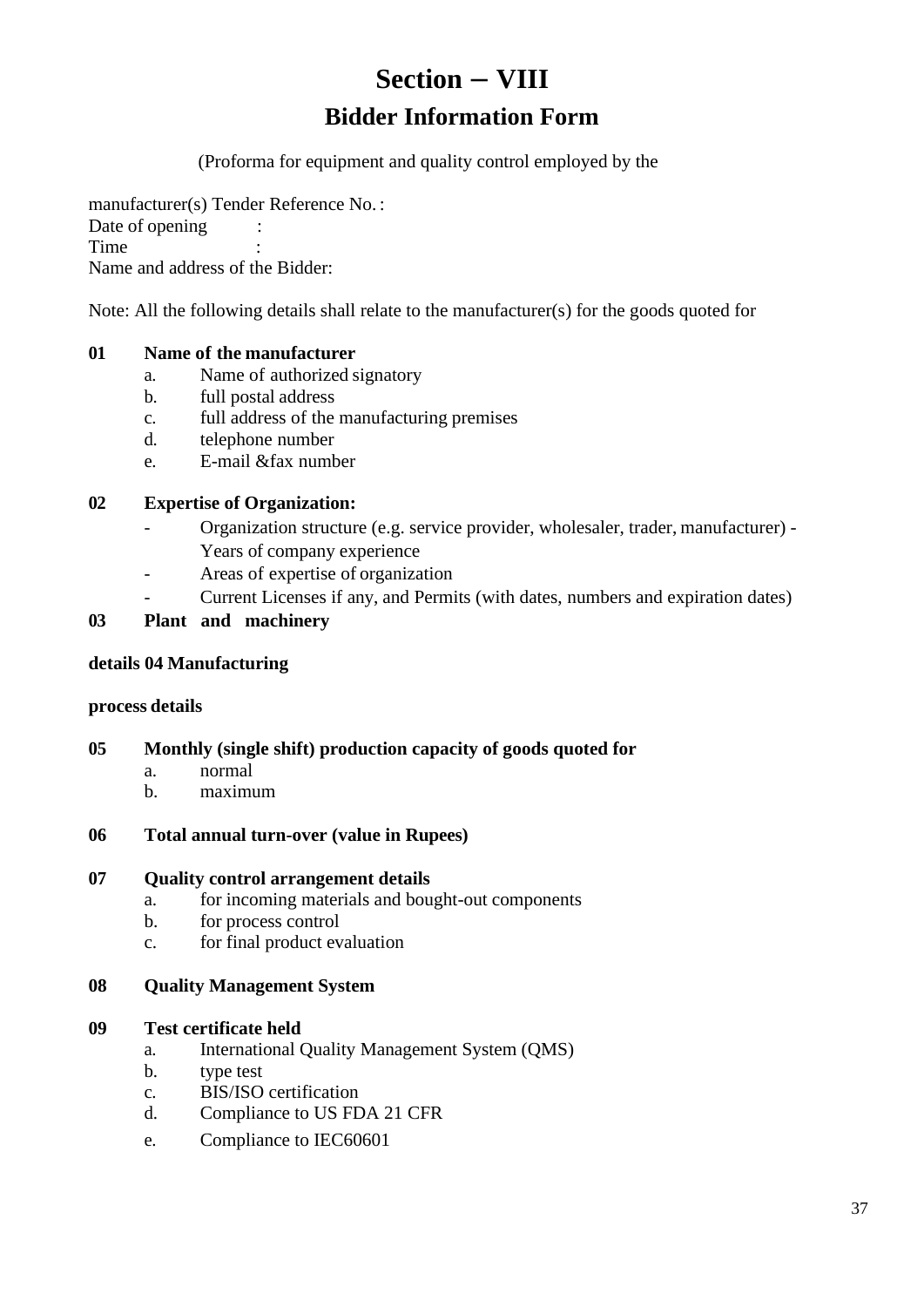## **11. Financial data of the organization**

- Audited Financial Statement (Turnover Information) for any Three Financial Years out of the previous Five Financial years.
- Bank name and address

## **12. Client Reference List:**

- Please provide references such as customer details, tel. nos. etc. The bidder/supplier should provide the details at least 03 Government/Autonomous/Research Institute/Laboratory of State/National repute.

| Name of client /<br>customer: | Name/model of<br>equipment supplied | <b>Qty.</b> installed | Contact person name, telephone and<br>e-mail Id. |  |  |
|-------------------------------|-------------------------------------|-----------------------|--------------------------------------------------|--|--|
|                               |                                     |                       |                                                  |  |  |
|                               |                                     |                       |                                                  |  |  |
|                               |                                     |                       |                                                  |  |  |

## **Signature and seal of the Bidder**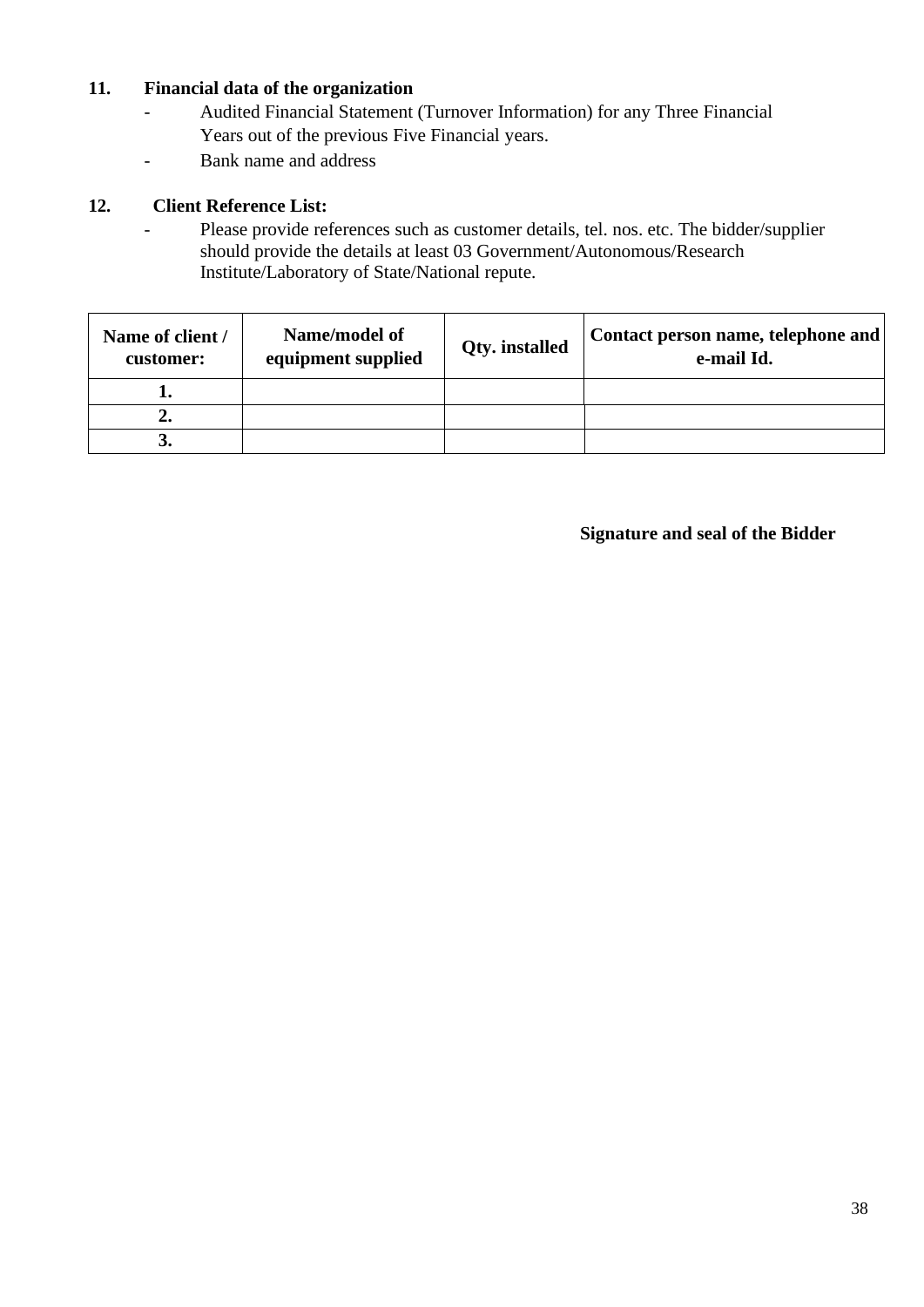# **Section – IX Qualification Criteria**

## <span id="page-38-1"></span><span id="page-38-0"></span>**a. The Bidder should be**

- (i) A Manufacturer in India or
- (ii) Indian subsidiary of foreign manufacturer or
- (iii) Importer of foreign manufacturer or
- (iv) Distributor/Dealer of manufacturer.

### **b. The Bidder should meet the following criteria:**

- i. It should have service support facilities in M.P. with qualified and trained engineers / technicians, spare parts, testing & calibration equipment etc. for providing installation, after- sales support during warranty period.
- **ii.** In case, bidder is an Manufacturer or Subsidiary of foreign manufacturer, it should **have supplied and installed in last five years from the date of tender opening, at least 40% similar** equipment meeting major parameters of technical specifications, anywhere in India and which is functioning satisfactory at any Government/Semi Government or any Hospital /Medical college/End User Institute**.**
- **ii.** In case, bidder is an authorized importer of a foreign manufacturer, it should have supplied and installed at **least 40% tendered quantity of similar equipment of same manufacturer in last five years** from the date of tender opening, anywhere in India of the same manufacturer and which is functioning satisfactory at any Government/Semi Government or any Hospital /Medical college/End User Institute.**.**
- **iv.** In case, bidder is a distributor/dealer of manufacturer, it should have supplied and installed **at least 30% tendered quantity of similar equipment of same manufacturer in last five years** from the date of tender opening, anywhere in India of the same manufacturer and which is functioning at **any Government /Semi Government or any Hospital /Medical college/ End User Institute.**
	- 1. In support of b.(i), the Bidder shall furnish details of service support facilities in India, including addresses of such service support facilities, brief profile of engineers / technicians, list of spare parts, testing & calibration equipment etc. currently available.
	- 2. In support of b.(ii) and (iii), and (iv) the Bidder shall furnish Performance statement in the enclosed Performa "A", which shall include Satisfactory Performance Certificate issued by respective Purchasers / users of such equipment in respect of supplies made.
	- 3. Notwithstanding anything stated above, the Tender Inviting Authority reserves the right to assess the Bidder"s capability and capacity to perform the contract satisfactorily before deciding on award of Contract, should circumstances warrant such an assessment in the overall interest of the Tender Inviting Authority.
	- 4. The Tender Inviting Authority reserves the right to ask for a free demonstration of the quoted equipment at a pre-determined place acceptable to the Tender Inviting Authority for technical acceptability as per the tender specifications, before the opening of the Price Tender.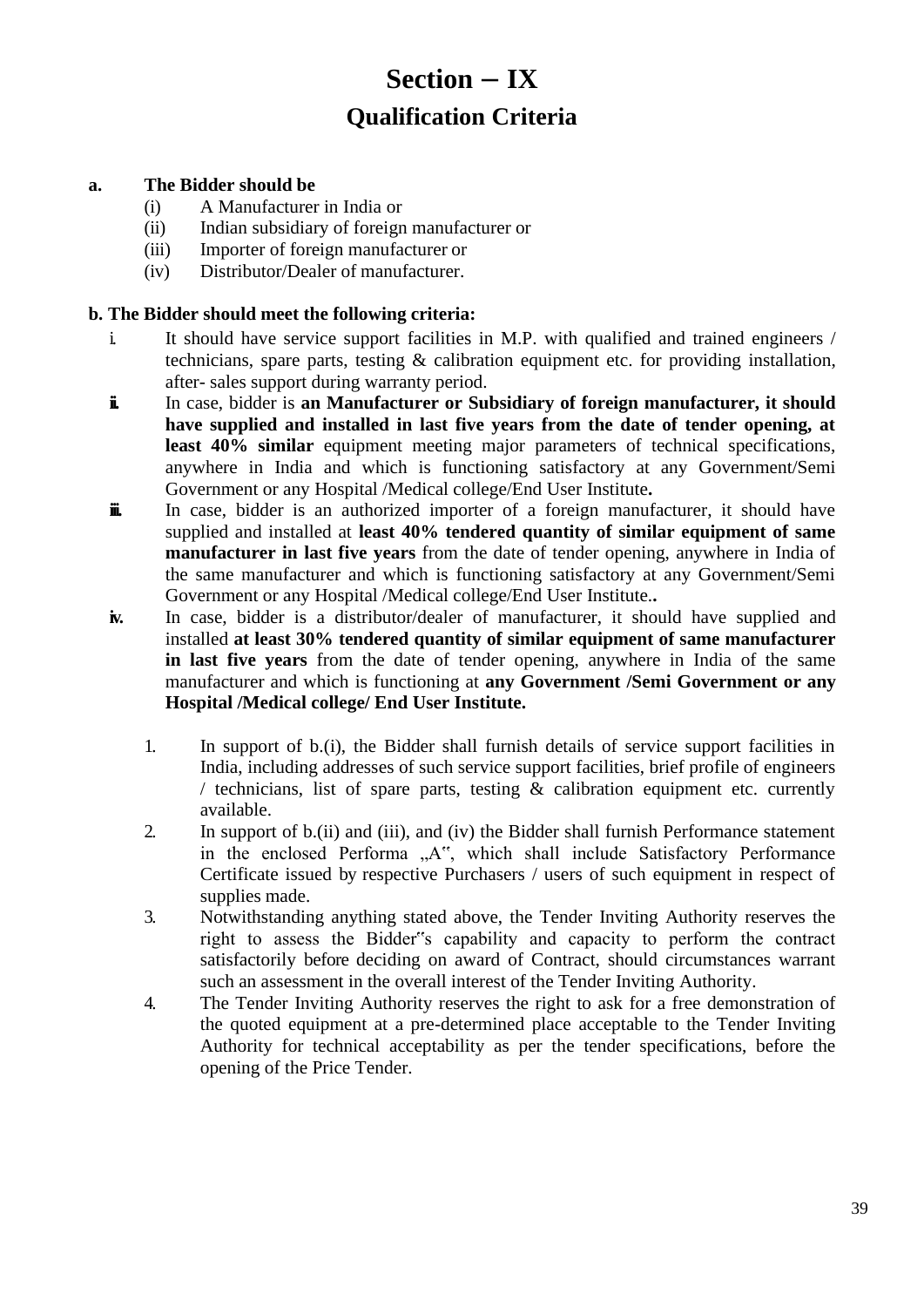# PROFORMA "A" **PROFORMA FOR PERFORMANCE STATEMENT**

(**On Non – judicial stamp paper of Rs 500 duly attested by notary** 

**public**)

(For the period of last five years)

| Tender Reference No.           | ٠ |
|--------------------------------|---|
| Date of opening                | ٠ |
| Time                           | ٠ |
| Name and address of the Bidder | ٠ |

Name and address of the manufacturer :

| Order placed by        | Order    | Description Order |               |     |                   | Make Value of Date of completion |        | Remarks     | Have the                    |            |            |
|------------------------|----------|-------------------|---------------|-----|-------------------|----------------------------------|--------|-------------|-----------------------------|------------|------------|
| (full address,         | number   | and               | <b>Quanti</b> | and | order             | of Contract                      |        |             |                             | indicating | goods been |
| tel. $\&$ e-mail of    | and date | quantity of       | tv            |     | Model* $(Rs.)$ to | As per                           | Actual | reasons for | functioning                 |            |            |
| <b>Tender Inviting</b> |          | ordered           |               |     | be                | contract                         |        |             | delay if any Satisfactorily |            |            |
| Authority/Or           |          | goods and         |               |     | indicat           |                                  |        |             | (attach                     |            |            |
| dering                 |          | services          |               |     | ed                |                                  |        |             | documentary                 |            |            |
| Authority) $*$         |          |                   |               |     |                   |                                  |        |             | $proof)**$                  |            |            |
|                        | 2        |                   |               | 5   | 6                 |                                  | 8      | Q           | 10                          |            |            |
|                        |          |                   |               |     |                   |                                  |        |             |                             |            |            |
|                        |          |                   |               |     |                   |                                  |        |             |                             |            |            |

**Note: Above format should be filled item wise separately for each item quoted by bidder in the tender. All columns must be filled as this would be seen during evaluation.**

**\* I/We do hereby solemnly declare and affirm that Details of Purchase order submitted in Above Performance Statement and online bid is/are directly to end user institution and is/are not Business-to-business (Dealer to Dealer/ Manufacturer to Dealer) and is/are as per qualification criteria (Section – IX)**

#### **Signature and seal of the Bidder**

**\*\*The documentary proof will be copies of Purchase Orders/Supporting Invoices/End user certificates etc. (as detailed in the above format) from the consignee/end user with crossreference of order no. and date along with a self-certification authenticating the correctness of the information furnished. If at any time, information furnished is proved to be false or incorrect, the earnest money furnished will be forfeited or TIA reserve the right to debarring /banned/blacklisting/ Subject to legal/Criminal action as per IPC (Indian Penal Code).**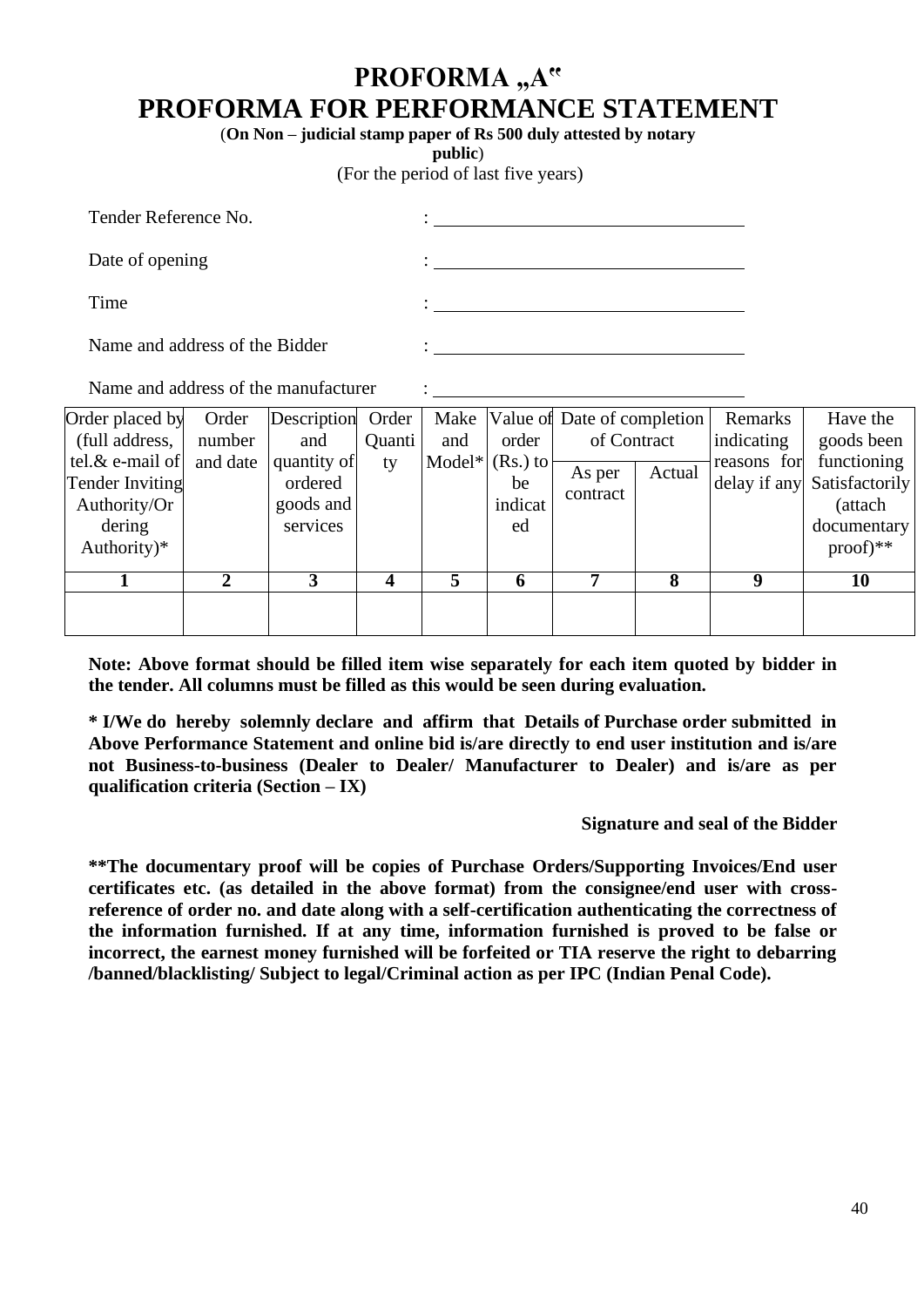# <span id="page-40-1"></span> **Section – X TENDER FORM**

**Date** 

## <span id="page-40-0"></span>**To, Chief Executive Officer, Pt. Khushilal Sharma Government (Autonomous) Ayurveda College & Institute, Bhopal, Science Hills, Behind MANIT, Bhopal (M.P.) 462003**

Ref. Your Tender Ref. No. dated

We, the undersigned have examined the above mentioned TE document, including amendment/corrigendum No. \_\_\_\_\_\_\_\_\_\_\_\_, dated \_\_\_\_\_\_\_\_\_(*if any*), the receipt of which is hereby confirmed. We now offer to supply and deliver goods as per table below and in conformity with your above referred document for the amount as mentioned in our price bid which has been submitted online:

| <b>Schedule No.</b> | Name of the item<br>quoted | <b>Make (Name of the</b><br>manufacturer) | <b>Model</b> | <b>Country of Origin</b> |
|---------------------|----------------------------|-------------------------------------------|--------------|--------------------------|
|                     |                            |                                           |              |                          |

If our tender is accepted, we undertake to supply the goods in required quantity and perform the services as mentioned above, in accordance with the delivery schedule specified in the List of Requirements and also accepts all conditions of the tender document. We also understand that this is an rate contract and purchase order quantities may increase or decrease and sometimes could be nill too. In case of purchase quantity is less/more than the tender quantity, we shall have no objection and will abide by all tender conditions.

We further confirm that, if our tender is accepted, we shall provide you with a performance security of required amount in an acceptable form in terms of GCC clause 5, read with modification, if any, in Section - V – "Special Conditions of Contract", for due performance of the contract.

We agree to keep our tender valid for acceptance as required in the GIT clause 20, read with modification, if any in Section - III – "Special Instructions to Bidders" or for subsequently extended period, if any, agreed to by us. We also accordingly confirm to abide by this tender up to the aforesaid period and this tender may be accepted any time before the expiry of the aforesaid period. We further confirm that, until a formal contract is executed, this tender read with your written acceptance thereof within the aforesaid period shall constitute a binding contract between us.

We further understand that you are not bound to accept the lowest or any tender you may receive against your above-referred tender enquiry.

We confirm that we do not stand deregistered/banned/blacklisted by any Govt. Authorities.

We confirm that we fully agree to the terms and conditions specified in above mentioned TE document,

Including amendment/ corrigendum if any

**Signature with date (Name and designation) Duly authorized to sign tender for and on behalf of**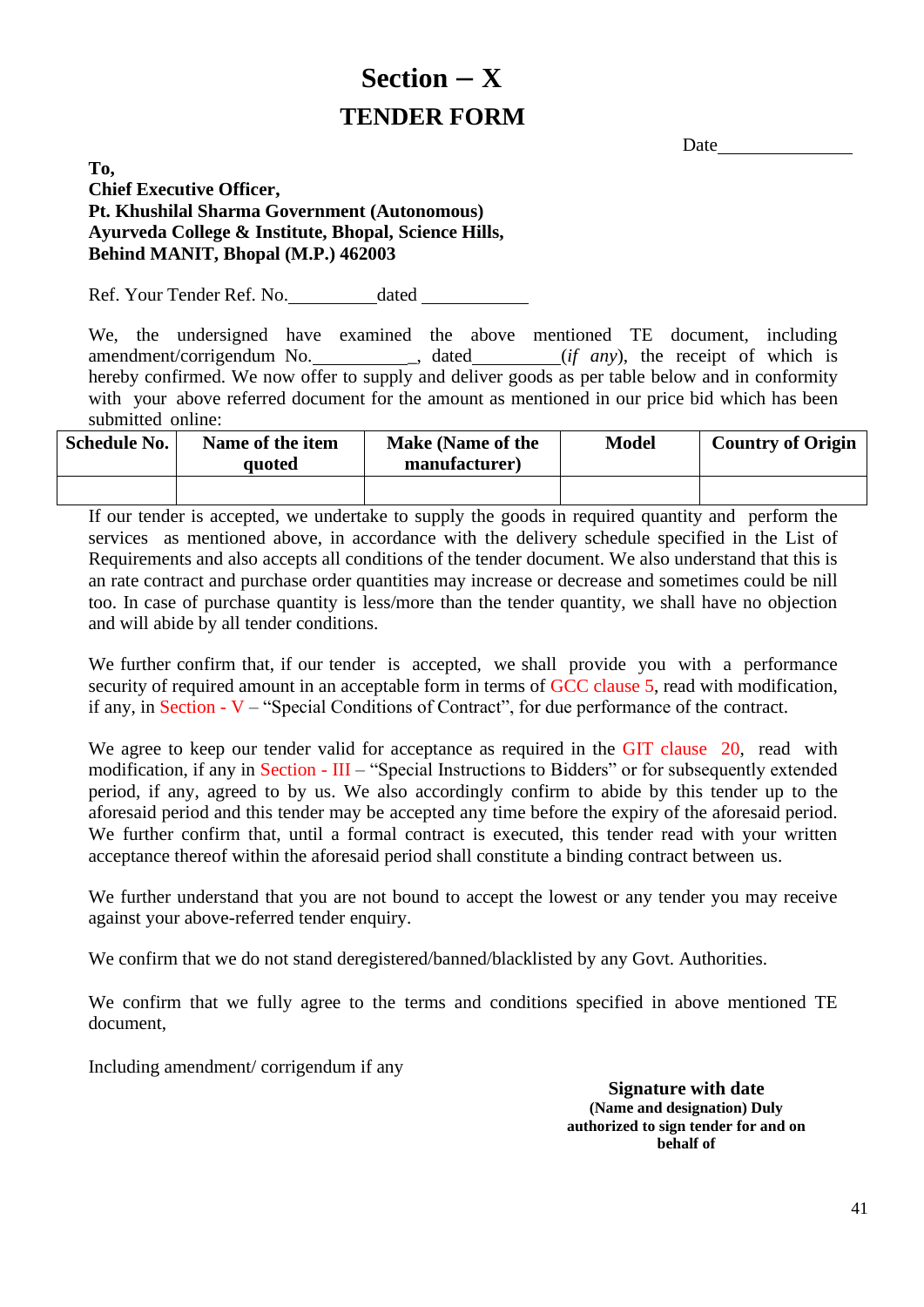# <span id="page-41-0"></span>**Pt. Khushilal Sharma Government (Autonomous) Ayurveda College & Institute, Bhopal**

# **SECTION – XI**

**(A) PRICE SCHEDULE-Online Only in BOQ**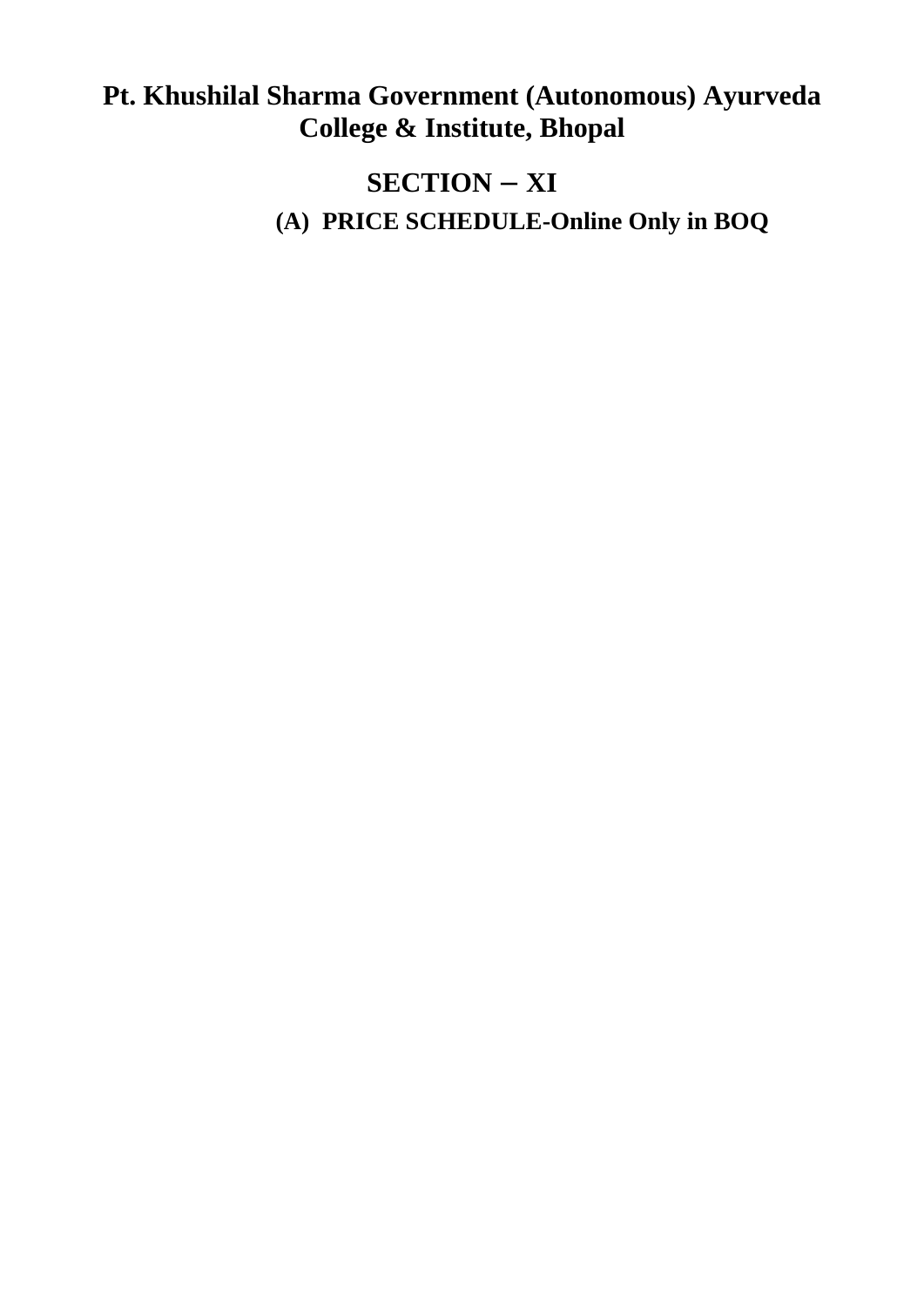# <span id="page-42-1"></span>**Section – XII MANUFACTURER'S AUTHORISATION FORM**

<span id="page-42-0"></span>To, Chief Executive Officer Pt. Khushilal Sharma Government (Autonomous) Ayurveda College & Institute, Bhopal, Science Hills, Behind MANIT, Bhopal (M.P.) 462003

Ref. Your TE document No , dated

We, who are proven and reputable manufacturers

of (*name and description of the goods offered in the tender*) having factories at 1000 million and the set of the set of the set of the *hereby* authorize Messrs (*name and address of the*  $\frac{1}{2}$ *agent*) to submit a tender, process the same further and enter into a contract with you against your requirement as contained in the above referred TE documents for the above goods manufactured by us.

We also state that we are not participating directly in this Tender for the following reasons: ) (*please provide reason(s) here*)

We further confirm that no supplier or firm or individual other than Messrs. (*name and address of the above agent*) is authorized to submit a tender, process the same further and enter into a contract with you against your requirement as contained in the above referred TE documents for the above goods manufactured by us.

We also hereby extend our full warranty, CMC as applicable as per clause 15 of the General Conditions of Contract, read with modification, if any, in the Special Conditions of Contract for the goods and services offered for supply by the above firm against this TE document.

We also hereby confirm that we would be responsible for the satisfactory execution of contract placed on the

## **authorized dealer / distributor/ Importer. (please indicate)**

We also confirm that the price quoted **by our dealer / distributor/ Importer** shall not exceed the price which we would have quoted directly. **(please indicate)**

> Yours faithfully, [*Signature with date, name and designation*]

for and on behalf of Messrs

[*Name & address of the manufacturers*]

*Note:*

Dear Sirs,

*1) Manufacturer's Authorization Form–to be issued by original equipment manufacturer .In case of Foreign Manufacturer, Manufacturer's Authorization Form can be issued by Indian Subsidiary. (Authorization from authorized importer/subletting authorization is not allowed.)*

*2) This letter of authorization should be on the letter head of the manufacturing firm and should be signed by a person competent and having the power of attorney to legally bind the manufacturer. (The MAF should be as per format given in tender document.)*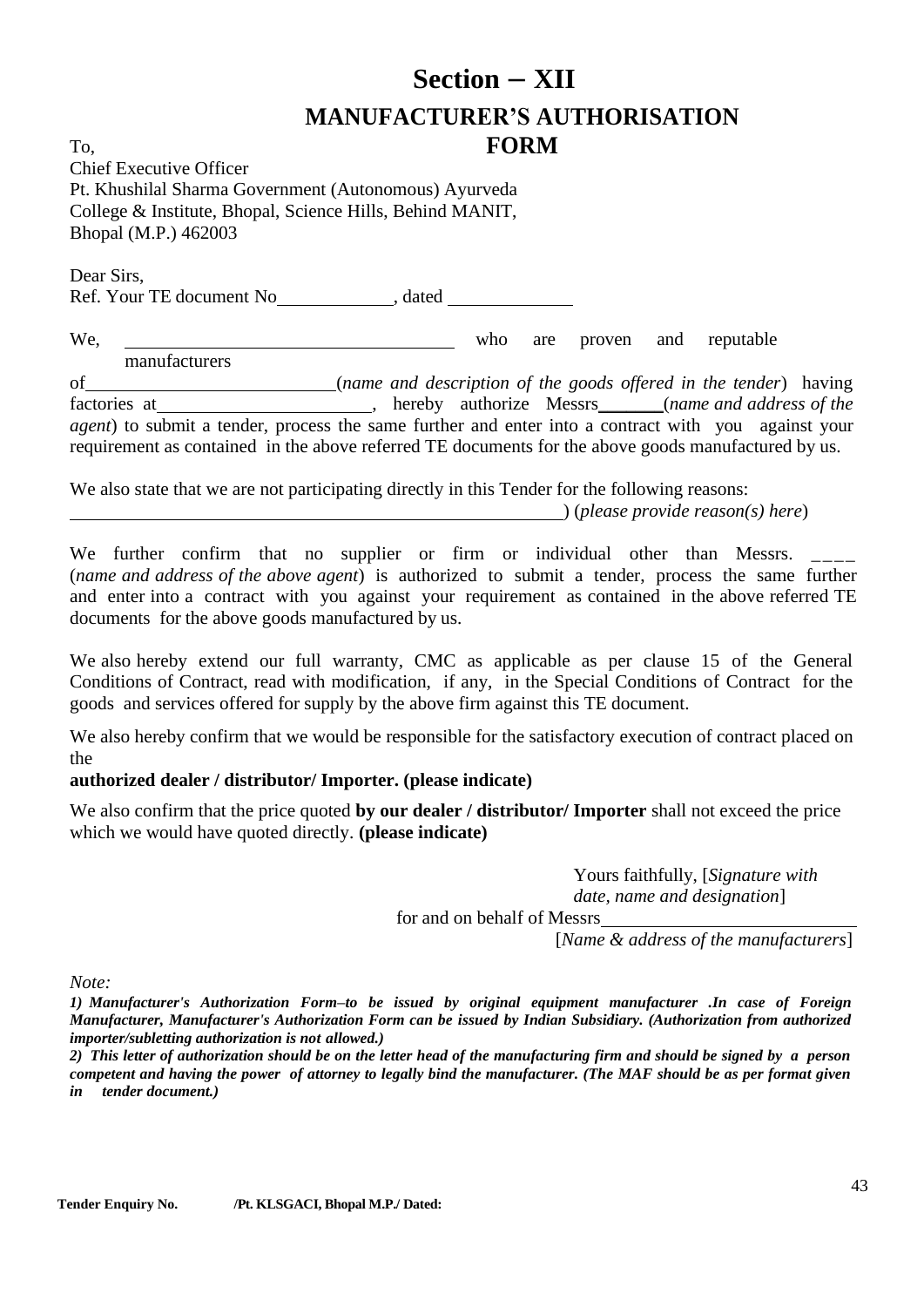## **SECTION – XIV**

## <span id="page-43-1"></span><span id="page-43-0"></span>**BANK GUARANTEE FORM FOR PERFORMANCE SECURITY**

To Chief Executive Officer,  **Pt. Khushilal Sharma Government (Autonomous) Ayurveda College & Institute, Bhopal, Science Hills, Behind MANIT, Bhopal (M.P.) 462003**

WHEREAS (Name and address of the supplier) (Hereinafter called "the supplier") has undertaken, in pursuance of NOA no\_\_\_\_\_\_dated\_\_\_\_\_\_\_ to supply goods /services, as mentioned in above NOA, (herein after called "the contract").

AND WHEREAS it has been stipulated by you in the said any contract or any contract with PT. KLSGACI, BHOPAL that the supplier shall furnish you with a bank guarantee by a scheduled commercial bank recognized by you for the sum specified therein as security for compliance with its obligations in accordance with the contract;

AND WHEREAS we have agreed to give the supplier such a bank guarantee;

NOW THEREFORE we hereby affirm that we are guarantors and responsible to you, on behalf of the supplier, up to a total of. (Amount of the guarantee in words and figures), and we undertake to pay you, upon your first written demand declaring the supplier to be in default under the said contract or any other contract entered with PT. KLSGACI, BHOPAL and without cavil or argument, any sum or sums within the limits of (amount of guarantee) as aforesaid, without your needing to prove or to show grounds or reasons for your demand or the sum specified therein.

We hereby waive the necessity of your demanding the said debt from the supplier before presenting us with the demand.

We further agree that no change or addition to or other modification of the terms of the contract to be performed there under or of any of the contract documents which may be made between you and the supplier shall in any way release us from any liability under this guarantee and we hereby waive notice of any such change, addition or modification.

This guarantee shall be valid up to years...................months......................(as mentioned in NOA) i.e. up-to (Indicated date)

> …………………………………………… (Signature with date of the authorized officer of theBank) ……………………………………………….

Name and designation of the officer

 ..………………………………………………. ..……………………………………………….

Seal, name & address of the Bank and address of the Branch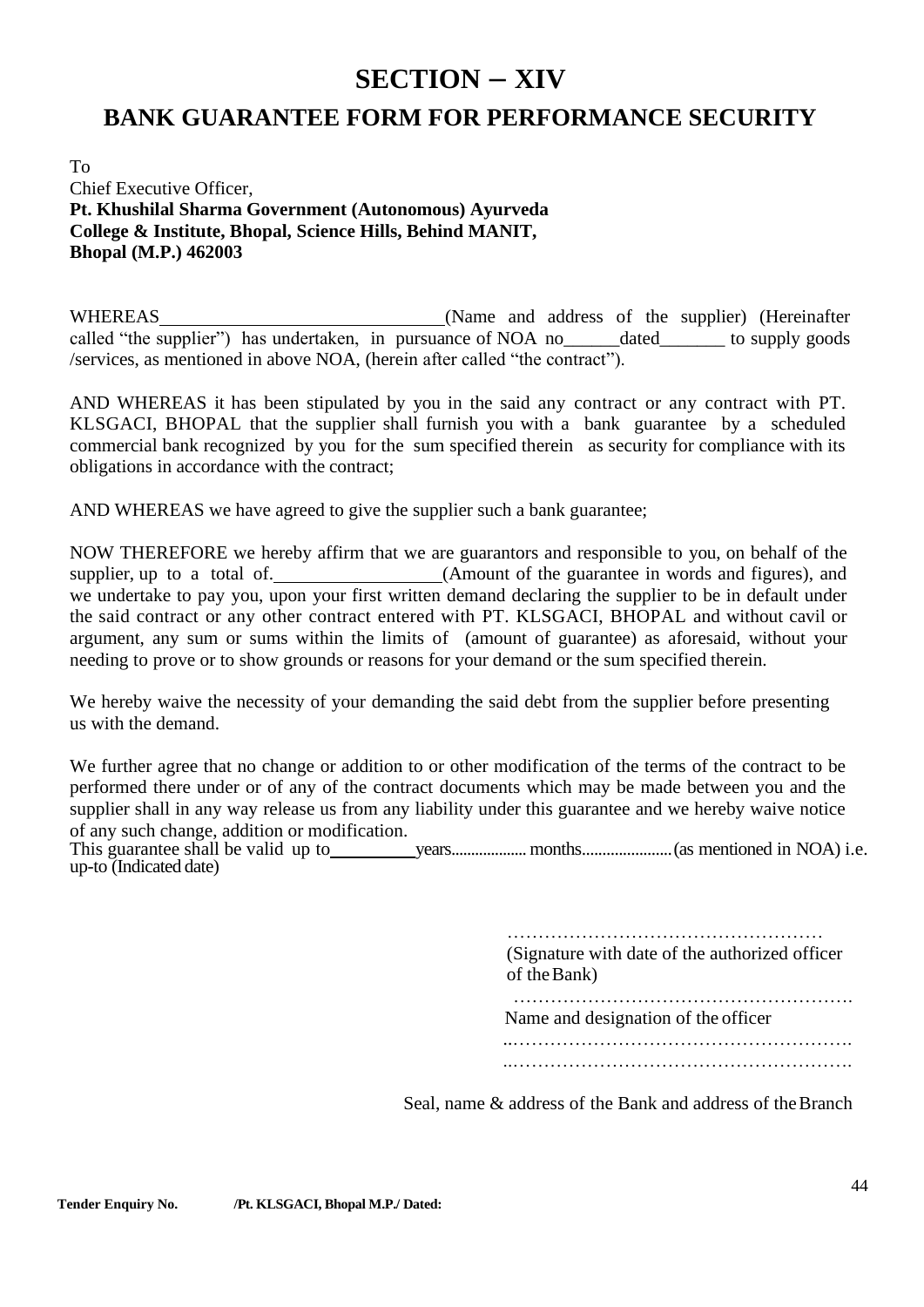# **SECTION – XV CONTRACT FORM - A**

### <span id="page-44-0"></span>**CONTRACT FORM FOR SUPPLY, INSTALLATION, TESTING AND COMMISSIONING INCLUDING WARRANTY SERVICES OF GOODS (AS APPLICABLE FOR THE ITEM)**

Contract No: dated:

| This is in continuation to this office's Notification of Award No                        | dated                              |
|------------------------------------------------------------------------------------------|------------------------------------|
| Name $\&$ address of the Supplier:                                                       |                                    |
| Tender Inviting Authority's TE document No<br>dated                                      | subsequent                         |
| (if any), issued by the Tender Inviting Authority<br>Amendment No <sub>, dated</sub>     |                                    |
| Supplier's Tender No<br>dated                                                            | and subsequent communication(s) No |
| In addition to this Contract Form the following documents etc, which are included in the |                                    |

- 4. In addition to this Contract Form, the following documents etc, which are included in the documents mentioned under paragraphs 2 and 3 above, shall also be deemed to form and be read and construed as integral part of this contract:
	- (i) General Conditions of Contract;
	- (ii) Special Conditions of Contract;
	- (iii) List of Requirements;
	- (iv) Technical Specifications;
	- (v) Bidder Information Form;
	- (vi) Tender Form furnished by the supplier;
	- (vii) Price Schedule(s) furnished by the supplier in its tender;
	- (viii) Manufacturers" Authorization Form (if applicable for this tender);
	- (ix) Tender Inviting Authority's Notification of Award

Note: The words and expressions used in this contract shall have the same meanings as are respectively assigned to them in the conditions of contract referred to above. Further, the definitions and abbreviations incorporated under clause 1 of Section II – "General Instructions to Bidders" of the Tender Inviting Authority's TE document shall also apply to this contract.

- 5. Some terms, conditions, stipulations etc. out of the above-referred documents are reproduced below for ready reference:
	- (i) Brief particulars of the goods and services which shall be supplied/ provided by the supplier are as under:

| No. | Schedule Brief description of   Accounting   Quantity to be Unit   Total<br>goods/services | unit | supplied | <b>Price</b> price | <b>Terms of</b><br>delivery |
|-----|--------------------------------------------------------------------------------------------|------|----------|--------------------|-----------------------------|
|     |                                                                                            |      |          |                    |                             |

Any other additional services (if applicable) and cost thereof: Total value  $(in figure)$   $(In words)$ 

- (ii) Delivery schedule
- (iii) Details of Performance Security
- (iv) Quality Control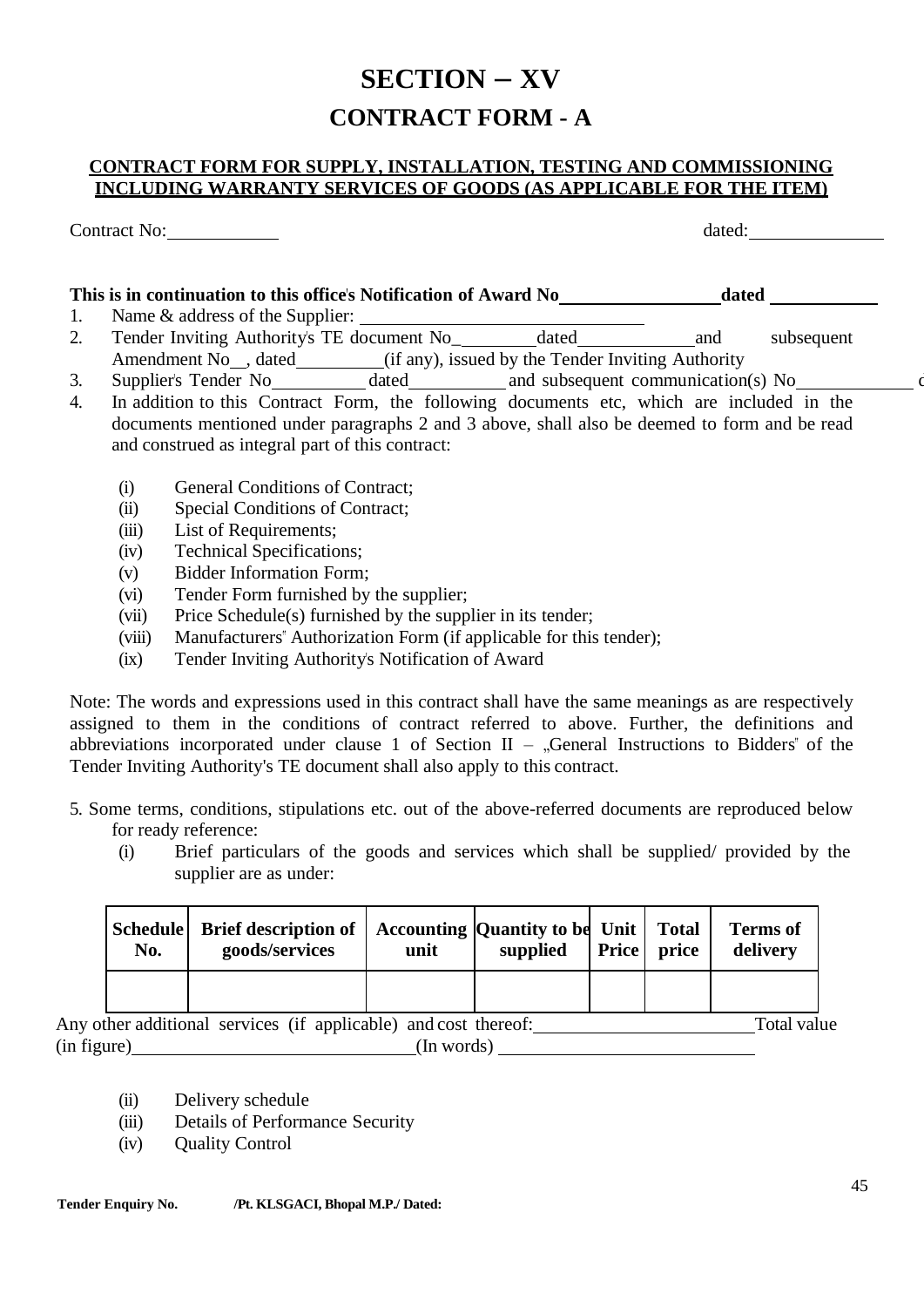- (a) Mode(s), stage(s) and place(s) of conducting inspections and tests.
- (b) Designation and address of Tender Inviting Authority's inspecting officer
- (v) Destination and dispatch instructions
- (vi) Consignee, including port consignee, if any
	- 1. Warranty clause<br>2. Payment terms
	- Payment terms
	- 3. Paying authority

 **(Signature, name and address of the Tender Inviting Authority's authorized official) For and on behalf of**

Received and accepted this contract

| Signature, name and address of the supplier's      |                                    |
|----------------------------------------------------|------------------------------------|
| executive duly authorized to sign on behalf of the |                                    |
| supplier)                                          |                                    |
| For and on behalf of                               | (Name and address of the supplier) |

Seal of the supplier)

Date:

Place: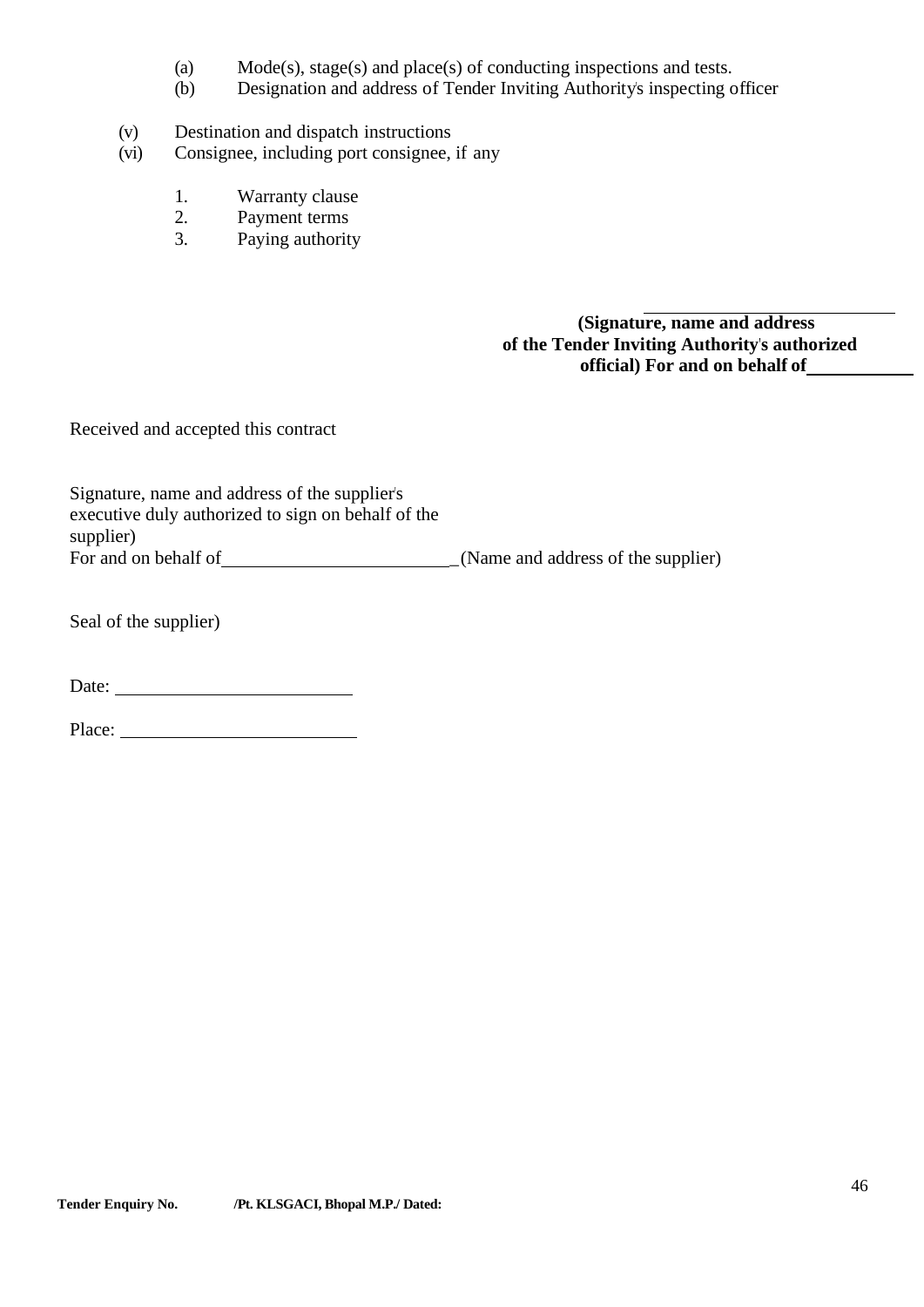# **SECTION – XVI CONSIGNEE RECEIPT CERTIFICATE**

## <span id="page-46-1"></span><span id="page-46-0"></span>**(To be given by consignee's authorized representative or by duly authorized person of Ordering Authority/TIA)**

The following store (s) has/has been received in good condition:

| 1) | Contract No. & date                                               |                                                                                                                                                                                                                                      |
|----|-------------------------------------------------------------------|--------------------------------------------------------------------------------------------------------------------------------------------------------------------------------------------------------------------------------------|
| 2) | Supplier"s Name                                                   |                                                                                                                                                                                                                                      |
| 3) | Consignee"s Name $&$ Address with telephone<br>No. & Fax No.      |                                                                                                                                                                                                                                      |
| 4) | Name of the item supplied                                         | <u> 1989 - Jan Stern Stern Stern Stern Stern Stern Stern Stern Stern Stern Stern Stern Stern Stern Stern Stern Stern Stern Stern Stern Stern Stern Stern Stern Stern Stern Stern Stern Stern Stern Stern Stern Stern Stern Stern</u> |
| 5) | <b>Quantity Supplied</b>                                          |                                                                                                                                                                                                                                      |
| 6) | Date of Receipt by the Consignee                                  | <u> 1980 - Jan Barbara Barat, prima politik (</u>                                                                                                                                                                                    |
| 7) | Name and designation of Authorized<br>Representative of Consignee |                                                                                                                                                                                                                                      |
| 8) | Signature of Authorized Representative of<br>Consignee with date  |                                                                                                                                                                                                                                      |
| 9) | Seal of the Consignee                                             |                                                                                                                                                                                                                                      |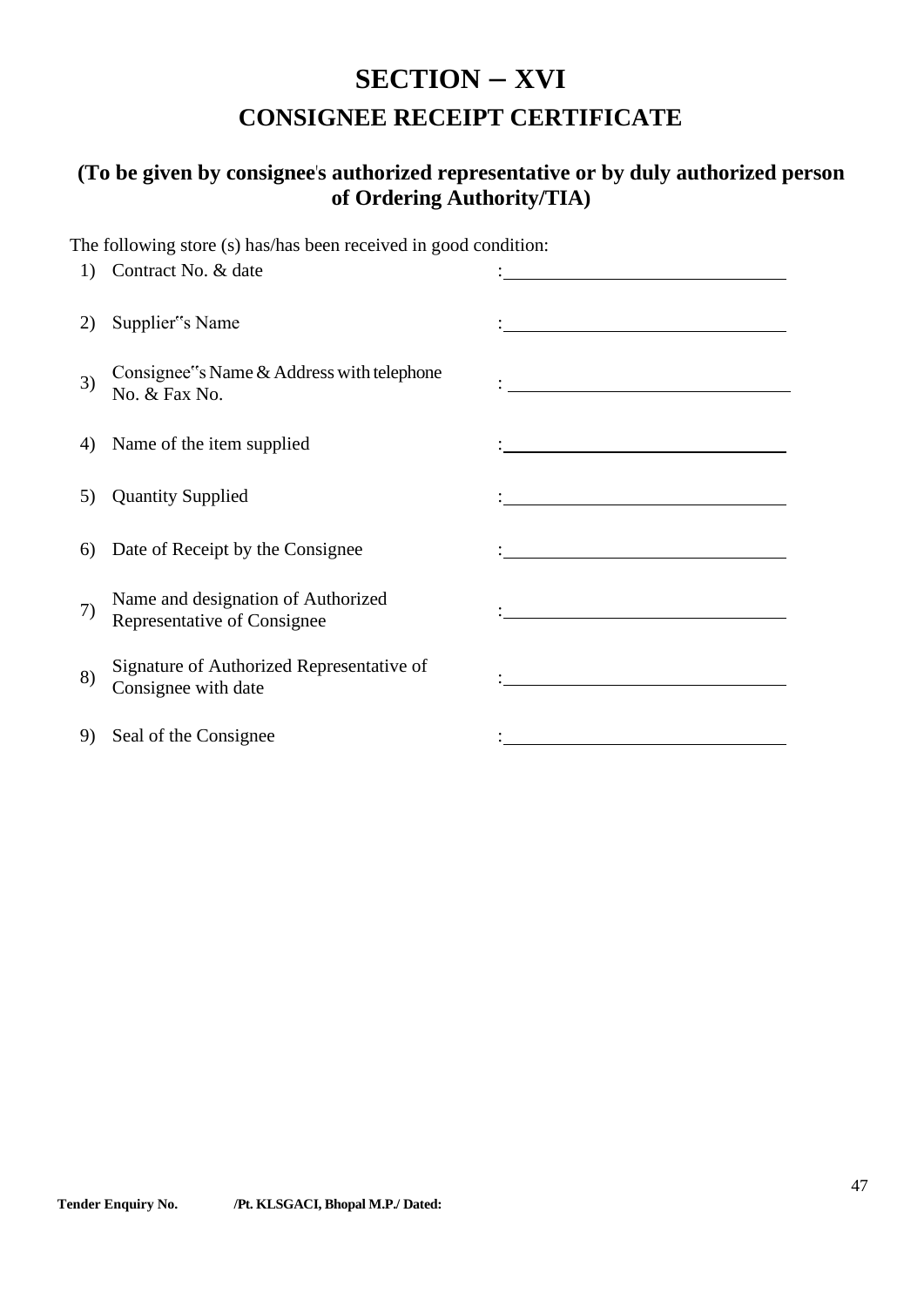## **SECTION – XVII**

## **Performa of Final Acceptance Certificate by the Consignee**

<span id="page-47-0"></span>

| No |  |  |  |
|----|--|--|--|
|    |  |  |  |

**To,**  $M/s$  **Date**

**Subject:** Certificate of installation of equipment

**01. This is to certify that the equipment(s)/plant(s) as detailed below has/have been received in good conditions along with all the standard and special accessories and a set of spares (subject to remarks in Para no.02) in accordance with the contract/technical specifications. The same has been installed and commissioned.**

| (a) Contract No Contract No Contract No Contract No Contract No Contract No Contract No Contract No Contract No |
|-----------------------------------------------------------------------------------------------------------------|
| (b) Description of the equipment(s)/plants: $\frac{1}{2}$                                                       |
| (c) Equipment(s)/ plant(s) nos.: $\qquad \qquad \qquad$                                                         |
| (d) Quantity: $\qquad \qquad$                                                                                   |
| (e) Bill of Loading/Air Way Bill/Railway Receipt/ Goods Consignment Note no<br>dated                            |
| (f) Name of the vessel/Transporters:                                                                            |
|                                                                                                                 |
| (h) Date of commissioning and proving test:                                                                     |

### **02. Details of accessories/spares not yet supplied and recoveries to be made on that account.**

| S.No. | <b>Description of Item</b> | <b>Quantity</b> | <b>Amount to be recovered</b> |
|-------|----------------------------|-----------------|-------------------------------|
|       |                            |                 |                               |

- a. The proving test has been done to our entire satisfaction and operators have been trained to operate the equipment(s)/plant(s).
- b. The supplier has successfully demonstrated the working of the equipment.
- c. The supplier has provided training to the operating staff
- d. The supplier has also provided Standard operating Procedure for operational guidelines, precautions, limitations including preliminary maintenance instructions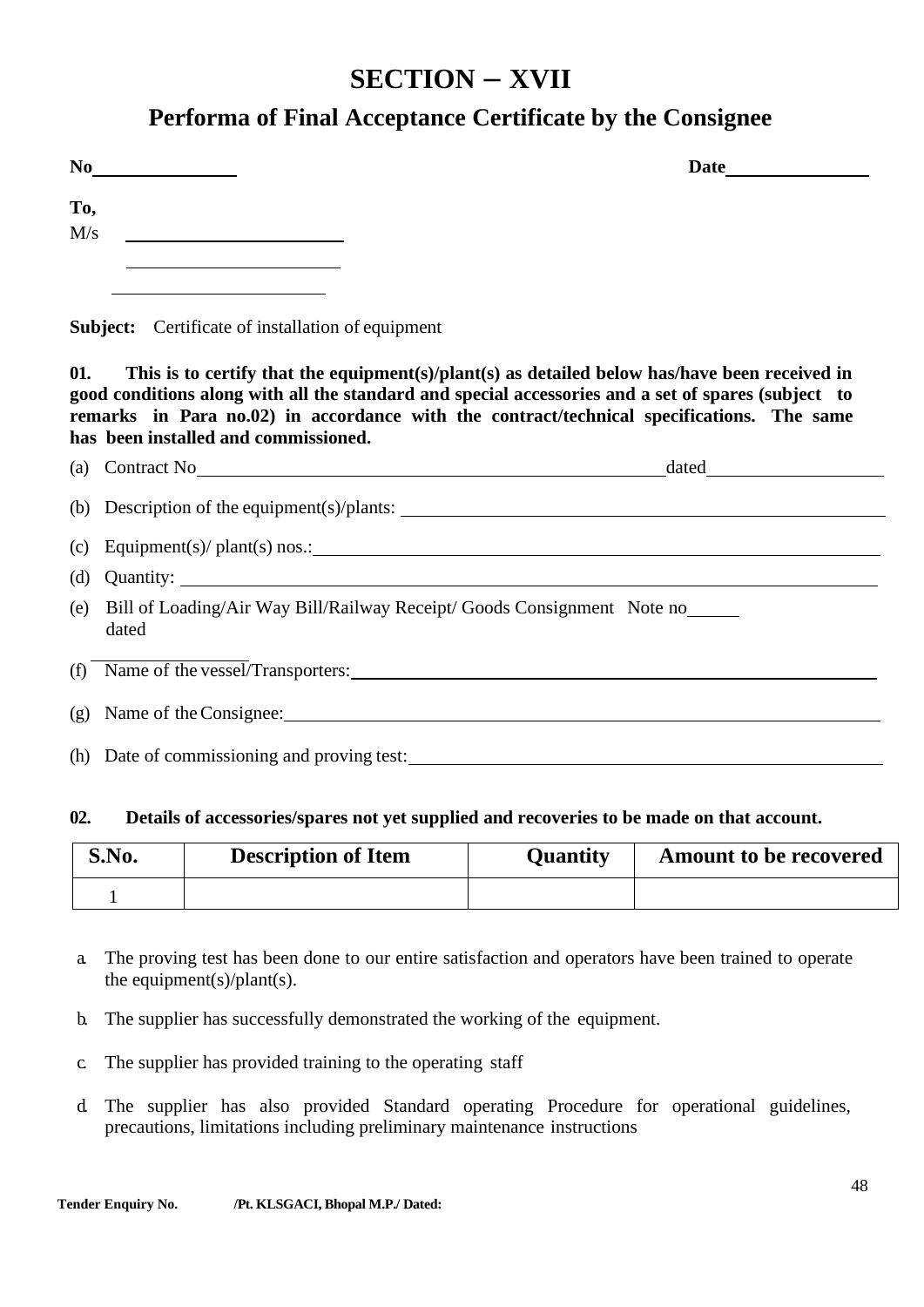e. The supplier has fulfilled its contractual obligations satisfactorily ##

OR

### **03. The supplier has failed to fulfill its contractual obligations with regard to the following:**

- a. He has not adhered to the time schedule specified in the contract in dispatching the documents / drawings pursuant to "Technical Specifications".
- b. He has not supervised the commissioning of the equipment(s)/plant(s) in time, i.e. within the period specified in the contract from date of intimation by the Tender Inviting Authority/Ordering Authority in respect of the installation of the equipment(s)/plant(s).
- c. The supplier, as specified in the contract, has not done training of personnel.
- d. The item........................................... is entered in stock register no.................on date..................
	- page no....................................against invoice no.............................................dated......................... at........................................................................................................................................................ (complete address of institution)

Signature of Institution Head Name

Designation with stamp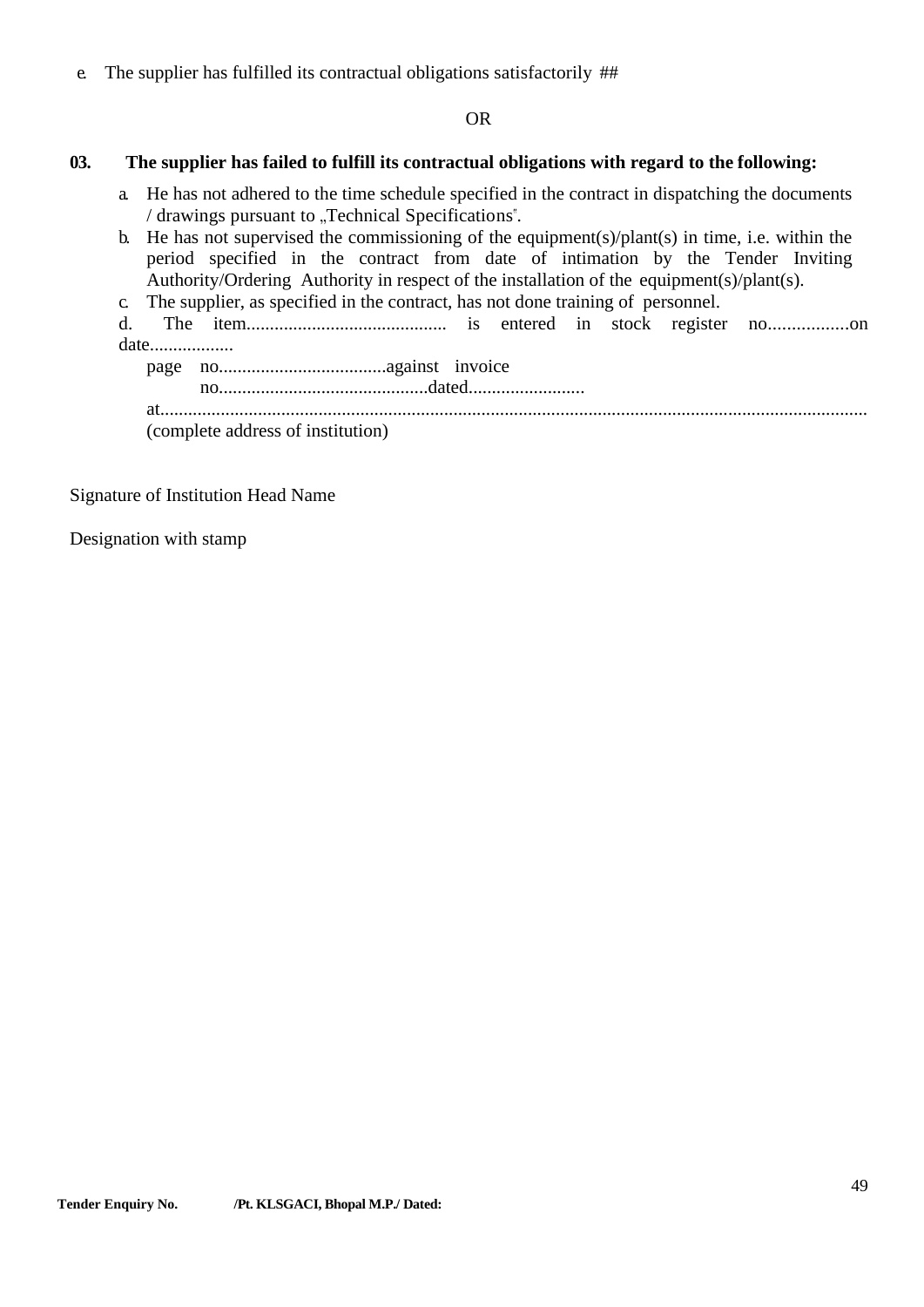# <span id="page-49-1"></span>**SECTION – XVIII CHECK LIST FOR THE BIDDERS**

## **Name of**

**Bidder:**

<span id="page-49-0"></span>**Name of Manufacturer/Indian Subsidiary/Direct Importer –As applicable: (Please indicate)**

|  |  |  |  | <b>COVER- A.</b> (Mandatorily to be uploaded in the Technical bid.) |  |
|--|--|--|--|---------------------------------------------------------------------|--|
|  |  |  |  |                                                                     |  |

| S.No. | <b>Activity</b>                                                                                                                       | Yes/No/<br><b>NA</b> | Page No. in the<br><b>TE</b> document | <b>Remarks</b> |
|-------|---------------------------------------------------------------------------------------------------------------------------------------|----------------------|---------------------------------------|----------------|
| 1. a. | Enclosed List of items quoted with EMD of<br>required amount for the quoted schedule(s)?                                              |                      |                                       |                |
| 2. a. | Have you enclosed duly filled Tender Form as per<br>format in Section X?                                                              |                      |                                       |                |
| b.    | Have you enclosed Power of Attorney in favour of<br>the signatory?                                                                    |                      |                                       |                |
| 3.    | Have you kept validity of 180 days from the<br>Techno Commercial Tender Opening date as per<br>the TE document?                       |                      |                                       |                |
| 4.    | Have you furnished Income Tax Account No. as<br>allotted by the Income Tax Department of<br>Government of India?                      |                      |                                       |                |
| 5.    | Have you intimated the name and full address of<br>your Banker (s) along with your Account Number                                     |                      |                                       |                |
| 6.    | Have you fully accepted payment terms as per TE<br>document?                                                                          |                      |                                       |                |
| 7.    | Have you fully accepted delivery period as per TE<br>document?                                                                        |                      |                                       |                |
| 8.    | Have you accepted conditions stipulated in GCC<br>Clause 15?                                                                          |                      |                                       |                |
| 9.    | Have you submitted the certificate of<br>Incorporation?                                                                               |                      |                                       |                |
| 10.   | Have you accepted the warranty and CMC as per<br>TE document?                                                                         |                      |                                       |                |
| 11.   | Have you accepted terms and conditions of TE<br>document?                                                                             |                      |                                       |                |
| 12.   | Have you furnished documents establishing your<br>eligibility & qualification criteria as per Tender<br>Documents?                    |                      |                                       |                |
| 13.   | Have you submitted Bidder Information Form<br>details along with turnover and production capacity<br>of manufacturer?                 |                      |                                       |                |
| 14.   | Have you enclosed clause-by-clause technical<br>compliance statement for the quoted goods vis-à-<br>vis the Technical specifications? |                      |                                       |                |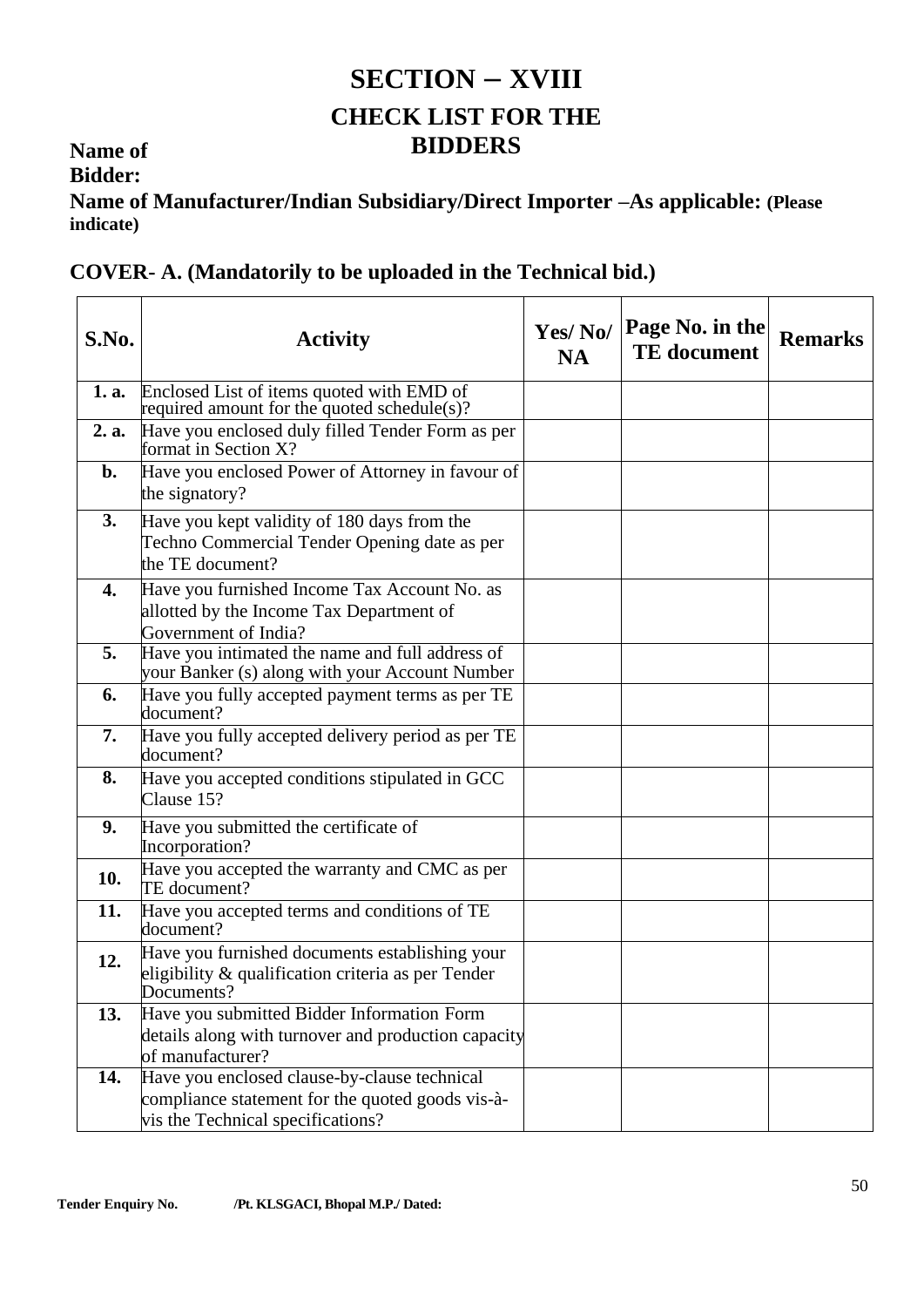| S.No. | <b>Activity</b>                                                                                                                                                          | Yes/No/<br><b>NA</b> | Page No. in the<br><b>TE</b> document | <b>Remarks</b> |
|-------|--------------------------------------------------------------------------------------------------------------------------------------------------------------------------|----------------------|---------------------------------------|----------------|
| 15    | In case of Technical deviations in the compliance<br>statement, have you identified and marked the<br>deviations?                                                        |                      |                                       |                |
| 16    | Have you uploaded quoted equipment<br>catalogue/brochure indicating equipment's<br>technical specifications?                                                             |                      |                                       |                |
| 17    | Have you submitted satisfactory performance<br>certificate as per the Performa for performance<br>statement in Sec. IX of Tender Document with last<br>five year details |                      |                                       |                |
| 18    | Have you submitted copy of the order(s) and end<br>user certificate?                                                                                                     |                      |                                       |                |
| 19    | If you are an Authorized Importer or<br>Dealer/Distributor, have you submitted<br>Manufacturer's Authorization Form as per<br>proforma at Section XII                    |                      |                                       |                |
| 20    | Have you provided standard specifications of all<br>consumables in sufficient details to run the<br>machine as per clause GCC 12.1 (a)?                                  |                      |                                       |                |
| 21    | Higher Price/Lower Price Certificate as per section<br>XX                                                                                                                |                      |                                       |                |
| 22    | In case of Indian subsidiary, share holding pattern<br>of Parent company & subsidiary company.                                                                           |                      |                                       |                |
| 23    | In case of Importer, Valid Import & Export<br>Certificate will be provided.                                                                                              |                      |                                       |                |

N.B.

- 1. All pages of the Tender should be page numbered and indexed.
- 2. The Bidder may go through the checklist and ensure that all the documents/confirmations listed above are enclosed in the tender and no column is left blank. If any column is not applicable, it may be filled up as NA.
- 3. It is the responsibility of tendered to go through the TE document to ensure furnishing all required documents in addition to above, if any.

 **(Signature with date) (Full name, designation & address Of the person duly authorized Sign on behalf of the Bidder) For and on behalf of (Name, address and stamp of the tendering firm)**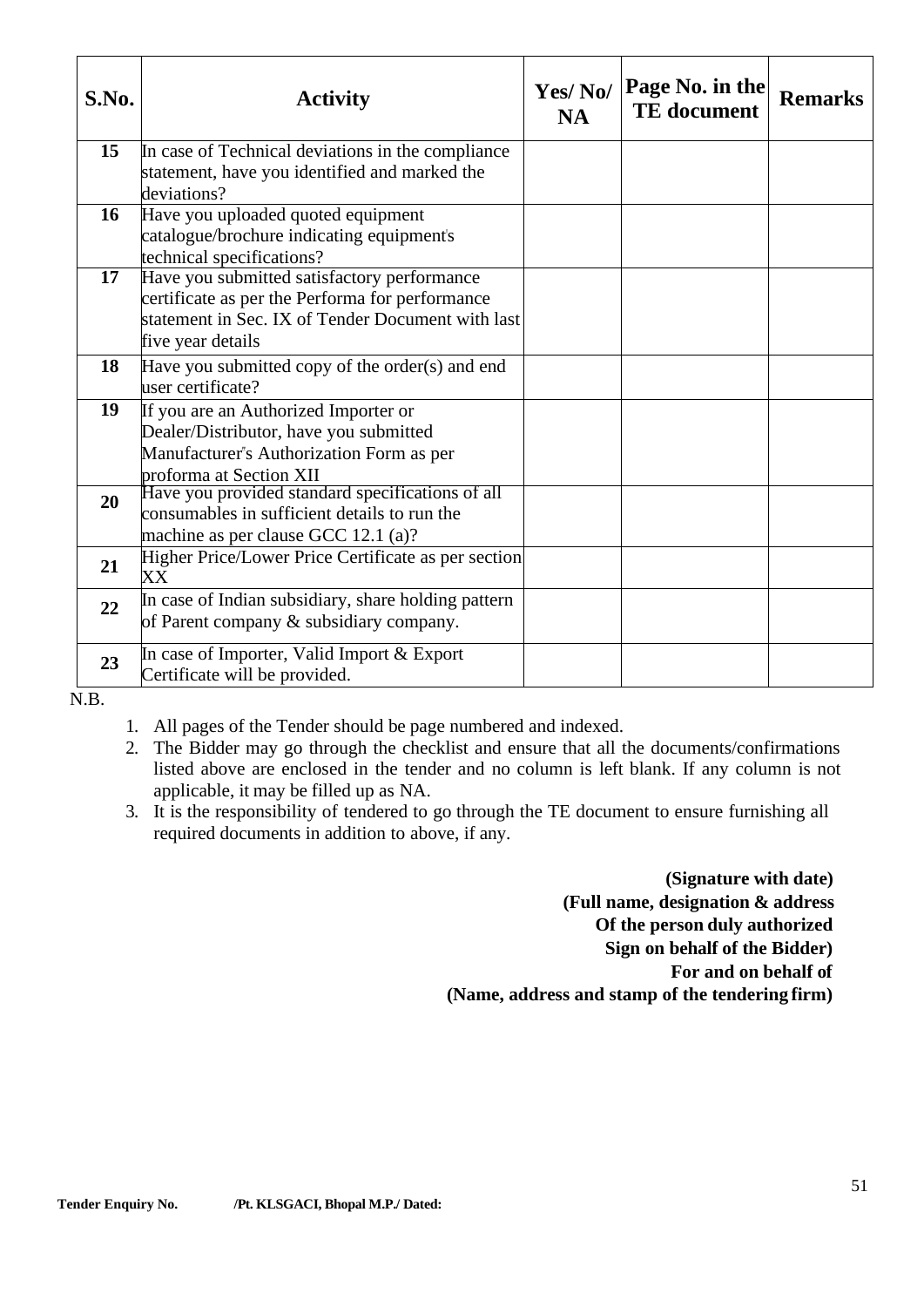## **Section XIX MANDATE FORM**

<span id="page-51-1"></span><span id="page-51-0"></span>

| 01              | <b>Bidder's Name</b>                                                                                    |  |
|-----------------|---------------------------------------------------------------------------------------------------------|--|
| 02 <sub>2</sub> | <b>Postal Address of the company with Telephone</b><br>No., Fax No. and Mail I.D.                       |  |
| 0 <sub>3</sub>  | Name of the Chief Executive Officer /Director /<br>Manager Mobile No. / Phone No.<br><b>E-mail I.D.</b> |  |
| 04              | Name and Designation of the authorized company<br>official Mobile No. E-mail ID                         |  |
| 0 <sub>5</sub>  | <b>Bidders TIN No.</b>                                                                                  |  |
| 06              | <b>Bidders GST Registration No.</b>                                                                     |  |
|                 |                                                                                                         |  |

Date: Company Seal Signature

Place: (Name of the person signing & designation)

| 01             | Name of the Bank.                                |  |
|----------------|--------------------------------------------------|--|
|                | <b>Branch Name &amp; address.</b>                |  |
|                | <b>Branch Code No.</b>                           |  |
|                | <b>Branch Manager Mobile No.</b>                 |  |
|                | <b>Branch Telephone no.</b>                      |  |
|                | <b>Branch E-mail ID</b>                          |  |
| 02             | 9 digit MICR code number of the bank and branch  |  |
|                | appearing on the MICR cheque issued by the bank. |  |
| 0 <sup>3</sup> | <b>IFSC</b> code of the Branch                   |  |
| 04             | Type of Account (Current / Savings).             |  |
| 05             | <b>Account Number (as appear in cheque book)</b> |  |

(in lieu of the bank certificate to be obtained, please **attach the original cancelled cheque** issued by your bank for verification of the above particulars).

<sup>I</sup> /We hereby declare that the particulars given above are correct and complete. If the transaction is delayed or not effected at all for reasons of incomplete or incorrect information, I would not hold Director Medical Services, (Incharge Procurement) on behalf of Govt. of Madhya Pradesh responsible. I have read the conditions of the tender/agreement entered and agree to discharge the responsibility expected of me / from the company as <sup>a</sup> bidder /successful bidder.

Date: Company Seal Signature

Place: (Name of the person signing & designation)

CERTIFIED THAT THE PARTICULARS FURNISHED ABOVE BY THE COMPANY ARE CORRECT AS PER OUR RECORDS.

Bank Seal with address. Signature of the authorized Official of the bank.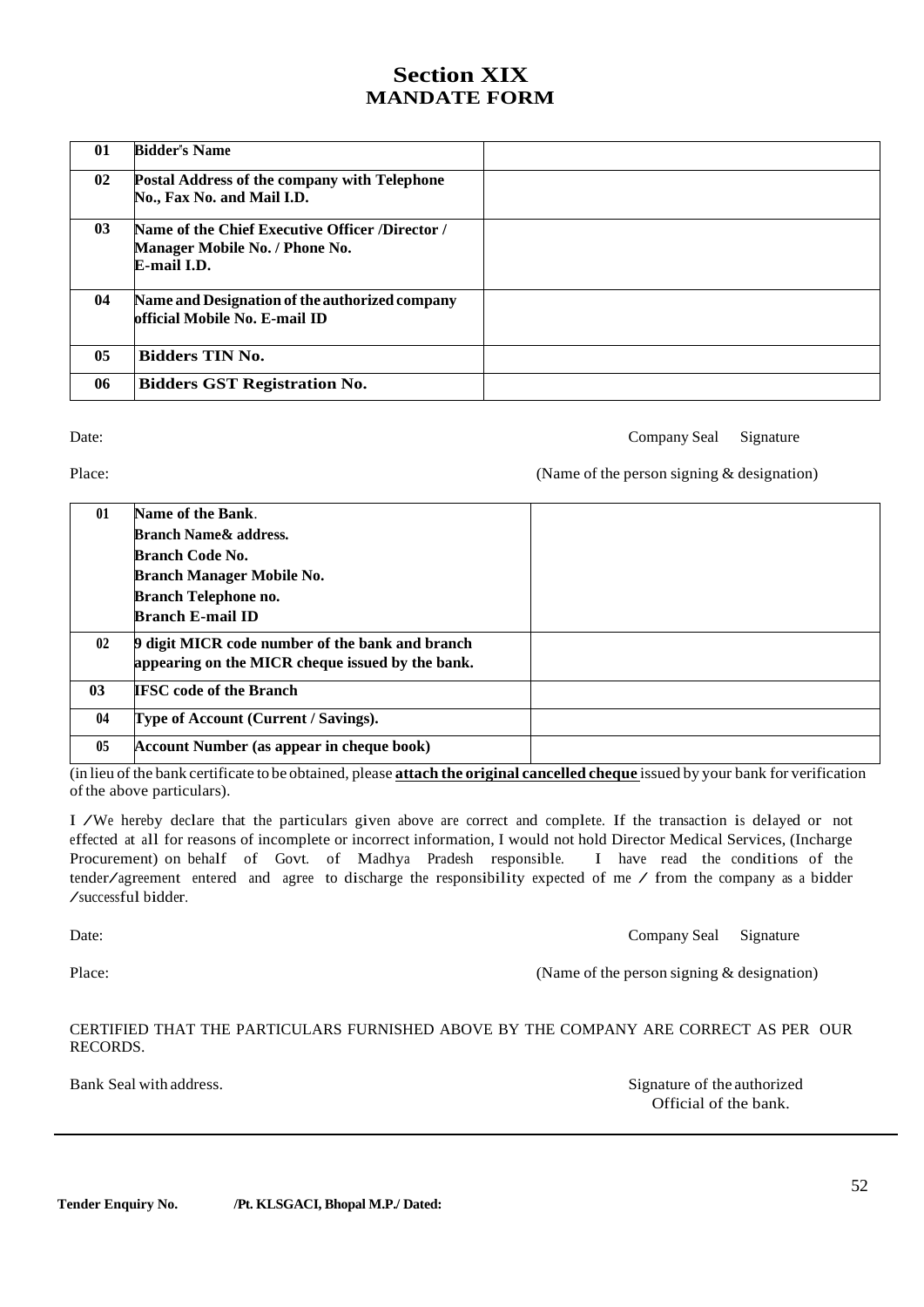# **Section XX**

(On the letter head of the bidder-)

## **Higher Price/ Lower price Certificate**

- <span id="page-52-1"></span><span id="page-52-0"></span>**1.** I/We hereby certify that the prices quoted by us in tender No. **are not higher than the prices:**
- **(a)** Charged by us to wholesaler or for institutional supplies:
- **2.** I/We further certify that I/We have not supplied or quoted for any item in Tender No. \_\_\_\_\_\_at prices lower than those quoted for the relevant item to any Government/Semi Government /Public/Charitable Trust Organization/ Institution within the period of 180 days preceding the last date of submission of the tender.
- **3.** I/We hereby undertake that I/We will not supply or quote for any item quoted in Tender No. at price lower than those quoted for the relevant item to any Government / Semi Government / Public/ Charitable Trust origination / Institution within the period of validity of the offer/ rate contract.
- **4.** I/We also undertake to bring to the attention of the Director any incidence of breach of any the above paragraphs within 30 days from the occurrence of the breach and further to refund/ reimburse the difference which may arise due to breach of any of the above paragraphs and I/We also understand that the decision of the Chief Executive Officer PT. KLSGACI, BHOPAL with regards to the determination of quantum payable shall be final and binding.

Date …

Signature and stamp of Tendered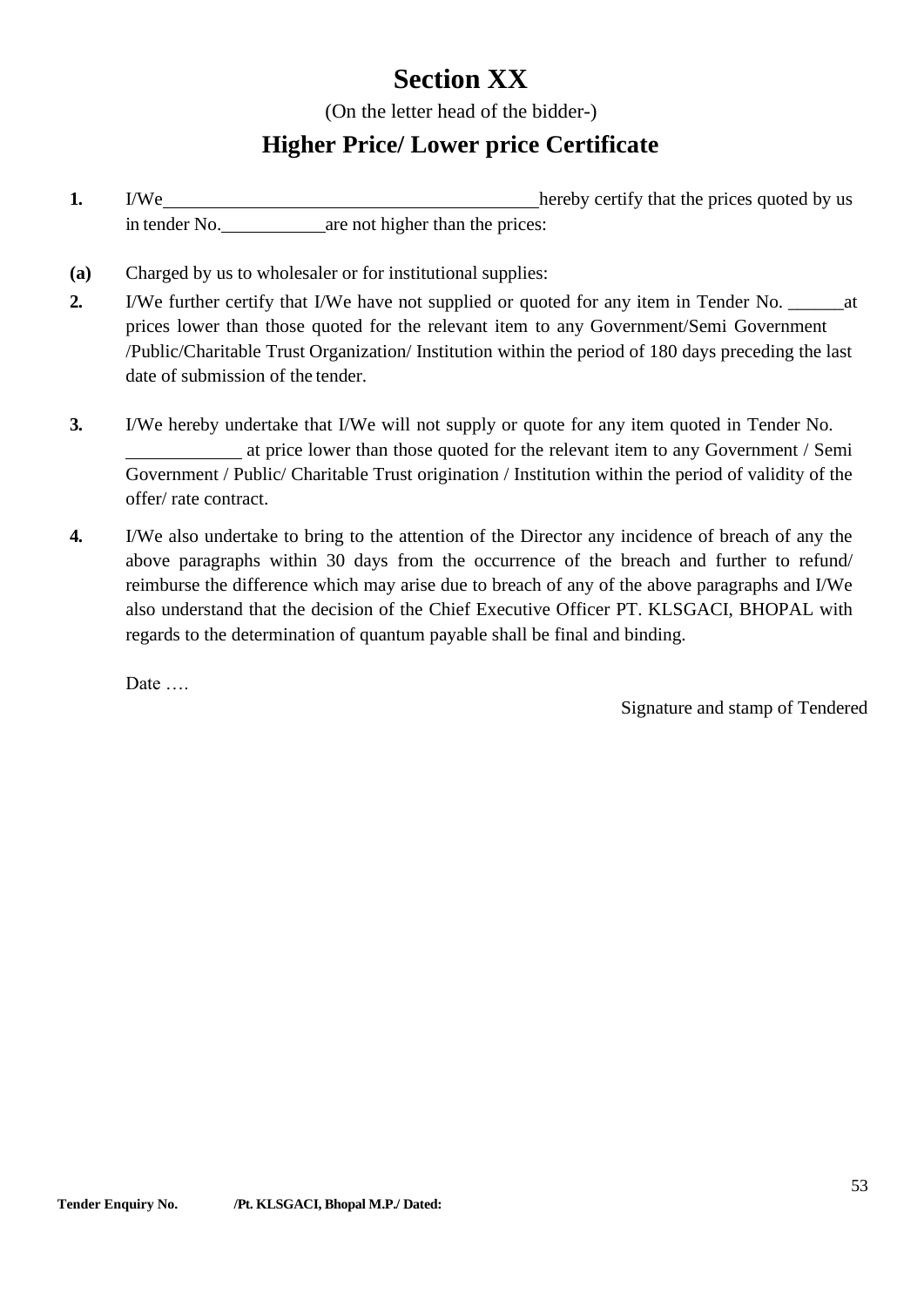# **Section XXI**

(On the letter head of the bidder)

## <span id="page-53-1"></span>**List Of Items Quoted with EMD**

<span id="page-53-0"></span>**To, Chief Executive Officer, Pt. Khushilal Sharma Government (Autonomous) Ayurveda College & Institute, Bhopal, Science Hills, Behind MANIT, Bhopal (M.P.) 462003**

Ref. Your Tender Ref. No. dated

We offer to supply and deliver goods as per table below and in conformity with your above referred document for the amount as mentioned in our price bid which has been submitted online:

| S.NO.          | <b>NAME OF EQUIPMENT</b> | Qty. | <b>EMD</b> | Quoted/Not<br>Quoted (Y/N) | <b>EMD</b> submitted |
|----------------|--------------------------|------|------------|----------------------------|----------------------|
| 1              |                          |      |            |                            |                      |
| $\overline{2}$ |                          |      |            |                            |                      |
| $\mathfrak{Z}$ |                          |      |            |                            |                      |
| $\overline{4}$ |                          |      |            |                            |                      |
| 5              |                          |      |            |                            |                      |
| 6              |                          |      |            |                            |                      |
| $\overline{7}$ |                          |      |            |                            |                      |
| 8              |                          |      |            |                            |                      |
| 9              |                          |      |            |                            |                      |
| 10             |                          |      |            |                            |                      |
| 11             |                          |      |            |                            |                      |
| 12             |                          |      |            |                            |                      |
| 13             |                          |      |            |                            |                      |
| 14             |                          |      |            |                            |                      |
| Total          |                          |      |            |                            |                      |

**Signature with date (Name and designation) Duly authorized to sign tender for and on behalf of**

**Tender Enquiry No. /Pt. KLSGACI, Bhopal M.P./ Dated:**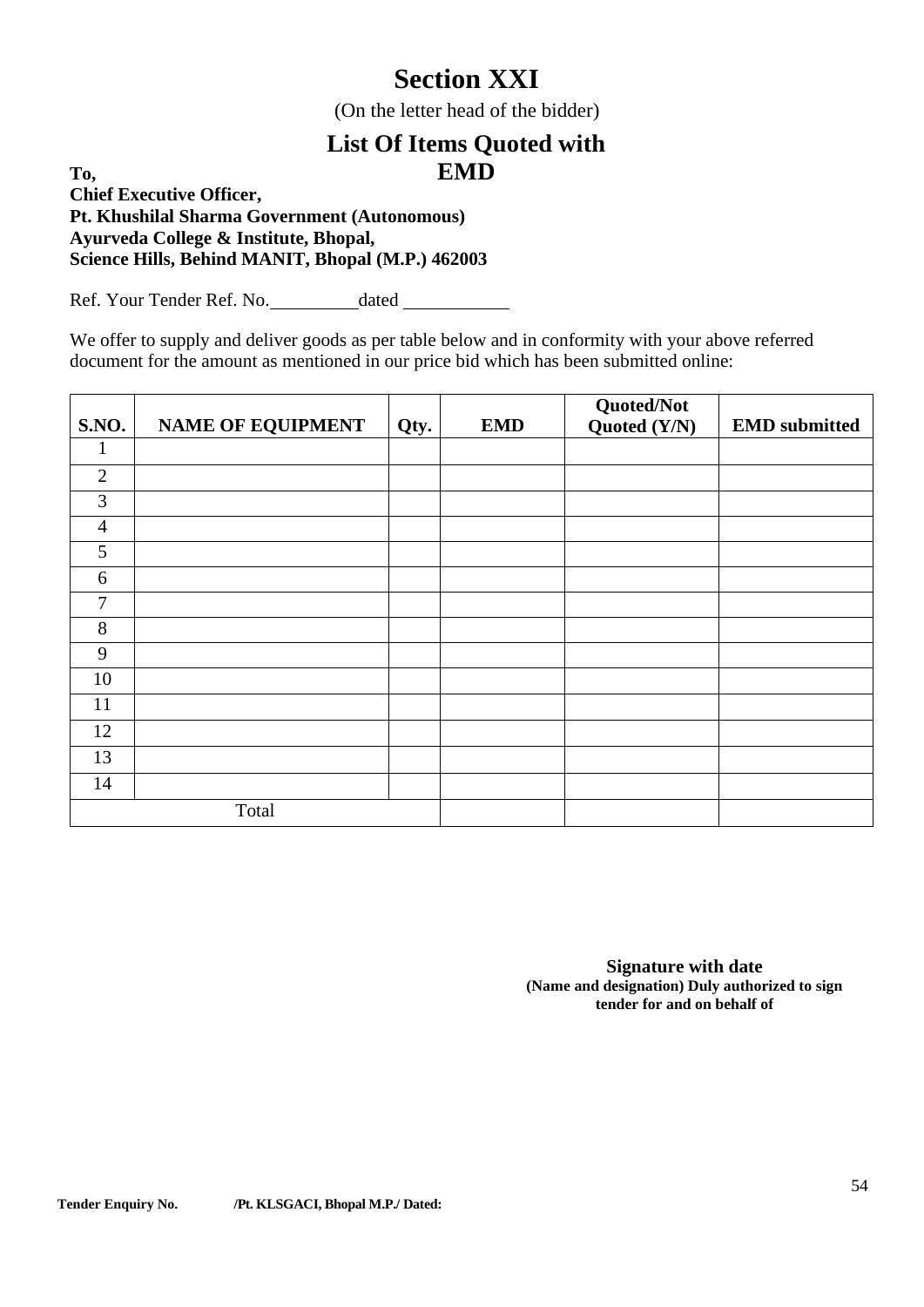# **Section XXII**

(On the letter head of the bidder)

## **Proforma for Technical Compliance**

<span id="page-54-1"></span><span id="page-54-0"></span>

| S.No.          | <b>Tender Technical</b><br><b>Specifications Clause by</b><br><b>Clause (Including Prebid)</b><br>Amendment) | <b>Compliance</b><br><b>Statement-Yes/No</b> | <b>Specify the</b><br>deviations (If<br>any) | Reference Page<br>Number of<br>Brochure/catalogue/<br>technical data sheet |
|----------------|--------------------------------------------------------------------------------------------------------------|----------------------------------------------|----------------------------------------------|----------------------------------------------------------------------------|
|                |                                                                                                              |                                              |                                              |                                                                            |
| $\overline{2}$ |                                                                                                              |                                              |                                              |                                                                            |
| 3              |                                                                                                              |                                              |                                              |                                                                            |
| $\overline{4}$ |                                                                                                              |                                              |                                              |                                                                            |
| 5              |                                                                                                              |                                              |                                              |                                                                            |
| 6              |                                                                                                              |                                              |                                              |                                                                            |
| 7              |                                                                                                              |                                              |                                              |                                                                            |
| 8              |                                                                                                              |                                              |                                              |                                                                            |
| 9              |                                                                                                              |                                              |                                              |                                                                            |
| 10             |                                                                                                              |                                              |                                              |                                                                            |

**Declaration-In case of bidder Compliance Statement not in "Yes/No" format, Bid may be consider as non-responsive for that item.**

> **Signature with date (Name and designation) Duly authorized to sign tender for and on behalf of**